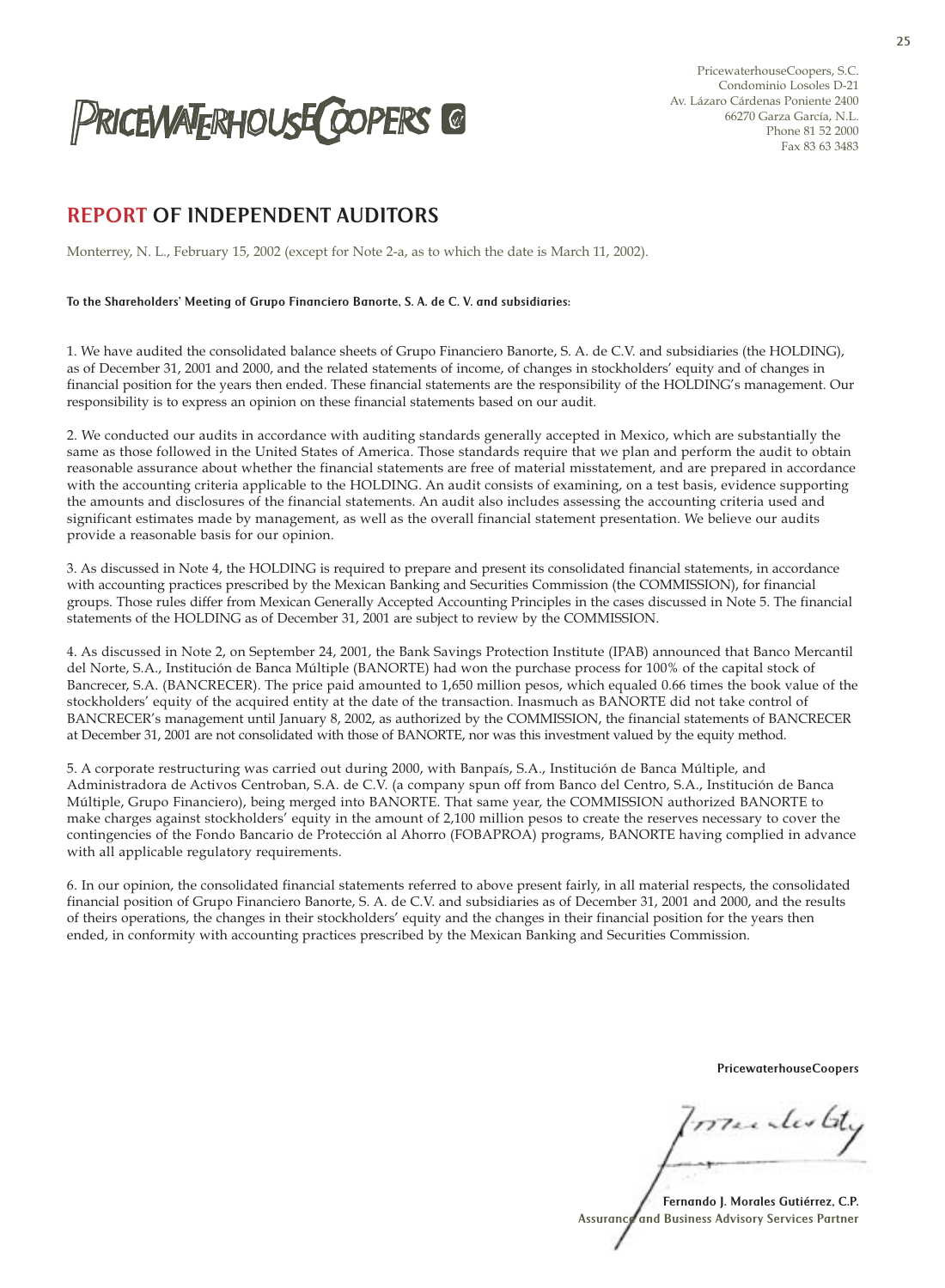## **GRUPO FINANCIERO BANORTE, S.A. DE C.V. AND SUBSIDIARIES** BALANCE SHEETS

**CONSOLIDATED AS OF DECEMBER 31, 2001 AND 2000** (Amounts stated in thousands of Mexican Pesos of December 2001 purchasing power) (Notes 1, 2, 3, 4, 5, 6, 23, 26, 31, 33, 34, 35 and 36)

| <b>ASSETS</b>                                    | 2001          | 2000          |
|--------------------------------------------------|---------------|---------------|
| <b>CASH AND CASH EQUIVALENTS (Note 7)</b>        | \$7,676,870   | \$9,996,752   |
|                                                  |               |               |
| <b>INVESTMENT SECURITIES (Note 8):</b>           |               |               |
| Trading securities                               | \$2,396,080   | \$4,351,386   |
| Available-for-sale securities                    | 1,055,832     | 2,001,277     |
| Held-to-maturity securities                      | 3,037,874     | 1,254,521     |
| <b>TOTAL INVESTMENT SECURITIES</b>               | \$6,489,786   | \$7,607,184   |
|                                                  |               |               |
| SECURITIES AND DERIVATIVES TRADING (Note 9):     |               |               |
| Debit balances on repo transactions              | \$157,793     | \$134,089     |
| Derivatives trading                              | 15,277        | 6,612         |
|                                                  | \$173,070     | \$140,701     |
| CURRENT LOAN PORTFOLIO (Notes 10 and 12):        |               |               |
| Commercial portfolio                             | \$23,131,635  | \$22,513,393  |
| Loans to financial intermediaries                | 88,783        | 171,790       |
| Consumer loans                                   | 2,366,251     | 654,377       |
| Mortgage loans                                   | 4,693,086     | 4,271,341     |
| Loans to government entities                     | 39,052,134    | 39,669,762    |
| Loans to FOBAPROA or IPAB (Note 11)              | 9,852,937     | 12,473,420    |
| <b>TOTAL CURRENT LOAN PORTFOLIO</b>              | \$79,184,826  | \$79,754,083  |
| PAST-DUE LOAN PORTFOLIO (Notes 10 and 12):       |               |               |
| Commercial portfolio                             | \$2,491,758   | \$1,836,679   |
| Consumer loans                                   | 325,551       | 624,523       |
| Mortgage loans                                   | 1,701,028     | 1,893,405     |
| TOTAL PAST-DUE LOAN PORTFOLIO                    | \$4,518,337   | \$4,354,607   |
| <b>TOTAL LOAN PORTFOLIO</b>                      | \$83,703,163  | \$84,108,690  |
| <b>ALLOWANCE FOR LOAN LOSSES</b>                 | 4,493,896     | 4,393,272     |
| <b>NET LOAN PORTFOLIO</b>                        | \$79,209,267  | \$79,715,418  |
|                                                  |               |               |
| <b>CREDIT ASSETS PORTFOLIO (Note 13)</b>         | \$2,553,650   | \$1,551,079   |
| <b>OTHER RECEIVABLES, NET</b>                    | 1,266,831     | 1.343.460     |
| <b>FORECLOSED ASSETS (Note 14)</b>               | 1,356,117     | 1.586.554     |
|                                                  |               |               |
| PROPERTY, FURNITURE AND EQUIPMENT, NET (Note 15) | 3,623,978     | 3,468,239     |
| PERMANENT STOCK INVESTMENTS (Note 16)            | 990.522       | 892,095       |
| <b>DEFERRED TAXES, NET (Note 17)</b>             | 710,802       | 652,399       |
|                                                  |               |               |
| <b>OTHER ASSETS (Note 18):</b>                   |               |               |
| Other assets, deferred charges and intangibles   | 1,357,431     | 1.340.806     |
| <b>TOTAL ASSETS</b>                              | \$105,408,324 | \$108,294,687 |

C.P. Othón Ruiz Montemayor General Director

Ing. Sergio García Robles Gil Planning and Control General Director

é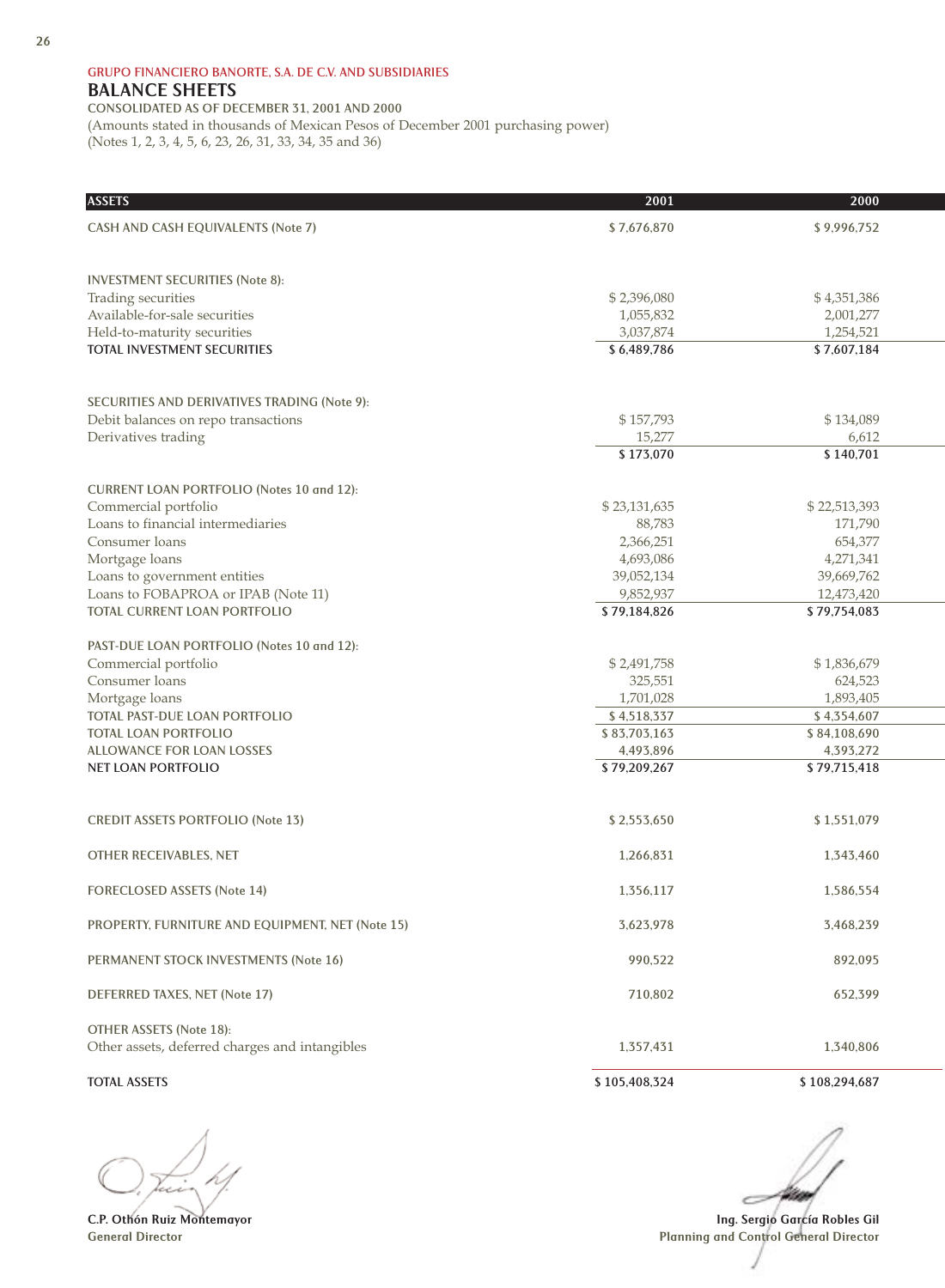| <b>LIABILITIES</b>                                          | 2001          | 2000            |
|-------------------------------------------------------------|---------------|-----------------|
| <b>DEPOSITS:</b>                                            |               |                 |
| Demand deposits (Note 19)                                   | \$29,500,937  | \$27,242,031    |
| Time deposits (Note 20)                                     |               |                 |
| General public                                              | 17,235,759    | 16,635,649      |
| Money market                                                | 27,516,758    | 25,814,327      |
| Bank bonds (Note 21)                                        | 1,301,622     | 1,374,427       |
| <b>TOTAL DEPOSITS</b>                                       | \$75,555,076  | \$71,066,434    |
| <b>BANK AND OTHER ENTITY LOANS (Note 22):</b>               |               |                 |
| Demand loans                                                | \$2,512,368   | \$4,071,490     |
| Short term                                                  | 4,935,429     | 10,660,461      |
| Long term                                                   | 8,710,923     | 10,670,256      |
|                                                             | \$16,158,720  | \$25,402,207    |
| SECURITIES AND DERIVATIVES TRADING (Note 9):                |               |                 |
| Credit balances on repo transactions                        | \$106,768     | \$128,754       |
| Derivatives trading                                         | 9,845         | 38,430          |
|                                                             | \$116,613     | \$167,184       |
| <b>OTHER PAYABLES:</b>                                      |               |                 |
| Income tax and employees' statutory profit sharing          | \$29,763      | \$231,637       |
| Sundry creditors and other payables                         | 2,302,373     | 2,689,210       |
|                                                             | \$2,332,136   | \$2,920,847     |
| <b>OUTSTANDING SUBORDINATED DEBENTURES (Note 24)</b>        | \$1,335,355   | $\mathsf{\$}$ - |
| <b>DEFERRED CREDITS</b>                                     | 51,555        | 105,079         |
| <b>CONTINGENCIES</b> (Note 25)                              |               |                 |
| <b>TOTAL LIABILITIES</b>                                    | \$95,549,455  | \$99,661,751    |
| STOCKHOLDERS' EQUITY (Notes 27, 28, 29 and 30):):           |               |                 |
| PAID-IN CAPITAL:                                            |               |                 |
| Capital stock                                               | \$4,843,854   | \$4,818,959     |
| Paid stock premiums                                         | 1,404,875     | 1,323,419       |
| <b>TOTAL PAID-IN CAPITAL</b>                                | \$6,248,729   | \$6,142,378     |
| <b>EARNED SURPLUS:</b>                                      |               |                 |
| Capital reserves                                            | \$928,518     | \$778,652       |
| Retained earnings                                           | 8,041,773     | 6,366,417       |
| Surplus or deficit from restatement of stockholders' equity | (4,956,443)   | (4,956,443)     |
| Loss from holding nonmonetary assets from valuation of      | (2,702,715)   | (2,212,135)     |
| permanent stock investments<br>Net income                   | 1,503,957     | 1,761,594       |
| TOTAL EARNED SURPLUS                                        | \$2,815,090   | \$1,738,085     |
| MINORITY INTEREST IN STOCKHOLDERS' EQUITY                   | \$795,050     | \$752,473       |
| <b>TOTAL STOCKHOLDERS' EQUITY</b>                           | \$9,858,869   | \$8,632,936     |
| TOTAL LIABILITIES AND STOCKHOLDERS' EQUITY                  | \$105,408,324 | \$108,294,687   |
|                                                             |               |                 |

MEMORANDUM ACCOUNTS (Note 32)

The accompanying notes are part of these consolidated financial statements.

C.P. José Luis Garza González

C.P. Nora Elia Cantú Suárez Accounting Director

 $\phi$ 

Audit Executive Director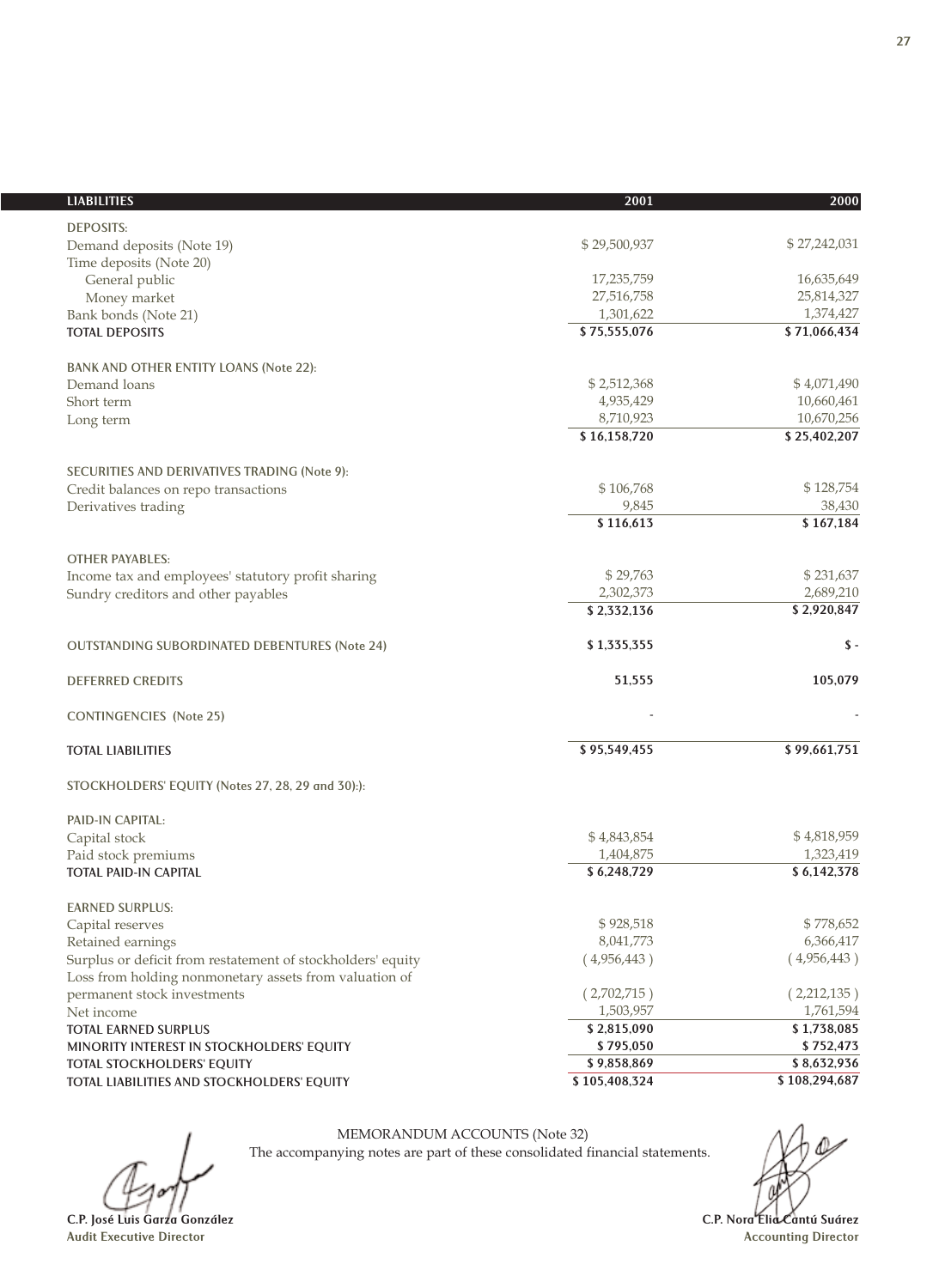## **GRUPO FINANCIERO BANORTE, S.A. DE C.V. AND SUBSIDIARIES** STATEMENTS OF INCOME **CONSOLIDATED FOR THE YEARS ENDED DECEMBER 31, 2001 AND 2000** (Amounts stated in thousands of Mexican Pesos of December 2001 purchasing power)

(Notes 1, 2, 3, 4, 5, 6, 12, 35 and 36)

|                                                                       | 2001           | 2000           |
|-----------------------------------------------------------------------|----------------|----------------|
|                                                                       |                |                |
| Interest income                                                       | \$22,577,697   | \$27,203,294   |
| Interest expense                                                      | (16, 168, 010) | (20,909,685)   |
| Monetary gain, relative to net interest income                        | 55,298         | 1,862          |
| <b>NET INTEREST INCOME</b>                                            | \$6,464,985    | \$6,295,471    |
|                                                                       |                |                |
| Allowance for loan losses                                             | (1,147,188)    | (861,078)      |
| NET INTEREST INCOME ADJUSTED FOR CREDIT RISKS                         | \$5,317,797    | \$5,434,393    |
|                                                                       |                |                |
| Fee and commission income                                             | \$3,184,472    | \$3,459,920    |
| Fee and commission expense                                            | (641,060)      | (663,745)      |
| Brokerage income                                                      | 329,723        | 504,023        |
|                                                                       | \$2,873,135    | \$3,300,198    |
| <b>TOTAL OPERATING INCOME</b>                                         | \$8,190,932    | \$8,734,591    |
| Administrative and promotion expenses                                 | (7,102,723)    | (7, 138, 122)  |
| <b>OPERATING INCOME</b>                                               | \$1,088,209    | \$1,596,469    |
|                                                                       |                |                |
| Other income                                                          | \$1,702,316    | \$1,749,367    |
| Other expenses                                                        | (911,291)      | (1,389,417)    |
|                                                                       | \$791,025      | \$359,950      |
| INCOME BEFORE INCOME TAX AND EMPLOYEES' STATUTORY PROFIT SHARING      | \$1,879,234    | \$1,956,419    |
|                                                                       |                |                |
| Current income tax and employees' statutory profit sharing (Note 31)  | $(* 135,029)$  | $(* 103, 232)$ |
| Deferred income tax and employees' statutory profit sharing (Note 17) | (196, 356)     | (15,907)       |
|                                                                       | ( \$331,385)   | ( \$119,139)   |
|                                                                       |                |                |
| <b>INCOME BEFORE EQUITY IN EARNINGS OF NONCONSOLIDATED SUBSIDIARY</b> |                |                |
| AND ASSOCIATED AND AFFILIATED COMPANIES, AND MINORITY INTEREST        | \$1,547,849    | \$1,837,280    |
| Equity in earnings of nonconsolidated subsidiary and associated,      |                |                |
| and affiliated companies, Net                                         | 59,284         | 28,336         |
|                                                                       |                |                |
| <b>INCOME FROM CONTINUING OPERATIONS BEFORE MINORITY INTEREST</b>     | \$1,607,133    | \$1,865,616    |
| Minority interest                                                     | $(*103,176)$   | $(* 104, 022)$ |
| NET INCOME (Notes 29 and 30)                                          | \$1,503,957    | \$1,761,594    |

The accompanying notes are part of these consolidated financial statements.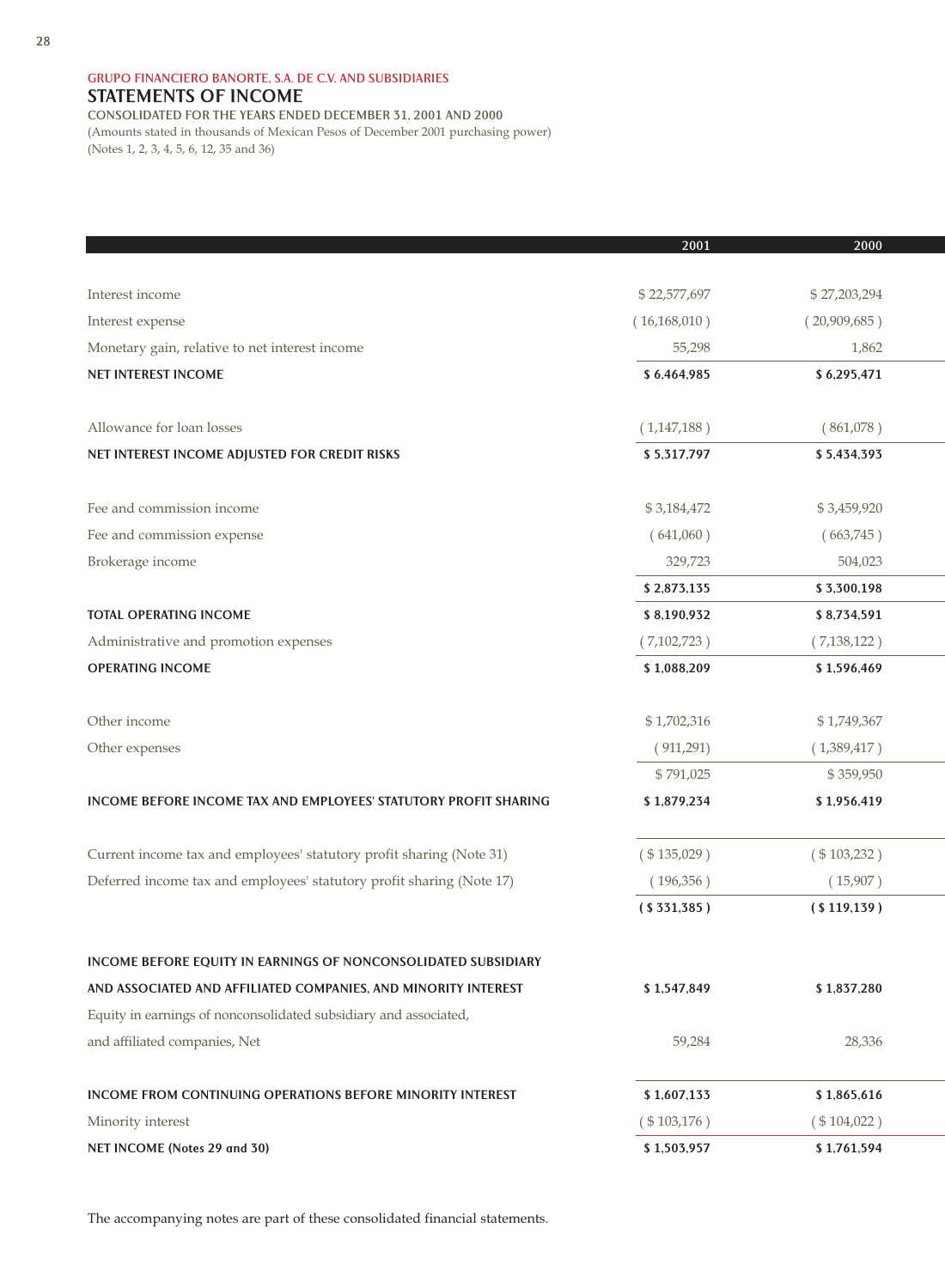a da

C.P. Othón Ruiz Montemayor General Director

4km  $\subset$ 

Ing. Sergio García Robles Gil Planning and Control General Director

C.P. José Luis Garza González Audit Executive Director

C.P. Nora Elia Cantú Suárez Accounting Director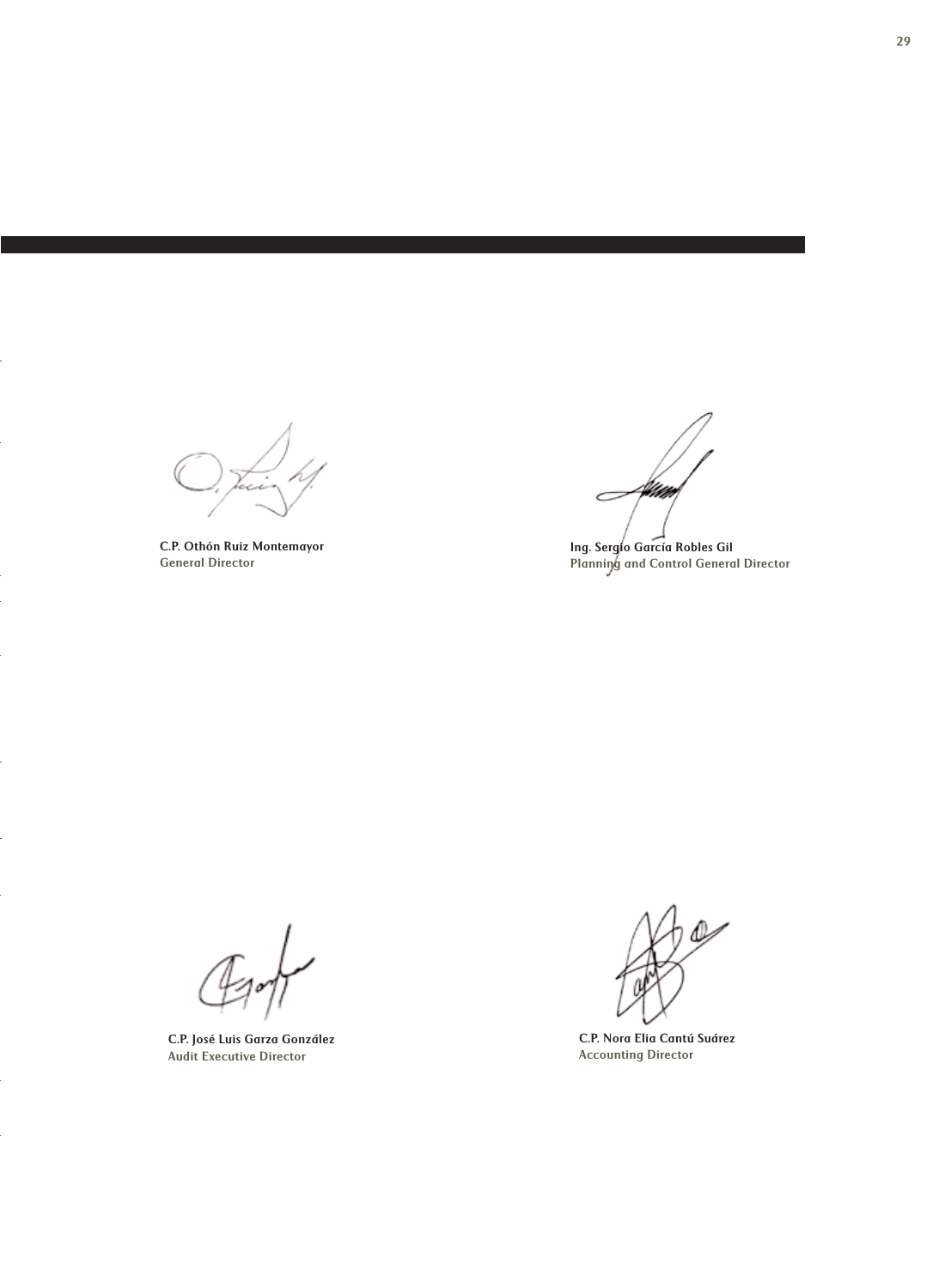**GRUPO FINANCIERO BANORTE, S. A. DE C. V. AND SUBSIDIARIES**

# STATEMENT OF CHANGES IN STOCKHOLDERS' EQUITY

**CONSOLIDATED FOR THE YEARS ENDED DECEMBER 31, 2001 AND 2000**

(Amounts stated in thousands of Mexican Pesos of December 2001 purchasing power)

|                                                                              |                                |                                         | Paid-in Capital                      |                                                                         |                                   |
|------------------------------------------------------------------------------|--------------------------------|-----------------------------------------|--------------------------------------|-------------------------------------------------------------------------|-----------------------------------|
|                                                                              | <b>CAPITAL</b><br><b>STOCK</b> | <b>VARIABLE</b><br><b>CAPITAL STOCK</b> | <b>PAID STOCK</b><br><b>PREMIUMS</b> | <b>OBLIGATORY</b><br><b>CONVERTIBLE</b><br><b>OUTSTANDING DEBENTURE</b> | <b>CAPITAL</b><br><b>RESERVES</b> |
| Balance at January 1, 2000                                                   | \$2,896,460                    | \$1,846,417                             | \$995,632                            | \$492,369                                                               | \$683,413                         |
| <b>CHANGES RESULTING FROM RESOLUTIONS</b><br><b>ADOPTED BY STOCKHOLDERS:</b> |                                |                                         |                                      |                                                                         |                                   |
| Issuance of stock (Stock repurchase)                                         |                                | (42, 477)                               |                                      |                                                                         | (145,785)                         |
| Appropriation of income                                                      |                                |                                         |                                      |                                                                         |                                   |
| Reserves created                                                             |                                |                                         |                                      |                                                                         | 241,024                           |
| Issuance of stock from conversion of debentures                              |                                | 118,559                                 | 327,787                              | (446,346)                                                               |                                   |
| <b>CHANGES RELATED TO THE RECOGNITION</b><br>OF COMPREHENSIVE INCOME:        |                                |                                         |                                      |                                                                         |                                   |
| Net income of the year                                                       |                                |                                         |                                      |                                                                         |                                   |
| Goodwill cancellation                                                        |                                |                                         |                                      |                                                                         |                                   |
| Interest on issuance of subordinated debentures                              |                                |                                         |                                      | (5,706)                                                                 |                                   |
| Surplus or deficit on restatement of stockholders' equity                    |                                |                                         |                                      | (40,317)                                                                |                                   |
| Gain (loss) from holding nonmonetary assets                                  |                                |                                         |                                      |                                                                         |                                   |
| Comprehensive income for the year (Note 29)                                  |                                |                                         |                                      | (46,023)                                                                |                                   |
| <b>MINORITY INEREST</b>                                                      |                                |                                         |                                      |                                                                         |                                   |
| <b>Balance at December 31, 2000</b>                                          | \$2,896,460                    | \$1,922,499                             | \$1,323,419                          | $\mathsf{\$}$ -                                                         | \$778,652                         |
| <b>CHANGES RESULTING FROM RESOLUTIONS</b><br><b>ADOPTED BY STOCKHOLDERS:</b> |                                |                                         |                                      |                                                                         |                                   |
| Issuance of stock (Stock repurchase)                                         |                                | 24,895                                  | 81,456                               |                                                                         | 63,628                            |
| Appropriation of income                                                      |                                |                                         |                                      |                                                                         |                                   |
| Reserves created                                                             |                                |                                         |                                      |                                                                         | 86,238                            |
| <b>CHANGES RELATED TO THE RECOGNITION</b><br>OF COMPREHENSIVE INCOME:        |                                |                                         |                                      |                                                                         |                                   |
| Net income of the year                                                       |                                |                                         |                                      |                                                                         |                                   |
| Gain (loss) from holding nonmonetary assets                                  |                                |                                         |                                      |                                                                         |                                   |
| Comprehensive income for the year (Note 29)                                  |                                |                                         |                                      |                                                                         |                                   |
| <b>MINORITY INTEREST</b>                                                     |                                |                                         |                                      |                                                                         |                                   |
| <b>Balance at December 31, 2001</b>                                          | \$2,896,460                    | \$1,947,394                             | \$1,404,875                          | $\mathsf{\$}$ -                                                         | \$928,518                         |

C.P. Othón Ruiz Montemayor General Director

Ing. Sergio García Robles Gil Planning and Control General Director

**Title**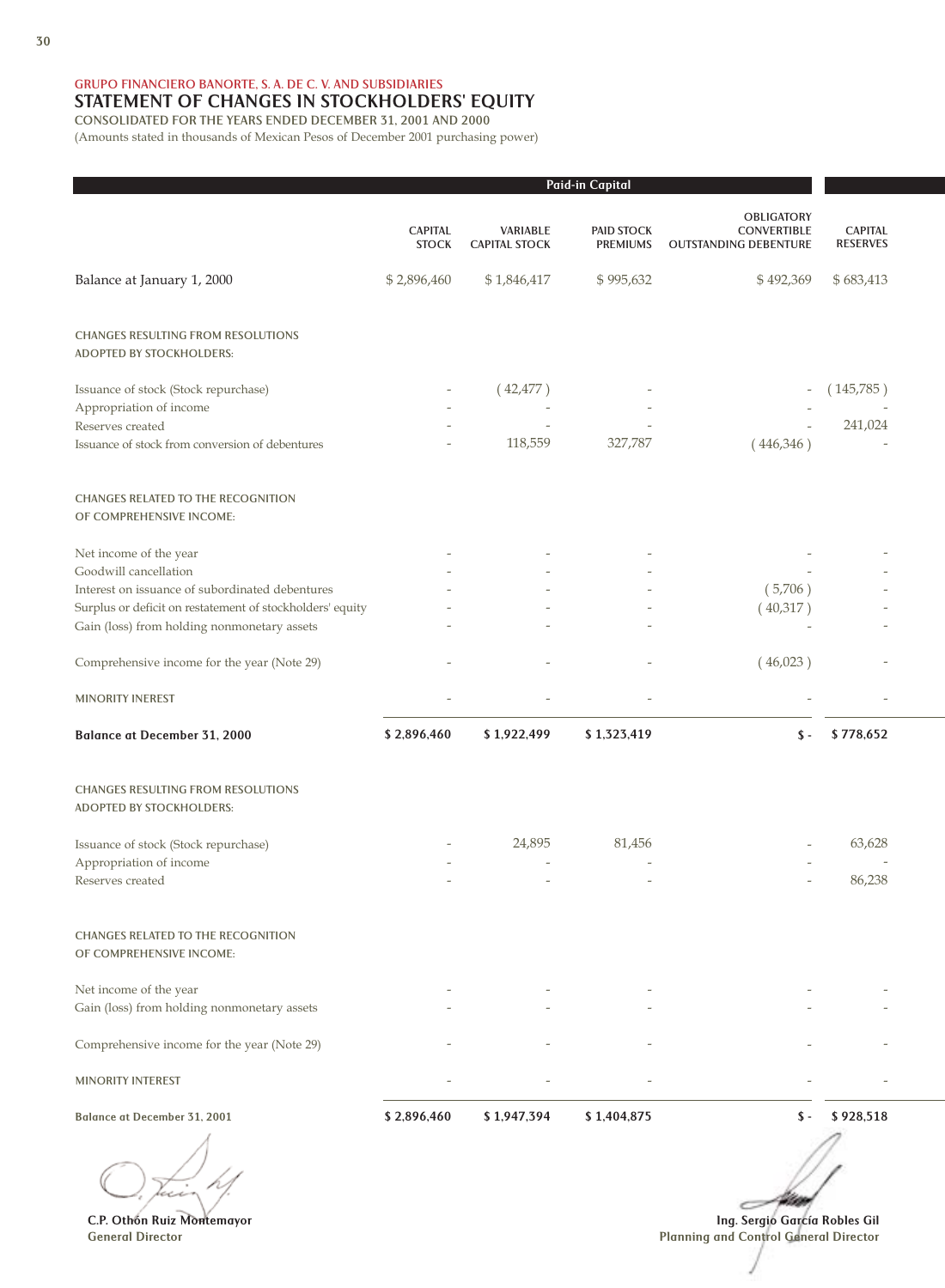|                                                |                                               |                                    | <b>Earned Surplus</b>                           |                                                                          |                                                                       |                                                          |
|------------------------------------------------|-----------------------------------------------|------------------------------------|-------------------------------------------------|--------------------------------------------------------------------------|-----------------------------------------------------------------------|----------------------------------------------------------|
| <b>TOTAL</b><br>STOCKHOLDERS'<br><b>EQUITY</b> | <b>MINORITY INTEREST</b><br><b>IN CAPITAL</b> | <b>INTEREST</b>                    | NET INCOME OF TOTAL MAJORITY<br><b>THE YEAR</b> | <b>GAIN (LOSS) FROM</b><br><b>HOLDING NON-</b><br><b>MONETARY ASSETS</b> | <b>DEFICIT IN</b><br><b>RESTATEMENT OF</b><br><b>CAPITAL ACCOUNTS</b> | <b>PRIOR YEARS</b><br><b>RETAINED</b><br><b>EARNINGS</b> |
| \$9,621,718                                    | \$840,186                                     | \$8,781,532                        | \$1,295,936                                     | $\mathbb{S}$ -                                                           | (\$5,051,654)                                                         | \$5,622,959                                              |
| (188, 262)                                     |                                               | (188, 262)                         | (1,295,936)                                     |                                                                          |                                                                       | 1,295,936<br>(241,024)                                   |
|                                                |                                               |                                    |                                                 |                                                                          |                                                                       |                                                          |
| 1,761,594<br>(311, 454)<br>(5,706)             |                                               | 1,761,594<br>(311, 454)<br>(5,706) | 1,761,594                                       |                                                                          |                                                                       | (311, 454)                                               |
| 54,894<br>(2,212,135)                          |                                               | 54,894<br>(2,212,135)              | $\overline{\phantom{a}}$                        | (2,212,135)                                                              | 95,211                                                                |                                                          |
| (712,807)                                      |                                               | (712,807)                          | 1,761,594                                       | (2,212,135)                                                              | 95,211                                                                | (311, 454)                                               |
| (87,713)<br>\$8,632,936                        | (87,713)<br>\$752,473                         | \$7,880,463                        | \$1,761,594                                     | (S2,212,135)                                                             | ( \$4,956,443 )                                                       | \$6,366,417                                              |
|                                                |                                               |                                    |                                                 |                                                                          |                                                                       |                                                          |
| 169,979                                        |                                               | 169,979                            | (1,761,594)                                     |                                                                          |                                                                       | 1,761,594<br>(86,238)                                    |
| 1,503,957<br>(490,580)                         |                                               | 1,503,957<br>(490,580)             | 1,503,957                                       | (490,580)                                                                |                                                                       |                                                          |
| 1,013,377                                      |                                               | 1,013,377                          | 1,503,957                                       | (490,580)                                                                |                                                                       |                                                          |
| 42,577                                         | 42,577                                        |                                    |                                                 |                                                                          |                                                                       |                                                          |
| \$9,858,869                                    | \$795,050                                     | \$9,063,819                        | \$1,503,957                                     | (S2,702,715)                                                             | ( \$4,956,443 )                                                       | \$8,041,773                                              |

C.P. José Luis Garza González Audit Executive Director

C.P. Nora Elia Cantú Suárez Accounting Director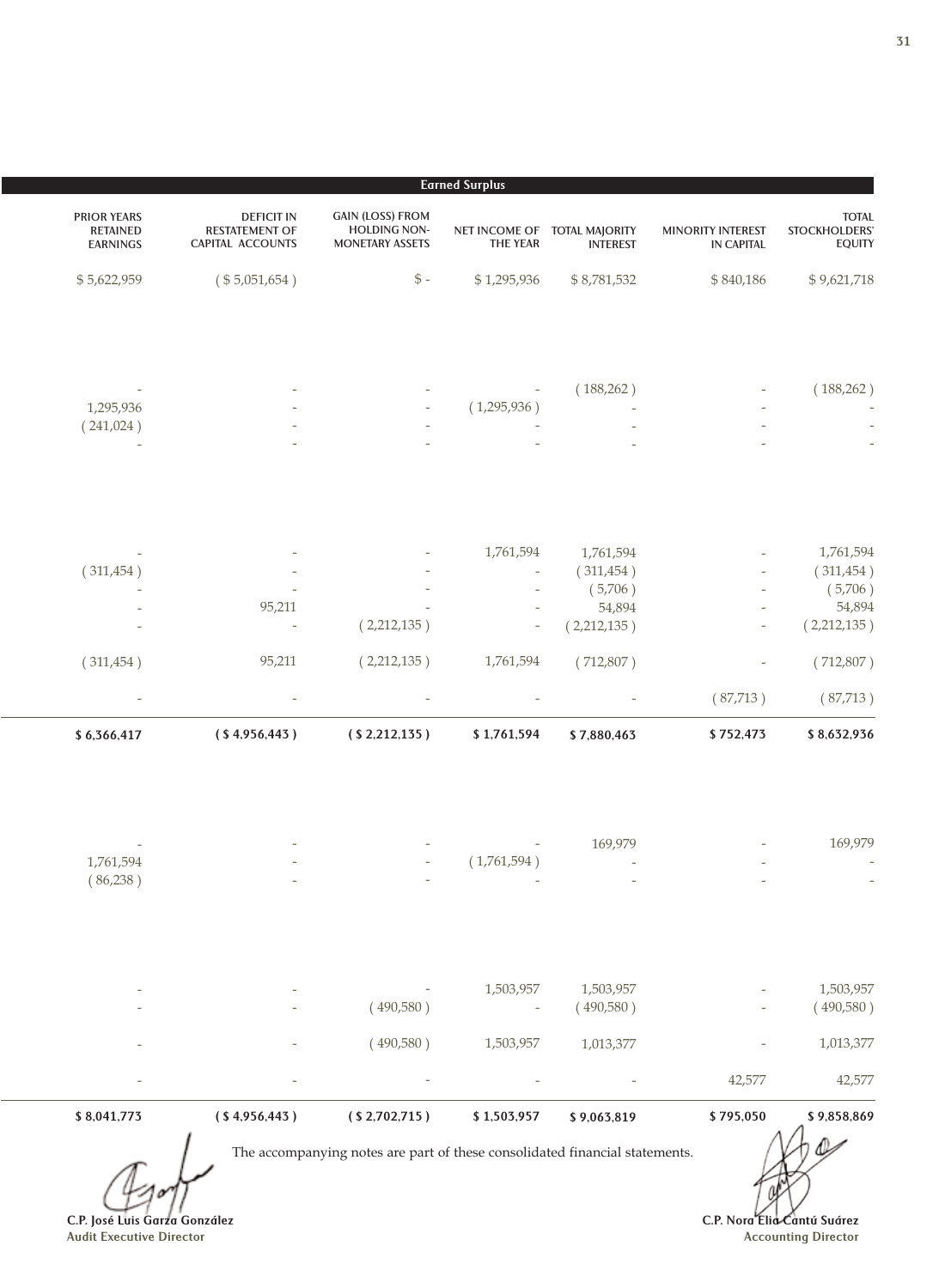# **GRUPO FINANCIERO BANORTE, S. A. DE C. V. AND SUBSIDIARIES** STATEMENT OF CHANGES IN FINANCIAL POSITION

**CONSOLIDATED FOR THE YEARS ENDED DECEMBER 31, 2001 AND 2000** (Amounts stated in thousands of Mexican Pesos of December 2001 purchasing power)

|                                                                   | 2001            | 2000            |
|-------------------------------------------------------------------|-----------------|-----------------|
| <b>OPERATING ACTIVITIES:</b>                                      |                 |                 |
| Net income of the year                                            | \$1,503,957     | \$1,761,594     |
| Items charged (credited) to income that did not affect resources: |                 |                 |
| Allowance for loan losses                                         | 1,147,188       | 861,078         |
| Depreciation and amortization                                     | 429,734         | 359,188         |
| Deferred taxes                                                    | 196,356         | 15,907          |
| Minority interest                                                 | 103,176         | 104,022         |
| Provision for other obligations                                   | (506, 694)      | 214,556         |
| Equity in earnings of nonconsolidated subsidiary and associated   |                 |                 |
| and affiliated companies, net                                     | (59, 284)       | (28, 336)       |
| Unrealized investment income                                      | (51,588)        | 7,505           |
|                                                                   | \$2,762,845     | \$3,295,514     |
| Items related to operations:                                      |                 |                 |
| Increase (decrease) in deposits                                   | 4,488,642       | (26,174,052)    |
| Decrease in investment securities                                 | 1,168,986       | 15,201,671      |
| (Decrease) increase in bank and other entity loans                | (9,243,487)     | 4,878,468       |
| Increase in credit assets portfolio                               | (1,002,571)     | (1,551,079)     |
| (Increase) decrease in loan portfolio                             | (641,037)       | 3,433,641       |
| Decrease in deferred taxes                                        | (254,759)       | (278, 739)      |
| (Increase) decrease in derivatives trading                        | (82,940)        | 51,180          |
| Increase in accounts receivable and payable                       | (5,387)         | (38,228)        |
| Resources provided by (used in) operating activities              | (S2,809,708)    | ( \$1,181,624 ) |
| <b>FINANCING ACTIVITIES:</b>                                      |                 |                 |
| Issuance (repayment) of outstanding subordinated debentures       | \$1,335,355     | (\$1,129,600)   |
| Common stock repurchase                                           | 169,979         | (188, 262)      |
| Increase in stock premiums                                        |                 | 327,787         |
| Common stock issuance                                             |                 | 118,559         |
| Repayment of obligatorily convertible subordinated debentures     |                 | (492,369)       |
| Resources provided by (used in) financing activities              | \$1,505,334     | ( \$1,363,885)  |
| <b>INVESTMENT ACTIVITIES:</b>                                     |                 |                 |
| Decrease in foreclosed assets                                     | \$230,438       | \$82,373        |
| Increase in permanent stock investments                           | (590,323)       | (2,706,160)     |
| (Increase) decrease in deferred charges and credits               | (70,150)        | 389,772         |
| Net purchases of property, furniture and equipment                | (585, 473)      | (144,272)       |
| Resources used in investment activities                           | ( \$1,015,508 ) | (S2, 378, 287)  |
| Decrease in cash and cash equivalents                             | (2,319,882)     | (4,923,796)     |
| Cash and cash equivalents at beginning of year                    | 9,996,752       | 14,920,548      |
| Cash and cash equivalents at end of year                          | \$7,676,870     | \$9,996,752     |

The accompanying notes are part of these consolidated financial statements.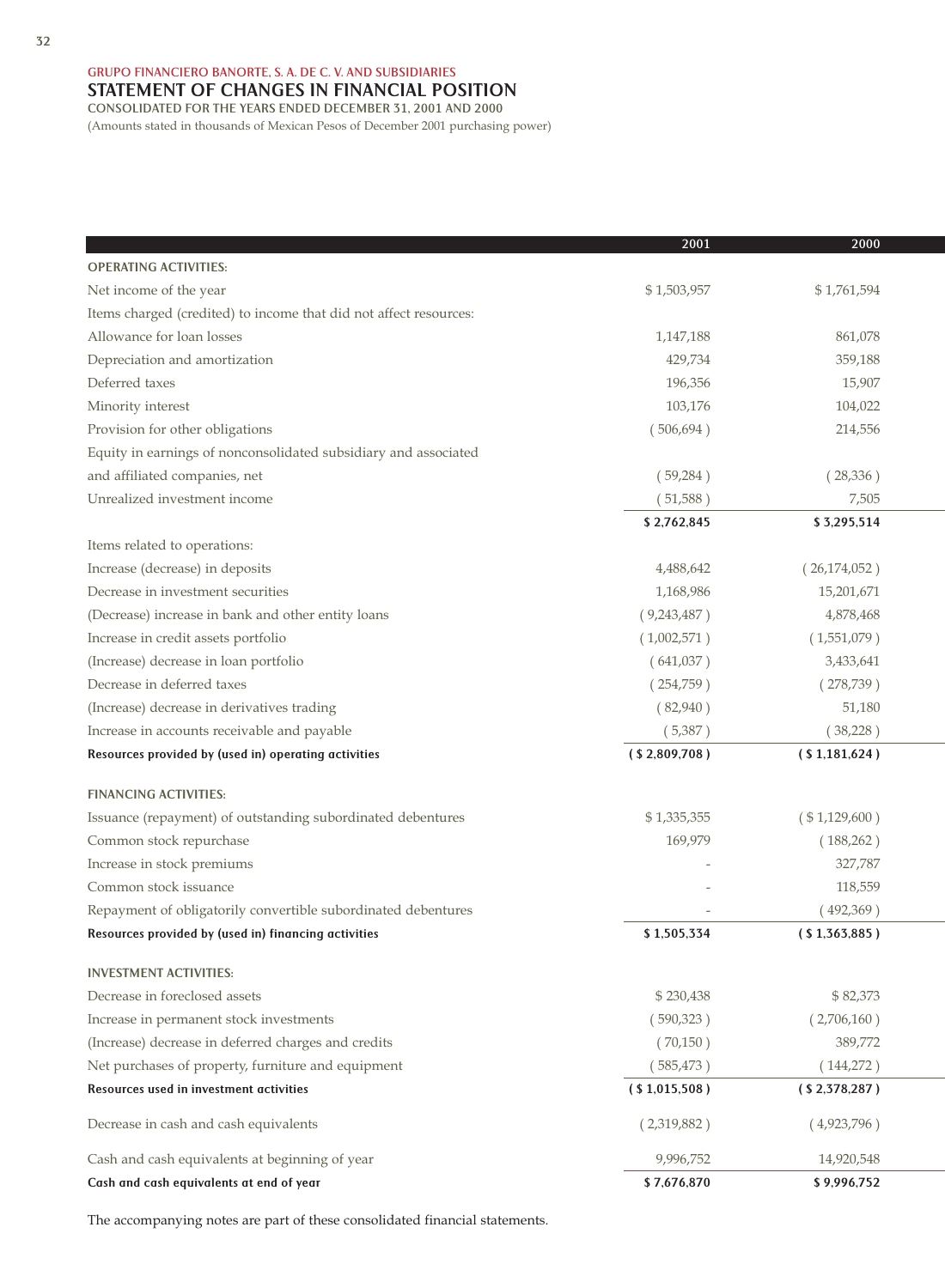u

C.P. Othón Ruiz Montemayor General Director

Littet k  $\subset$ 

Ing. Sergio García Robles Gil Planning and Control General Director

C.P. José Luis Garza González Audit Executive Director

C.P. Nora Elia Cantú Suárez Accounting Director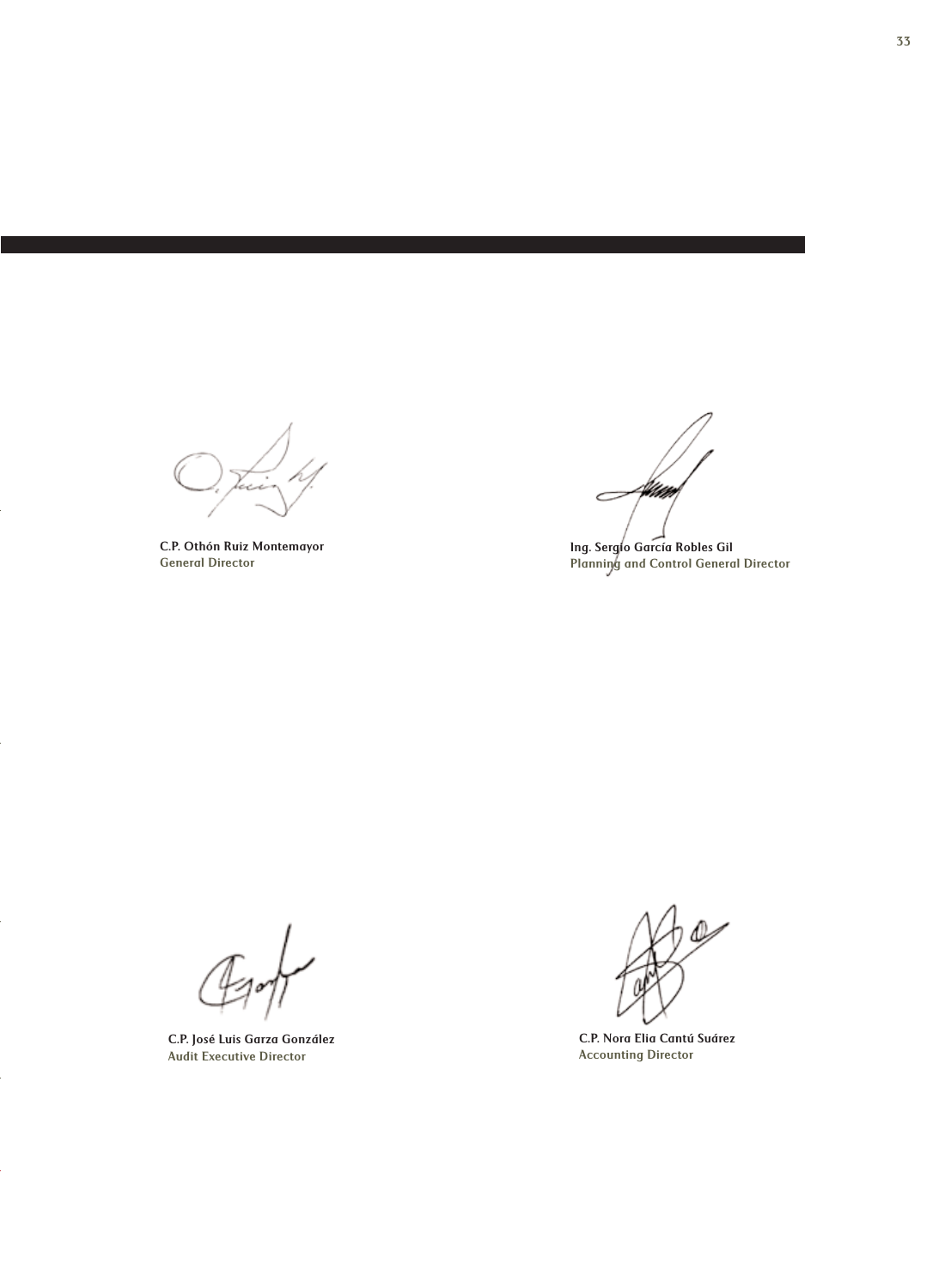## **GRUPO FINANCIERO BANORTE, S.A. DE C.V. AND SUBSIDIARIES** NOTES TO FINANCIAL STATEMENTS

## **CONSOLIDATED AS OF DECEMBER 31, 2001 AND 2000**

(Amounts stated in thousands of Mexican pesos of December 2001 purchasing power, except number of shares, debentures, and exchange rates)

## NOTE 1 - DESCRIPTION OF BUSINESS:

Grupo Financiero Banorte, S.A. de C.V. and subsidiaries (the HOLDING) is authorized by the Secretaría de Hacienda y Crédito Público (Mexican Ministry of Finance and Public Credit or "SHCP") to incorporate and function as a financial group in the terms established in the Ley para Regular las Agrupaciones Financieras (Financial Groups Regulation Law or "LRAF"), subject to inspection and oversight by the Comisión Nacional Bancaria y de Valores (Mexican Banking and Securities Commission or "the COMMISSION"). Its operations consist of rendering all kinds of banking services, acting as a broker in the securities market, as well as acquiring and managing shares issued by insurance, pension and bonding institutions, leasing and financial factoring companies, mutual funds and any other type of associations or financial entities allowed by the SHCP, pursuant to the provisions of the LRAF. The COMMISSION, the Instituciones de Crédito (Credit Institutions), the Banco de México (Central Bank of Mexico or "BANXICO"), the Comisión Nacional de Seguros y Fianzas (Mexican Insurance and Bonding Commission), the Comisión Nacional del Sistema de Ahorro para el Retiro (Mexican Commission for the Retirement Savings System) and other applicable laws regulate its operations.

Among the powers that may be exercised in its capacity as a regulator of financial groups, the COMMISSION may review the financial information of the HOLDING and require changes to be made thereto.

The HOLDING has entered into a liability agreement in accordance with the LRAF, through which the HOLDING is fully liable for the obligations and losses of each one of its subsidiary companies.

## NOTE 2 - HIGHLIGHTS:

In fiscal 2000, a comprehensive business strategy was established that required structural changes in the HOLDING; such as: the concentration of the banking businesses of the subsidiaries of the HOLDING in Banco Mercantil del Norte, S.A. (BANORTE) through the mergers of Banpaís, S.A. (BANPAÍS) and the bank segment of Banco del Centro, S.A. (BANCEN). As well as the sale of the equity held by BANORTE in the capital of subsidiary Banorte Generali, S.A. de C.V. AFORE to BANCEN. The fundamental purpose of that strategy was to strengthen the capital of BANORTE and improve its position in the market.

Furthermore, consistently with the strategic plan implemented by the HOLDING during 2001 and 2000, the following actions were taken:

#### a. Acquisition of the stock of Bancrecer, S.A. (BANCRECER)

At September 24, 2001, the Instituto para la Protección del Ahorro Bancario (Bank Savings Protection Institute or "IPAB") announced that BANORTE had won the purchase process for 100% of the capital stock of BANCRECER. BANORTE paid \$1,650 million (US\$174 million), which equals 0.66 times the book value of the stockholders' equity of the acquired entity at the date of the transaction.

In accordance with the sales contract for the stock of BANCRECER, BANORTE proceeded to pay such stock in the following manner: 25% of the offered price, that is \$412,500, on October 5, 2001 (date on which the contract was entered into) and the total settlement of the remaining \$1,237,500 on December 4 of that same year.

For the period between the first payment and the final payment, interest was accrued in favor of the IPAB on the outstanding balance of the offered price at the average 28-day CETES ("Treasury Certificates") rate, in the amount of \$15,989. Furthermore, other expenses directly related with the acquisition brought the total cost to \$1,671,853. This last amount represents the investment value reflected by BANORTE's financial statements at December 31, 2001 for the aforementioned operation.

The acquisition of BANCRECER was funded with resources of the HOLDING, including resources in cash and dividends obtained from its subsidiaries, as well as the use of the surplus from the recent issuance of debentures by BANORTE and the use of additional financing obtained before the date of the purchase of the stock.

Through official letter 60-II-105587, dated December 11, 2001, the COMMISSION, authorized BANORTE to temporarily record this investment in investment securities. Inasmuch as BANORTE did not take control of BANCRECER's management until January 4, 2002, the financial statements of BANORTE at December 31, 2001 were not consolidated with those of BANCRECER, nor was the income for December of such institution recognized at the end of the year, by applying the equity method.

In a General Ordinary Shareholders' Meeting held on January 4, 2002, the shareholders of BANCRECER agreed to appoint a new Board of Directors, as well as a new General Director for such institution.

With regard to the stockholders' equity of BANCRECER, the aforementioned official letter establishes that at the end of 2001, such institution should reduce the value in books of its stockholders' equity by an allowance for the known integration expenses. In this connection, and taking advantage of the negative goodwill of approximately \$850 million in BANORTE as a result of the purchase of BANCRECER at a price lower than the stockholders' equity value, BANCRECER proceeded to constitute capital reserves, in December, in the amount of \$678 million, to cover these integration expenses during 2002.

Once the book adjustments of BANCRECER were made for the aforementioned integration expenses, the stockholders' equity of said institution at December 31, 2001 amounted to \$1,704,372.

Therefore, the purchase of BANCRECER's stock, generated a negative goodwill in the amount of \$32,519 (excess of stockholders' equity of the acquired entity over the acquisition cost of the stock). This amount will be recorded in BANORTE in 2002.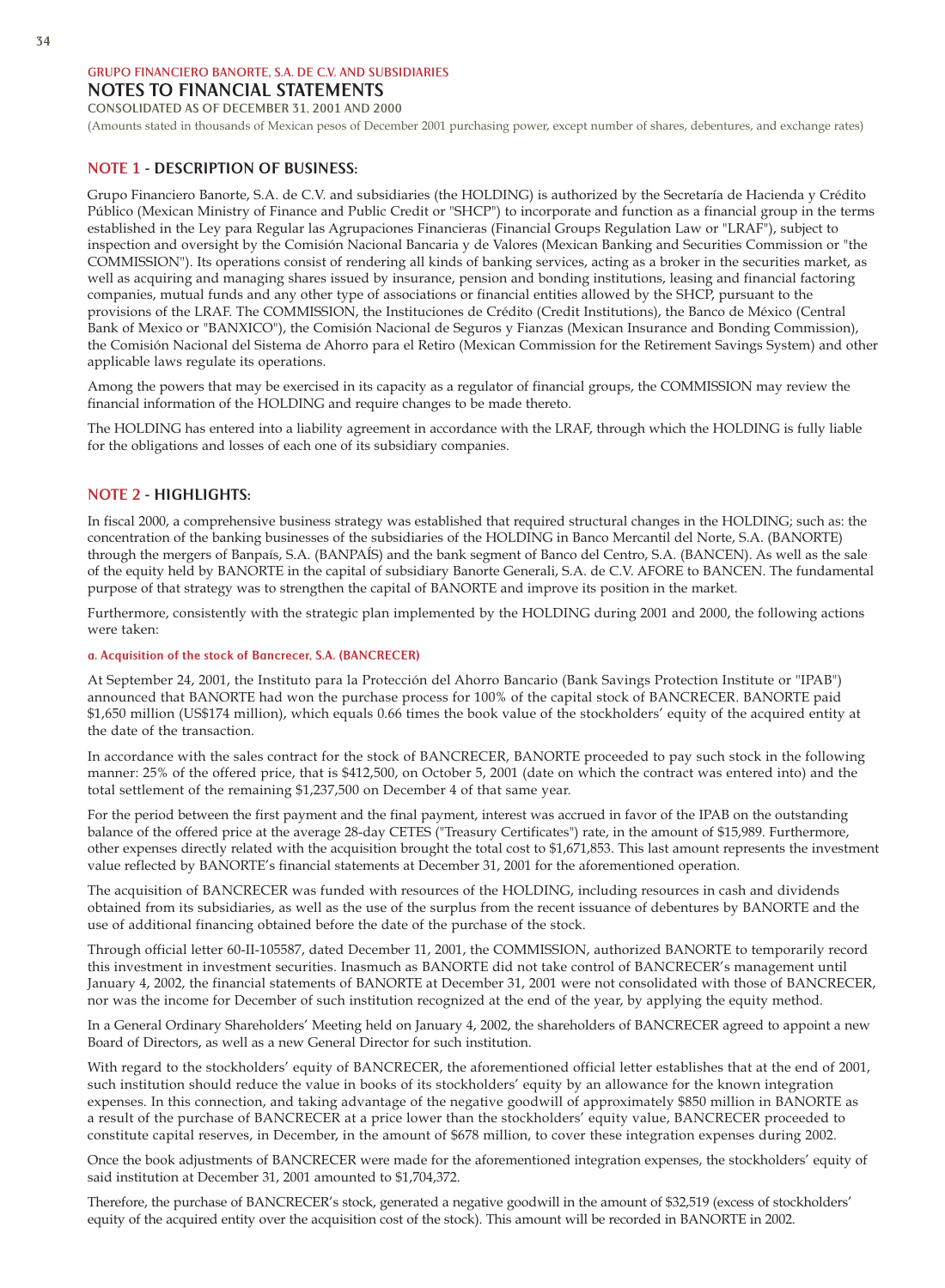At General Extraordinary Shareholders' Meetings held on March 11, 2002, BANORTE and BANCRECER's shareholders approved a merger of such institutions, with figures as of February 28, 2002. BANCRECER survived as the merging company, and subsequently changed its name to Banco Mercantil del Norte, S.A., Institución de Banca Múltiple.

Consequently, the combined amounts of the main items comprising the condensed balance sheets of BANORTE and BANCRECER, without eliminating the investment of BANORTE in BANCRECER, at December 31, 2001, are shown below:

|                                                                       |                | 2001             |               |
|-----------------------------------------------------------------------|----------------|------------------|---------------|
|                                                                       | <b>Banorte</b> | <b>Bancrecer</b> | Total         |
| Assets                                                                |                |                  |               |
| Cash, investment securities and securities and derivatives trading    | \$14,046,937   | \$12,745,006     | \$26,791,943  |
| Loan portfolio, net                                                   | 77,493,800     | 55,501,421       | 132,995,221   |
| Foreclosed assets                                                     | 1,335,432      |                  | 1,335,432     |
| Property, furniture and equipment, net                                | 3,369,024      | 2,045,160        | 5,414,184     |
| Permanent stock investments                                           | 386,810        | 61,229           | 448,039       |
| Other accounts receivable, net                                        | 2,633,010      | 281,958          | 2,914,968     |
| <b>Total assets</b>                                                   | \$99,265,013   | \$70,634,774     | \$169,899,787 |
| Liabilities and stockholders' equity                                  |                |                  |               |
| Interbank and other entity deposits and loans                         | \$89,370,026   | \$66,505,556     | \$155,875,582 |
| Other payables, securities and derivatives trading and deferred loans | 2,151,519      | 2,424,846        | 4,576,365     |
| Outstanding subordinated debentures                                   | 1,335,355      |                  | 1,335,355     |
| Stockholders' equity                                                  | 6,408,113      | 1,704,372        | 8,112,485     |
| Total liabilities and stockholders' equity                            | \$99,265,013   | \$70,634,774     | \$169,899,787 |

#### b. New methodology for rating the commercial portfolio

At September 29, 2000, the COMMISSION issued Circular 1480 "Metodología para la calificación y constitución de reservas preventivas de la cartera crediticia comercial" (Methodology for the rating and constitution of the allowance for loan losses of the commercial portfolio), which supersedes Circular 1128, as from January 1, 2001 (see Note 4-h).

The implementation of this new methodology to rate the commercial portfolio did not require any additional charge to income, since the allowances for loan losses constituted by the HOLDING while the prior methodology was effective, was sufficient, as shown in Note 10-c.

#### c. Financial soundness

BANORTE complied in advance with all the regulatory requirements established by the COMMISSION, mainly consisting of recognizing reserves to cover the contingencies of the Fondo Bancario de Protección al Ahorro (Bank Savings Protection Fund or "FOBAPROA"). By virtue of the foregoing, BANORTE created capital reserves in the amount of \$2,100,080, subject to authorization by the COMMISSION.

#### d. Advance settlement of the promissory notes payable by FOBAPROA

During the last quarter of fiscal 2000, BANORTE agreed with the IPAB to restructure the debt payable by FOBAPROA (currently IPAB), by converting part of that debt into a regular loan granted to the IPAB in the amount of \$37,304,899. That restructuring included the promissory notes that originally applied to BANCEN and BANPAÍS (see Note 10-a).

## e. Purchases of portfolio packages

Through one of the subsidiaries of BANORTE called "Sólida Administradora de Portafolios, S.A. de C.V.", in March 2001, the HOLDING won three of the six portfolio loan packages auctioned by the IPAB. The gross amount of these packages was \$2,061,000 of the mortgage portfolio of BANCRECER, and paid a price of \$559,000.

Furthermore, during the third quarter two further loan portfolio packages were purchased from the IPAB, one amounting to \$2,753,000 for which \$800,000 was paid, mainly comprising by commercial portfolio, and another amounting to \$211,000, for which \$38,000 was paid, comprising mortgage loans.

In October 2001, the HOLDING purchased an additional mortgage loan package in the amount of \$3,191,200 from Goldman Sachs, for a price of \$648,600.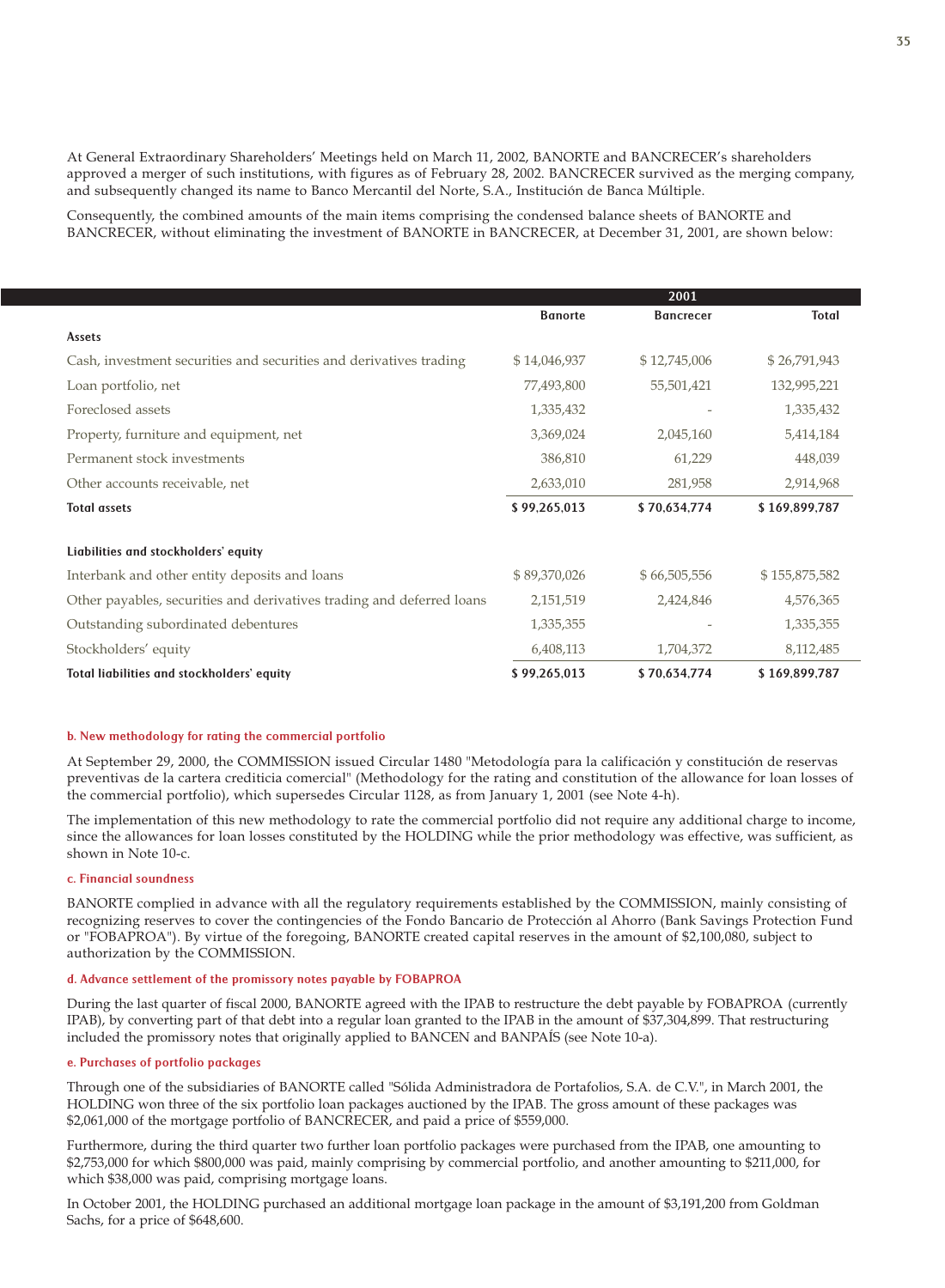In February 2000, the trust division of Banca Serfín, S.A. ceded the rights over the flows generated by the loans and goods included in Tranches I and II of commercial portfolio and Tranche III of mortgage loans in the amount of \$20,872,500, to BANCEN. A price of \$2,474,465 was paid for the foregoing. At December 31, 2001, the amount of loans and goods pending recovery was \$9,921,200 and the amount of paid rights to be amortized was \$1,152,908.

In the last quarter of 2000, through the company Sólida Administradora de Portafolios, S.A. de C.V., BANORTE again participated in a portfolio tender, resulting in the acquisition of a mortgage loan package of Banca Serfín, S.A. in the amount of \$2,691,000, comprising 19,253 social interest loans, with an effective balance of 66%, for which \$621,000 were paid.

### f. Overvaluation of foreclosed assets

Through official letter 60-II-105587, dated December 11, 2001, the COMMISSION authorized BANORTE to cancel the overvaluation reflected in the foreclosed assets in BANORTE's books at the end of the year. The foregoing overvaluation amounted to \$293,196, decreasing stockholders' equity and liabilities for deferred taxes in the amount of \$190,577 and \$102,619, respectively.

This operation arises from the accounting effect in December 1999 of the cancellation of the promissory note payable by FOBAPROA and the reversion of the assets comprising the equity of the Segment I trust of BANCEN, that in accordance with the trust agreement signed with such institution reached maturity on the aforementioned date.

#### g. Adaptation of by-laws in conformity with the new regulation requirements

Several amendments to the banking laws were published from June 1 to June 4, 2001 in the Official Gazette. Among these laws are: the Ley del Mercado de Valores (Securities Market Law or "LMV") and the Ley de Instituciones de Crédito (Credit Institutions Law or "LIC").

Among the most important are the changes in the LMV affecting issuers, which affect all public companies due to the incorporation of measures established in the "Código de Mejores Prácticas Corporativas" (Code of Best Corporate Practices). Furthermore, the changes to the LIC basically refer to the incorporation of independent Directors in the Board of Directors of the institutions, the constitution of an Audit Committee and a stricter regulation of the handling of transactions with related parties.

In this respect, a General Extraordinary Shareholders' Meeting of the Group was held on June 20, 2001, with the sole purpose of amending the by-laws, for the consideration and approval of the shareholders; and to further adapt these by-laws as required by the LMV and Circular 1133 of the COMMISSION. The HOLDING has already incorporated independent Directors in the Board of Directors. It also has an Audit Committee and a Risk Policies Committee.

## NOTE 3 - ECONOMIC ENVIRONMENT:

Financial transactions have been carried out in accordance with a restrictive monetary policy imposed by BANXICO. Also, both appreciating exchange rates and decreasing inflation rates have all been a factor in reducing borrower risks. The relevant economic indicators have been the following:

|                                                              | 2001     | 2000     |  |
|--------------------------------------------------------------|----------|----------|--|
|                                                              |          |          |  |
| National Consumer Price Index (INPC), inflation for the year | 4.40%    | 8.96%    |  |
| Average cost of deposit funds (CPP)                          | 10.58%   | 13.69%   |  |
| 28-day Federal Treasury Certificates:                        |          |          |  |
| - Annual average interest rate                               | 11.37%   | 15.24%   |  |
| - Year-end interest rate                                     | 6.75%    | 17.59%   |  |
| Reference value of Investment Units (UDIs)                   | 3.055273 | 2.909158 |  |
| Exchange rate against the US dollar:                         |          |          |  |
| - Annual average (pesos)                                     | \$9.3408 | \$9.4587 |  |
| - Year-end average (pesos)                                   | \$9.1695 | \$9.6098 |  |
| Increase (decrease) in Price and Listing Index               |          |          |  |
| of the Mexican Stock Exchange                                | 14.70%   | 22.97%   |  |

## NOTE 4 - BASIS OF PRESENTATION AND SUMMARY OF SIGNIFICANT ACCOUNTING POLICIES:

The accompanying financial statements have been prepared in accordance with the accounting criteria established by the COMMISSION. For this purpose, the COMMISSION issued Circulars 1456, 1448, 1458 and 10-234, applicable to financial groups, credit institutions, auxiliary credit organizations and exchange brokers, respectively, which were updated in October 2000 with the issuance of Circulars 1489, 1488 and 1490 effective January 1, 2001. Those Circulars adjust various accounting criteria in order to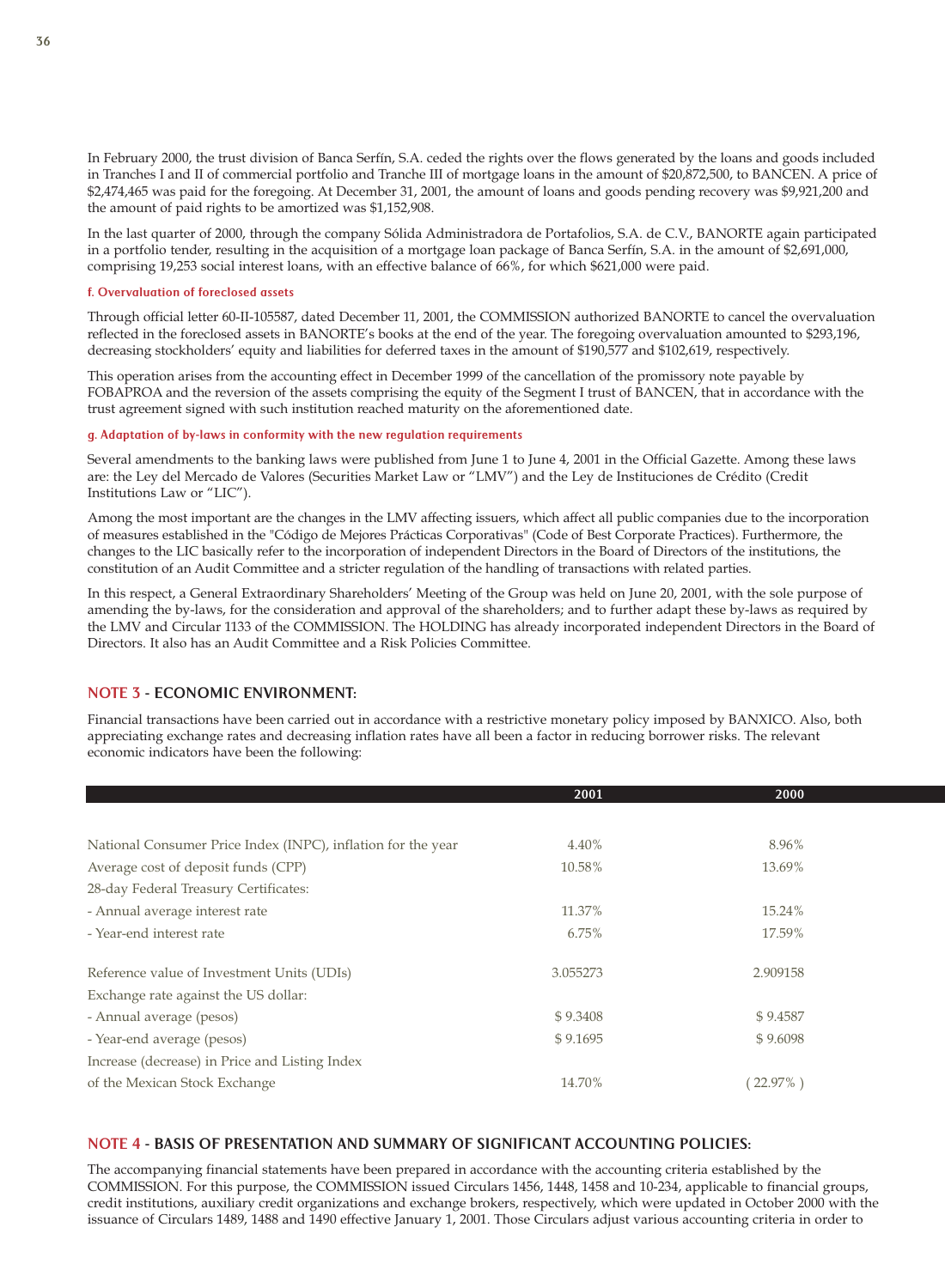add disclosure rules relative to interim financial information. They also incorporate the concept of comprehensive income, change the recording and valuation rules for considering a mortgage loan as past due, as well as set forth certain rules for recording, valuation, presentation and disclosure with regard to investment securities, derivative financial instruments, loan portfolios, authorized signature guarantees and related parties. These changes do not have significant effects on the interpretation and analysis of the financial statements at December 31, 2001 and 2000.

In the absence of a specific accounting criterion from the COMMISSION, the following shall be applied in the given order: Generally Accepted Accounting Principles ("MEX GAAP"), issued by the Instituto Mexicano de Contadores Públicos, A.C. (IMCP); International Accounting Standards, issued by the International Accounting Standards Committee (IASC) and Generally Accepted Accounting Principles in North America ("US GAAP"), issued by the Financial Accounting Standards Board (FASB).

The financial statements of the HOLDING for the year 2001 are subject to the approval of the COMMISSION which, in accordance with its powers, can eventually make changes thereto.

For a better presentation, some of the items included in the financial statements at December 31, 2000 were reclassified for comparative purposes with figures at December 31, 2001 (see Notes 8-b and 9-a).

The most significant accounting criteria, including the methods and criteria relative to the recognition of the impact of inflation on the financial information, are summarized below:

#### a. Principles of consolidation

The accompanying consolidated financial statements include the financial statements of the HOLDING and subsidiaries that belong to the financial sector, including the retirement funds management company, companies that render supplementary or auxiliary services to banking institutions and real estate management companies. Permanent stock investments in mutual funds, as well as investments in insurance, bonding and pension fund companies are valued by using the equity method, since the HOLDING has significant influence on their management.

The relevant amounts of the main unconsolidated subsidiaries are shown below:

| <b>Company</b>                           |       |               | 2001        |                         |                       |
|------------------------------------------|-------|---------------|-------------|-------------------------|-----------------------|
|                                          | %     | <b>Assets</b> | Liabilities | Stockholders'<br>equity | Income<br>of the year |
| Fianzas Banorte, S.A. de C.V.            | 99.99 | \$145,058     | \$74,380    | \$70,678                | \$6,936               |
| Seguros Banorte Generali, S.A. de C.V.   | 51.00 | 1,466,695     | 1,329,463   | 137,232                 | 13,864                |
| Pensiones Banorte Generali, S.A. de C.V. | 51.00 | 3,550,256     | 3,430,600   | 119,656                 | 10,951                |
| <b>Total</b>                             |       | \$5.162.009   | \$4.834.443 | \$327.566               | \$9.849               |

#### b. Recognition of the impact of inflation on the financial information

The accompanying financial statements have been restated in terms of purchasing power at the end of the most recent fiscal year, thus recognizing the effects of inflation.

The financial statements of the prior year have been restated in terms of purchasing power at the end of the latest year and the figures differ from those originally stated in the corresponding year's purchasing power. Consequently, the financial statements are comparable with each other and with these of the prior year, since they are all stated in the currency of the same purchasing power.

To recognize the effects of inflation in terms of the purchasing power at the end of the year, the following procedure was followed:

#### IN THE BALANCE SHEET:

Property, furniture and equipment were restated based on factors derived from the Investment Unit (UDI) reference value. In July 2000, property was restated by an appraisal performed by independent experts. In addition, furniture and equipment were restated by an appraisal performed by independent experts in March 2000. Effective the months in which the appraisals were recognized, those fixed assets are restated for inflation based on the UDI factor.

Foreclosed assets are considered as monetary assets; hence, their value is not restated. They further form part of the base to calculate the monetary gain of the HOLDING. Moreover, subordinated debentures and permanent investments in entities that do not recognize the impact of inflation are considered monetary assets.

Permanent investments are valued based on the equity method as a specific cost, presenting as gain (loss) from holding nonmonetary assets the difference between the restatement of the balance at the beginning of the period based on the restatement factor and the increase or decrease from applying the equity method.

Capital stock and retained earnings are restated based on the UDI factor, to maintain stockholders' equity at pesos of constant purchasing power.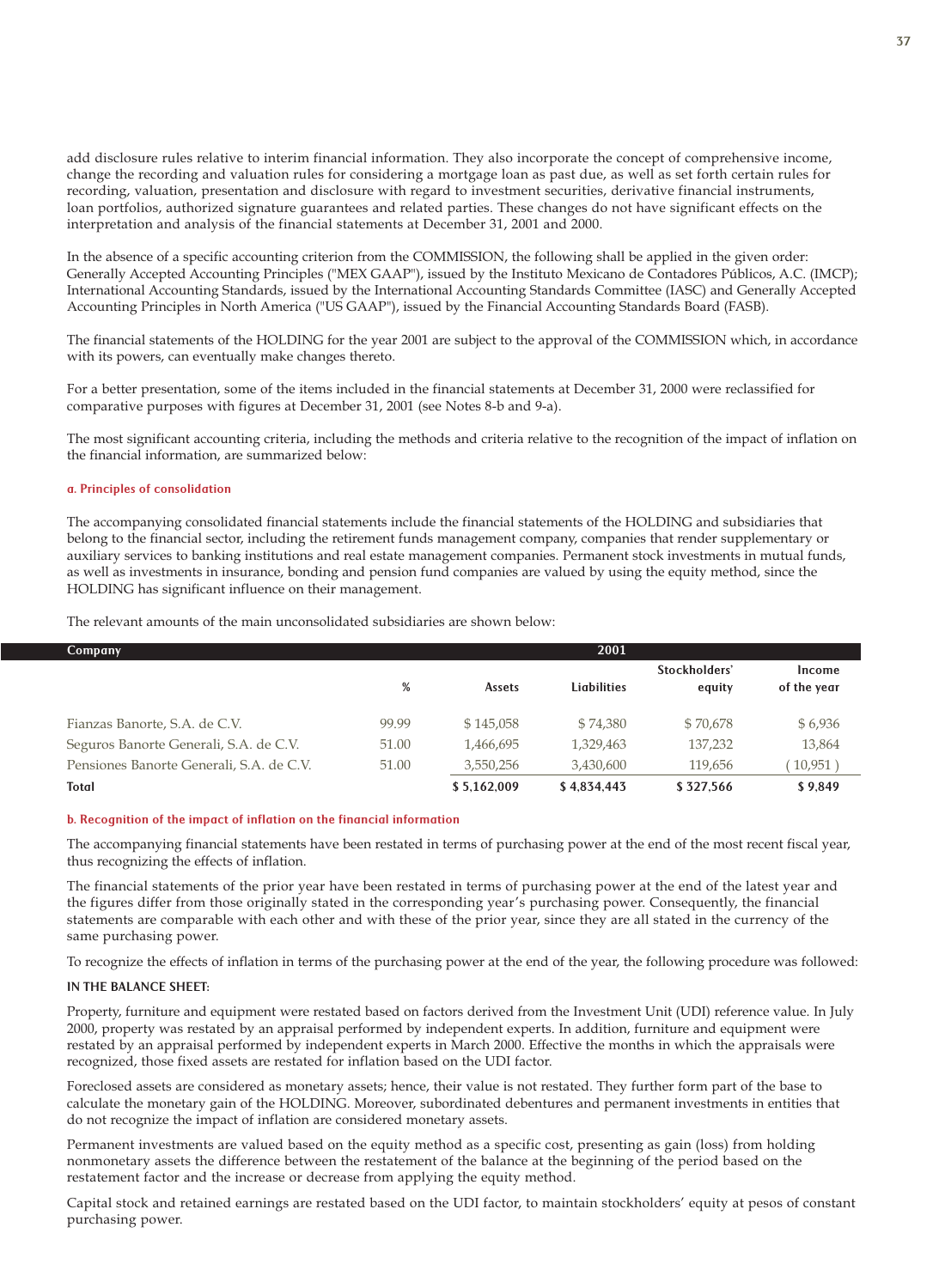The deficit on restatement of stockholders' equity represents the change in the specific price level of nonmonetary assets vis-à-vis the UDI factor.

#### IN THE STATEMENT OF INCOME:

The consolidated statement of income for the period from January 1 to December 31, 2001 and 2000 is presented in pesos of December 31, 2001 purchasing power. Toward that end, the historical amounts of transactions are restated by using the factor resulting from dividing the UDI reference value at December 31 by the UDI value at the date of those transactions.

The gain or loss on monetary position represents the loss in the value of monetary assets and liabilities in effective terms, generated by inflation and recognized in income of the period. Furthermore, it is calculated on average daily balances.

Depreciation of nonmonetary assets is determined based on the restated value thereof.

### IN THE OTHER STATEMENTS:

The statement of changes in financial position presents such changes in constant pesos, based on the financial position at the end of the prior year restated in terms of purchasing power at the end of the latest year.

#### c. Cash and cash equivalents

This item is recorded at its nominal value, except for minted (precious) metals, which are valued at their fair value at end of year. Cash and cash equivalents in foreign currency are valued at the exchange rate published by BANXICO at the end of the year.

#### d. Investment securities

Investment securities include government and fixed income securities, classified as trading securities, available-for-sale securities and held-to-maturity securities. These investments are recorded at historical cost, plus the yields generated by those securities calculated in accordance with the imputed interest or straight-line method, as the case may be, which are recognized as realized in the statement of income as earned. These classifications are determined according to the intention of the HOLDING's management at the date of purchase; also there is a possibility of transferring between categories.

Trading securities and available-for-sale securities are stated at their fair value, which represents the amount for which an instrument can be traded between parties willing to carry out transactions. The difference is recorded in income of the year when operating trading securities, and in stockholders' equity for the available-for-sale securities.

Held-to-maturity securities are recorded at their historical cost and recorded in income of the year with the yields obtained.

#### e. Repo transactions

Securities traded under a repo agreement are recorded at this agreed value. Those transactions recognize a premium on agreed price that is recorded in income as accrued. It is realized in accordance with the maturity date of the agreement.

The items denominated "Debit balances in repo transactions" and "Credit balances in repo transactions" represent the excess of the valuation at market of the securities, covered by repo transactions over the present value of the price at maturity when the HOLDING acts as seller or buyer, respectively.

The debit and credit parts representing securities receivable or payable in the transactions are valued in conformity with the provisions set forth in criterion B-2 "Inversiones en Valores" (Investments securities) of Circular 1448 issued by the COMMISSION, with regard to trading securities.

In addition, debit and credit positions are recorded in memorandum accounts when the HOLDING acts as seller and buyer.

#### f. Derivative financial instruments trading

The HOLDING considers contracts entered into with other primarily financial entities as derivative financial instruments trading. Those contracts meet the following characteristics:

1. The price is determined in accordance with an underlying asset or other underlying assets.

2. One or more nominal amounts or provisions of payments or both are incorporated.

3. The underlying face amounts or payment provisions, together with the specific characteristics of each contract, determine the settlement terms of each instrument. In some cases such as call and put options, they determine whether or not a settlement is required.

4. Cash settlements are permitted or, if applicable, settlements are carried out by delivering an asset so that the other party is in the same condition as if it had been a cash settlement.

Derivative financial instrument transactions are recorded at their agreed value and valued in accordance with their intended use, whether for hedging or trading purposes.

The HOLDING has entered into the following derivative instrument transactions, which are recorded and valued at year-end as shown below: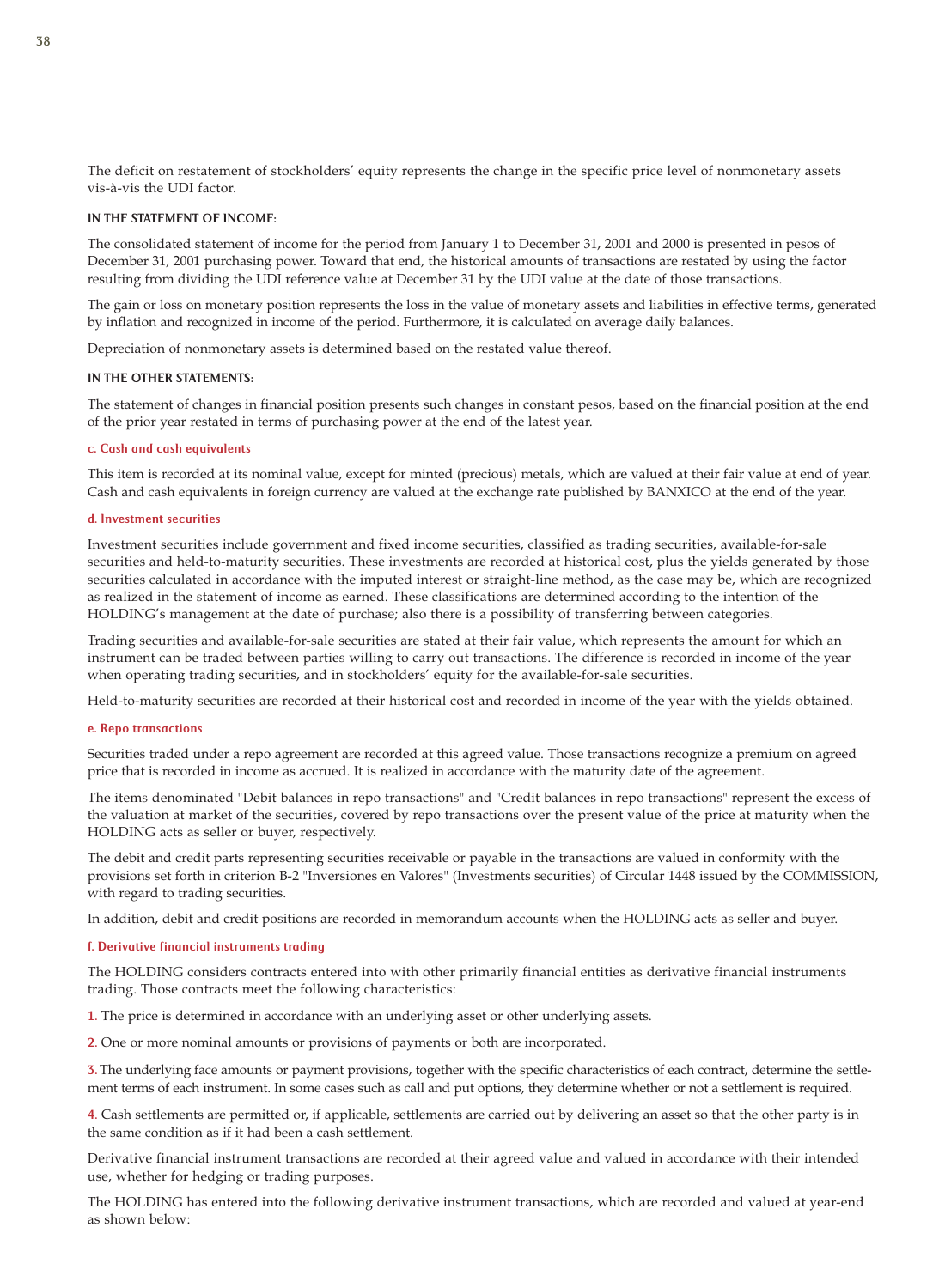### TRADING ACTIVITIES:

### 1. Forward contracts

In this type of transactions, the buyer and seller record a lending part and a borrowing part. At the time the contract is entered into, the buyer records the lending position at the face value of the contract. At the closing, that contract is valued at fair value. The borrowing position at closing is maintained at face value. On the other hand, the seller records and values the foregoing in a contrary manner, that is, the lending position is maintained at face value and the borrowing position is valued at fair value.

### 2. Futures contracts

At the time these contracts are entered into, a lending position and a borrowing position are recorded at the face amount of the contracts. They are valued at fair value every day, by recognizing price fluctuations in net interest income.

#### 3. Option contracts

The HOLDING, when acting as the buyer of the option, records the premium paid in the asset caption securities and derivatives trading. At closing, the foregoing is valued at fair value (market value or based on formal valuation techniques).

The HOLDING, when issuing the option, records the cash receipt by recognizing the premium charged in the liabilities caption of securities and derivatives trading. At closing, the foregoing is subsequently valued in accordance with the fair value of the option.

#### 4. Swaps

The contract value of the lending or borrowing part, respectively, is recorded. At each month-end, the foregoing is valued in accordance with the fair values of cash flows receivable or payable. In the event of a swap in face amounts, that amount will be incorporated as cash flows receivable or payable, as the case may be.

Any foreign currency denominated derivative will be translated into Mexican pesos, taking into account the exchange rate published by BANXICO, once it has been valued in accordance with the rules of the COMMISSION.

#### HEDGING TRANSACTIONS:

### 1. Futures contracts and forward contracts

In this type of transactions, the buyer and seller record a lending part and a borrowing part. In the case of the buyer, the lending position will reflect the spot price (price or equivalent of the underlying asset on the market). Subsequently, the lending part is valued at the fair value of the underlying asset. The borrowing position is maintained at the face value of the contract. On the other hand, the seller records and values the foregoing in a contrary manner, that is, the lending position is maintained at face value and the borrowing position is valued at the spot price and subsequently valued at the fair value of the underlying asset.

The differences between the face amount and the spot price of the underlying asset are recorded as a charge or deferred credit that is amortized on a straight-line over the term of the contract.

## 2. Option contracts

The HOLDING, when acting as the buyer of the option to hedge an open risk position, records the premium paid in the assets caption securities and derivatives trading. At closing, the foregoing is valued at fair value of the option.

The HOLDING, when issuing the option or acting as a seller to hedge an open risk position, records the cash receipt by recognizing the premium charged in the liabilities caption securities and derivatives trading. At closing, the foregoing is subsequently valued in accordance with the fair value of the option.

## 3. Swaps

The contract value of the lending or borrowing part, respectively, is recorded. At each month-end, the foregoing is valued in accordance with the fair values of cash flows receivable or payable. In the event of a swap in face amounts, that amount will be incorporated as cash flows receivable or payable, as the case may be.

When cash flows receivable or payable are denominated in foreign currency, these are valued at the exchange rates published by BANXICO.

The fair value of these transactions, for trading as well as hedging purposes, is determined using formal valuation techniques performed by independent experts.

### g. Loan portfolio

Loans and negotiable instruments in effect or renewed are stated at their nominal value in accordance with the LIC. Loans are granted based on an analysis of the financial position of the borrower, the economic viability of the investment projects and the other general characteristics referred to by the LIC, as well as the manuals and internal policies of the HOLDING.

The loan portfolio balance shown on the balance sheet represents the amounts effectively lent to borrowers, plus uncollected accrued interest less the interest charged in advance. Moreover, the loan portfolio balance is net of the allowance for loan losses.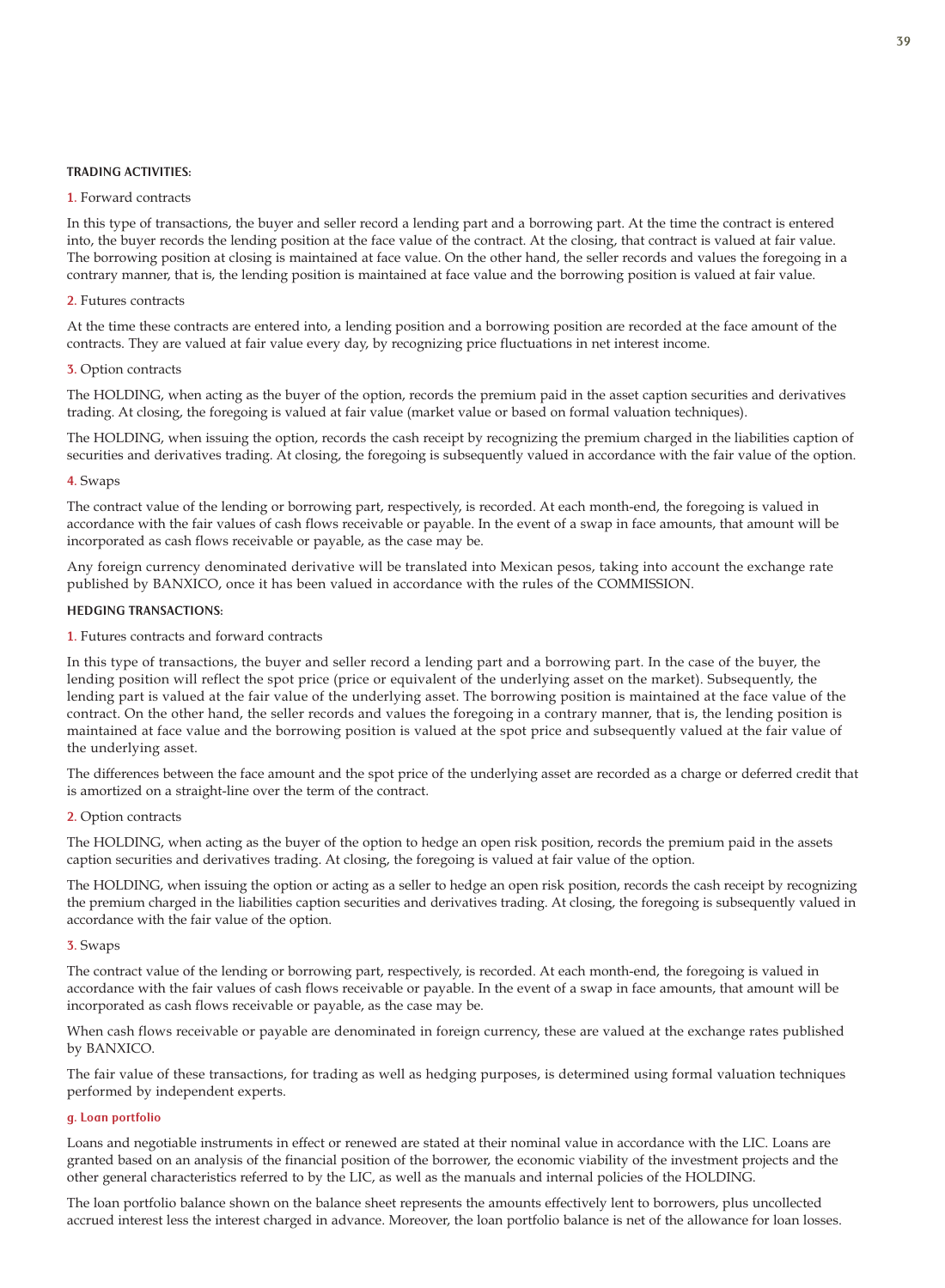Loans are considered as past due for the total unpaid balance thereof when the bank has not received payment of interest or principal for the following periods of time:

- Loans with a single payment of principal and interest owed 30 or more days past due.
- Loans with a single payment of principal owed, periodic interest payments 90 or more days past due, or 30 or more days past due on the payment of the principal.
- Loans with partial payments of principal and interest 90 or more days past due.
- Revolving loans when there are two monthly billing periods or 60 or more days past due.
- Mortgage loans when there are periodic partial payments of principal and interest 180 or more days past due.

The unpaid balance of the loans is also considered past due portfolio when it is known that the creditor has been declared in mercantile bankruptcy, in accordance with the Law of Mercantile Bankruptcy.

Interest is recognized as income as earned. However, recognizing interest is suspended when the loans are transferred to past due loan portfolio.

An allowance is set up in an amount equivalent to the total uncollected accrued ordinary interest considered as past due loan portfolio, at the time when the loan is transferred to past due loan portfolio.

As long as the loans are part of the past due portfolio, accrued interest is controlled by memorandum accounts. When such interest is collected, it is directly recognized in income for that year.

Commissions on loan granting are recognized as income when they are charged.

Restructured loans are considered as past due portfolio until there is evidence of sustained payment; that is, when credit institutions receive the complete payment without delay for three consecutive monthly payments, or else, the collection of one installment in cases where the installment covers greater than 60-day periods.

Revolving credits in which the creditor has not paid the accrued interest on time and at least 25% of the original credit amount will be considered as past due as long as there is no evidence of sustained payment.

## h. Allowance for loan losses

The allowance for loan losses is calculated based on the "Reglas para la Calificación de la Cartera de Créditos de las Instituciones de Crédito" (Rules for Rating the Loan Portfolio of Credit Institutions) issued by the Secretaría de Hacienda y Crédito Público (Ministry of Finance and Public Credit or "SHCP") and the methodology established by the COMMISSION for each type of loan. Such rules establish that the commercial portfolio shall be rated every three months. In the months when the commercial portfolio is not rated, the risk degrees determined based on the last rating, should be applied to the amount of the portfolio in such months. Furthermore, the amounts recovered from the previously affected loan portfolio shall be credited to the preventive allowance for loan losses and not to the income for the year.

As from the year 2001, the rating of the commercial portfolio is performed in conformity with Circular 1480 "Metodología para la calificación y constitución de reservas preventivas de la cartera crediticia comercial" (Methodology for the rating and constitution of the allowance for loan losses of the commercial portfolio) issued by the COMMISSION at September 29, 2000, which supersedes Circular 1128.

Said Circular proposes a methodology to assign a rating for each creditor and furthermore rate each loan in relation with the value of the guarantees in order to estimate a probable loss and define the percentage of necessary preventive reserves; however, the Circular also establishes the option to use the HOLDING's own methodology to assign the risk rating per debtor, subject to the evaluation and certification process of the COMMISSION.

In this respect, the COMMISSION issued official letter number 601-II-105524 dated June 15, 2001, through which it grants the HOLDING the temporary and limited use of an internal rating model for the commercial portfolio.

The Calificación Interna de Riesgo (Internal Risk Rating or CIR Banorte) is in compliance with internationally accepted best practices, in order to obtain a reliable and objective estimate of the quality of credit assets, as well as to have their own tool to clearly identify the risk level represented by each creditor.

Allowances for loan losses relative to mortgage, credit card and consumer loans, are calculated by applying certain percentages in accordance with the risk of these portfolios, determined based on the number of past due payments. As from June 2000, the mortgage portfolio considers additional allowance percentages, based on the probability of unpaid balances from the debtor. The ratings for this type of loans are performed on a monthly basis.

The losses, cancellations or discounts on the portfolio, are recorded with a charge to the allowance for loan losses. Also, when there is evidence of a nonrecoverable loan, such loan is charged directly against the preventive allowance.

#### i. Loss sharing with FOBAPROA

In accordance with the rules established by the COMMISSION, BANORTE comprehensively recognizes the shared loss generated by its participation in FOBAPROA loan portfolio flows.

During the year, BANORTE recognized allowances in income in the amount of \$169,628, corresponding to the loss sharing in the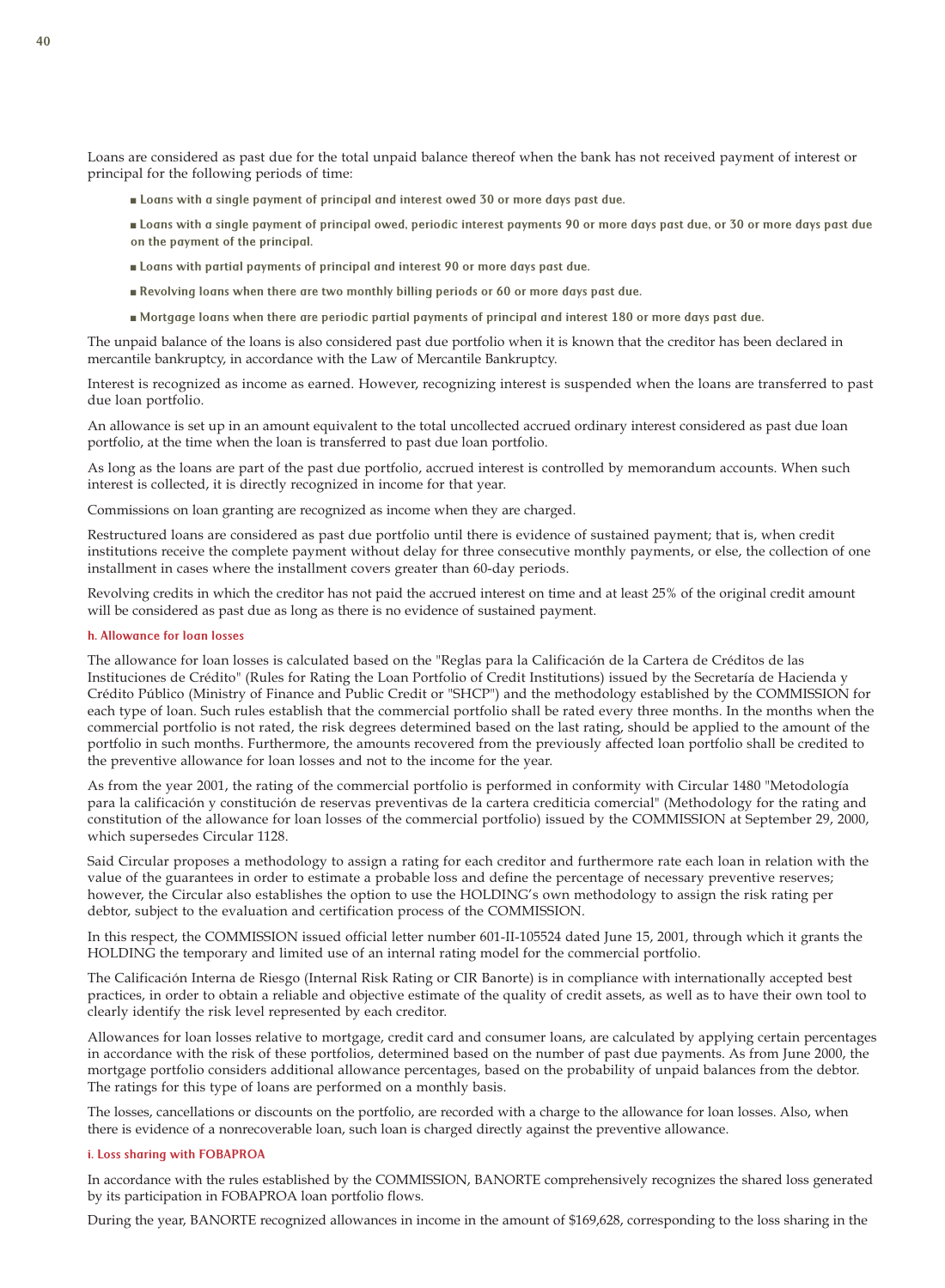participation of portfolio flows with FOBAPROA.

As mentioned in Note 2-c, in 2000, BANORTE complied in advance with all requirements established by the COMMISSION for the recognition of allowances covering contingencies relative to the programs of FOBAPROA.

### j. Credit assets portfolio

This item is represented by the cost of acquisition of several credit assets packages acquired by BANCEN; so that, it corresponds to the amounts effectively paid by BANCEN to obtain the rights on the flows that arise from such portfolios.

Additionally, BANCEN follows the practice of capitalizing the interest and monetary gain or loss associated with the financing entered into by BANCEN for the acquisition of such portfolio packages during the first three months after the acquisition of the loan portfolios.

The foregoing, in virtue that during this time BANCEN performs preoperating activities, such as reception of files and information from the seller, assignment of cases to executives, adaptation and loading of data into the operating systems, notices to debtors, among others.

Once the preoperating stage has concluded and the portfolio collecting activities begin, this item is amortized in the proportion in which the associated asset (portfolio) is expensed, from the effective collection, granting of losses and write-offs or allowances for doubtful accounts.

Furthermore, the BANCEN regularly performs financial projections in order to estimate the expected flows generated by loan portfolios and also to support or reconsider, if necessary, the accounting criteria for the amortization of the cost of rights shown in the balance sheet of BANCEN.

## k. Other accounts receivable and payable

Amounts corresponding to sundry debtors and creditors of the HOLDING not recovered or paid within 60 or 90 days following their initial recording (depending on whether the balances are identified or not), are charged to income, independently of their possibility of recovery or of the clarification process of liabilities.

#### l. Property, furniture and equipment

Property, furniture and equipment and installation expenses are initially recorded at their acquisition cost. They are restated by applying UDI derived factors.

Depreciation. - The acquisition cost restated for inflation is depreciated on a straight-line basis, effective the month following the purchase of the assets. The rates used are the following:

| Rate        |
|-------------|
|             |
| Useful Life |
| 21.28%      |
| 10.00%      |
| 25.00%      |
|             |

#### m. Foreclosed assets

Foreclosed assets are recorded at the value at which they are taken into possession. That value should be the lower of cost or net realization value. Assets received as debt settlements are recorded in a similar manner.

In the event that the book value of the portfolio including the allowance for loan losses exceeds the value of the foreclosed assets, the amount of that allowance will be adjusted.

Those assets are considered as monetary items; hence, they are not subject to any restatement for inflation.

The recorded value of these assets can be written-off if there is sufficient evidence that the value at which the asset can be realized is lower than the value recorded in books.

### n. Leases

Based on the evaluation performed to identify if there is a transfer of inherent risks and benefits to the asset, covered by the contract, the HOLDING follows the practice of classifying leases as capital and operating.

#### o. Permanent stock investments

The HOLDING recognizes its investments in nonconsolidated subsidiaries, as well as in associates, by using the equity method based on their book value in accordance with the last available financial statements of these entities. Effective fiscal 2000, the equity method is considered as a specific cost. The difference between the restatement of the balance at the beginning of the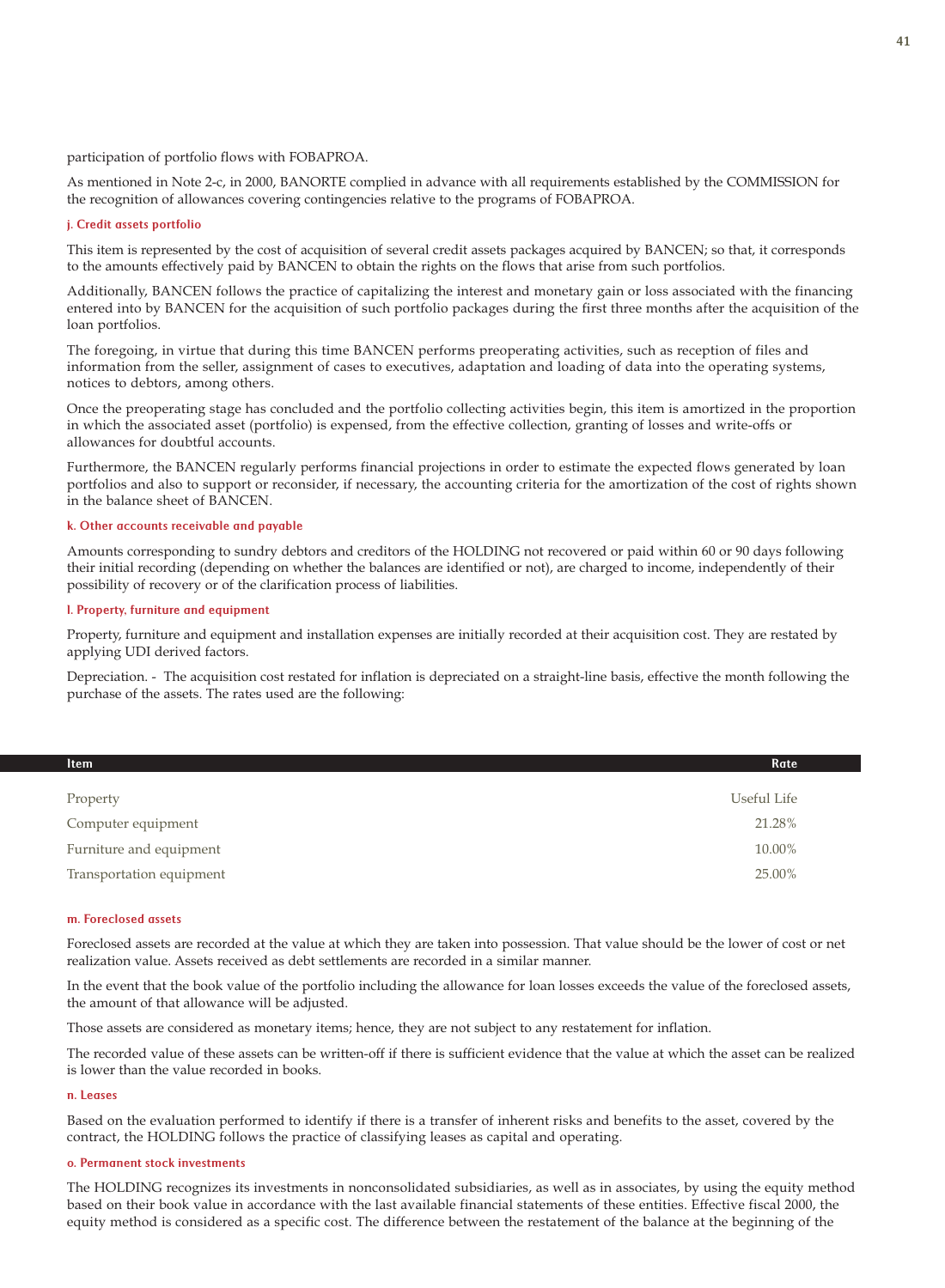period, based on the restatement factor and the increase or decrease by using the equity method, is shown as a gain or loss on holding nonmonetary assets.

### p. Income Tax or "ISR" and Employees' Profit Sharing or "PTU"

ISR and PTU are charged to income of each fiscal year, based on the taxable income determined as the basis for paying those contributions, payable by the HOLDING.

The HOLDING recognizes the effect of deferred taxes determined under the method of assets and liabilities, through the comparison of their accounting and tax values. Temporary differences arising from this comparison are multiplied by the tax rate. On the other hand, the employees' profit sharing is calculated taking into consideration the temporary differences of the year, which will presumably result in future liabilities or benefits.

Effective January 1, 2000, the HOLDING adopted the guidelines set forth in the new Statement D-4 Accounting treatment of income tax, asset tax and employees' profit sharing, issued under MEX GAAP. The accumulated effect at the beginning of the year derived from adopting this Statement decreased deferred tax assets and stockholders' equity in the amount of \$305,491.

The net effect of the aforementioned items is presented in the balance sheet within the assets caption and under the caption "Deferred taxes".

#### q. Customer deposits

Customer deposit liabilities, including promissory notes with a yield payable at maturity, are recorded at the amount received plus accrued interest, determined by the days elapsed at the end of each month. Interest is charged to income of the year as accrued.

#### r. Labor liabilities

In accordance with the Federal Labor Law or "LFT", the HOLDING is obliged to pay seniority premiums as well as other payments that employees may be eligible for in the event of separation under certain circumstances.

The HOLDING records seniority premiums, pension plans and retirement payments as they accrue, in accordance with actuarial calculations based on the projected unit credit method, and in compliance with guidelines established in Statement D-3 Labor Obligations, issued by the IMPC.

At December 31, 2001 and 2000, the HOLDING has recorded estimated liabilities to cover the minimum required liabilities in accordance with Statement D-3 to cover obligations regarding pension plans and seniority premiums.

At the beginning of 2001, the HOLDING implemented an optional defined contribution pension plan through which the entity accepts assigning preestablished cash amounts to a specific investment fund. The benefits of the employees will consist in the sum of such contributions, plus or less the gains or losses in the administration of such funds. The responsibility of the entity in relation with such plans, is limited to the payment of the specified contributions; and normally, companies do not acquire the obligation to make complementary contributions.

### s. Stockholders' equity

Capital stock, retained earnings and net income of the year represent the historical amounts restated by UDI factors.

The deficit in restatement of capital account represents the accumulated gain or loss on monetary position and the initial recognition of the impact of inflation on the financial information.

#### t. Earnings per share

The basic earnings per share is determined by dividing the net income of the year by the weighted average shares outstanding, as well as the diluted earnings when there are shares that may be converted into common stock.

#### u. Foreign currency position and investment units

Foreign currency denominated transactions and UDI denominated transactions are recorded at the exchange rates or references values in effect on the date they are negotiated. Assets and liabilities denominated in those currencies are stated in local currency (Mexican pesos) at the exchange rates or references values in effect issued by BANXICO at the balance sheet date. Differences are recorded in income according to the exchange rate fluctuations between the transaction's negotiation date and their liquidation or valuation at fiscal year-end.

#### v. Authorized signature guarantees

The amount of authorized signature guarantees is presented in memorandum accounts and it is recognized in the balance sheet as part of the loan portfolio, once there is evidence of nonperformance by the debtor. Simultaneously, the liability payable by the HOLDING is recognized.

### w. Custody and administration of assets

The HOLDING records the transactions it carries out for account of third parties in memorandum accounts, such as trading securities and derivative financial instruments, repo transactions and securities lending, as well as the contracts which holds the HOLDING responsible for safeguarding assets.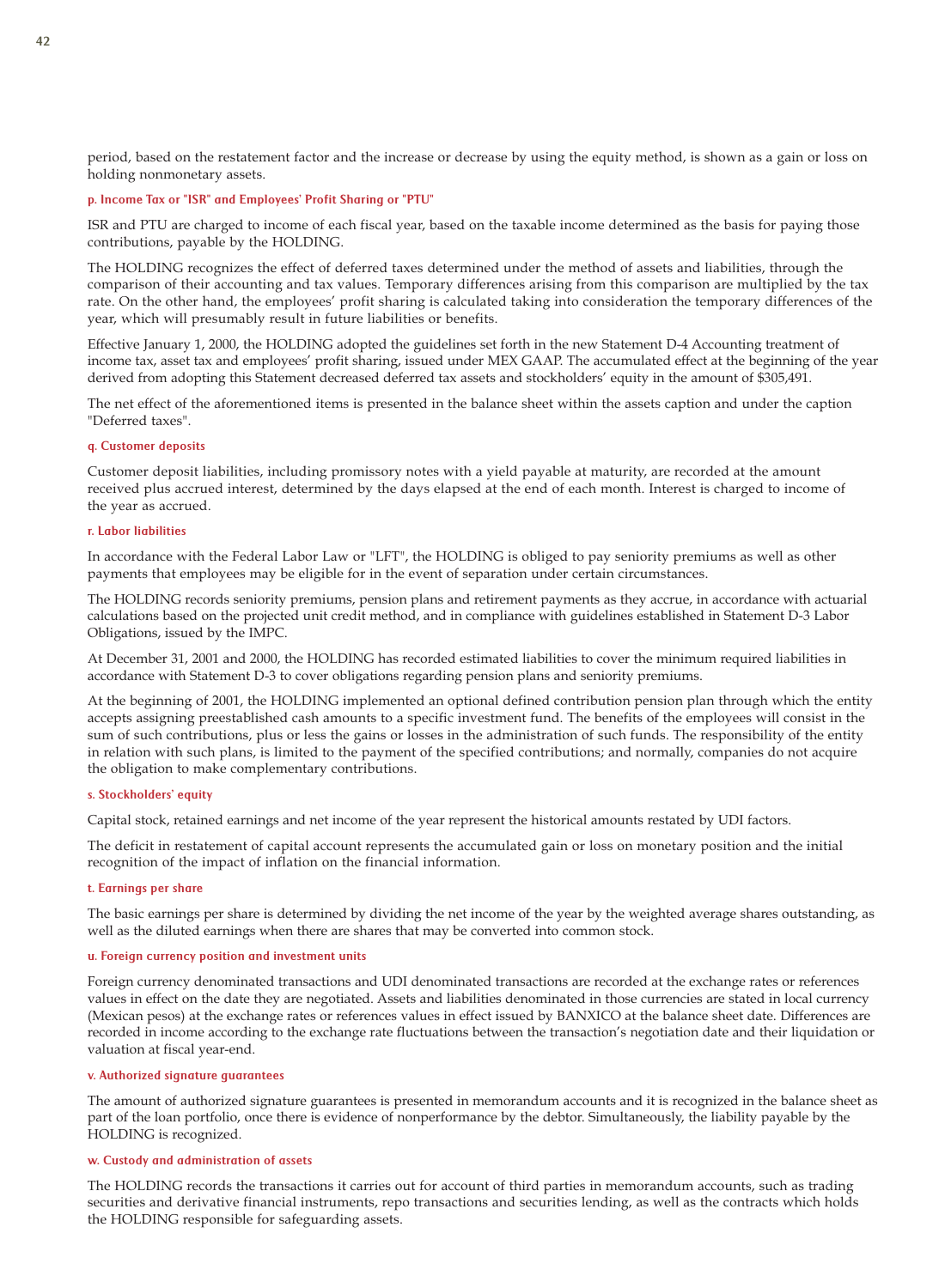### x. Trusts

The trust assets are recognized in memorandum accounts, based on the implied responsibility for the HOLDING to fulfill the purpose of those trusts.

## NOTE 5-SIGNIFICANT DIFFERENCES WITH GENERALLY ACCEPTED ACCOUNTING PRINCIPLES IN MEXICO:

I. The financial statements have been prepared in conformity with the accounting criteria established by the COMMISSION. Those criteria are approximately similar to domestic and international accounting standards, which provide comparability with any other international financial entity. However, there are some difference with regard to the provisions set forth in MEX GAAP, which are summarized below:

### a. Consolidation

The consolidated financial statements only include the subsidiary companies belonging to the financial sector and those that render complementary or auxiliary services thereto, excepting insurance and surety bond companies, which were not consolidated as provided for by the COMMISSION. MEX GAAP require consolidating all the subsidiaries that comprise the financial group.

### b. Available-for-sale securities valuation

The financial statements reflect the available-for-sale securities valuation in stockholders' equity. MEX GAAP set forth that this valuation should be recognized in the statement of income.

#### c. Repo transactions

Repo transactions are recognized as buy and sell transactions or temporary transfer of securities that guarantee the transaction. However, they are not recognized with regard to the substance of the transaction (financing). On the other hand, they are valued considering the present value of the price of the security at the maturity of the transaction, instead of recognizing the accrued premium on a straight-line basis.

### d. Foreclosed assets

These assets are considered monetary assets; therefore they are not restated and they form part of the calculation basis of the gain or loss from the monetary position of the HOLDING. Accounting principles consider this type of assets as nonmonetary assets.

II. Taking into consideration that credit institutions perform specialized transactions, the COMMISSION issues particular accounting criteria, when it deems convenient. To this respect, the COMMISSION has issued several official letters affecting the financial statements of the HOLDING, which reflect differences in relation with that established by MEX GAAP and in some cases, with general accounting practices established by the COMMISSION. The following are among the most important:

### a. Investment in shares of BANCRECER

At the end of the year, BANORTE acquired 100% of the capital stock of BANCRECER. Since the administrative control of this institution was not taken over until January 4, 2002, BANORTE recorded this investment in the amount of \$1,671,853 within the held-to-maturity securities. It was not valued under the equity method, nor consolidated its figures with those of BANORTE. MEX GAAP establishes that such purchase should have been recorded in permanent investment in shares and valued through the equity method.

## b. Loss sharing with FOBAPROA

As a result of the contingencies of the refinancing programs with FOBAPROA, a reserve was created in fiscal 2000 against capital reserves in the amount of \$2,100,080 for the equity of BANORTE in the projected losses that will be incurred by IPAB as a result of the refinancing scheme referred to above. As provided for in MEX GAAP, that reserve should be recognized in income of the year.

#### c. Cancellation of the overvaluation of foreclosed assets

As mentioned in Note 2-f, in December 2001, BANORTE canceled the overvaluation reflected by its books in the caption foreclosed assets in the amount of \$293,196, decreasing the stockholders' equity and the liabilities from deferred taxes in the amount of \$190,577 and \$102,619, respectively.

Taking into consideration the origin of the transaction and in conformity with MEX GAAP, the amount corresponding to the overvaluation of foreclosed assets should have been recognized in the income for the year in which the Segment I trust of BANCEN was reversed, or else in the year in which BANORTE had the necessary evidence to estimate the potential loss that could be generated from such transaction.

Furthermore, MEX GAAP establish that when there are corrections to mistakes in the financial information of prior years, and comparative financial statements are presented, these should be restated for those years in which the mistake in being corrected. This would have had a great impact; however, the HOLDING did not restate the financial statements of prior years.

If the financial statements of prior years had been restated, the balances in the items to be modified in the balance sheet of the HOLDING at December 31, 2000, would have been as shown below: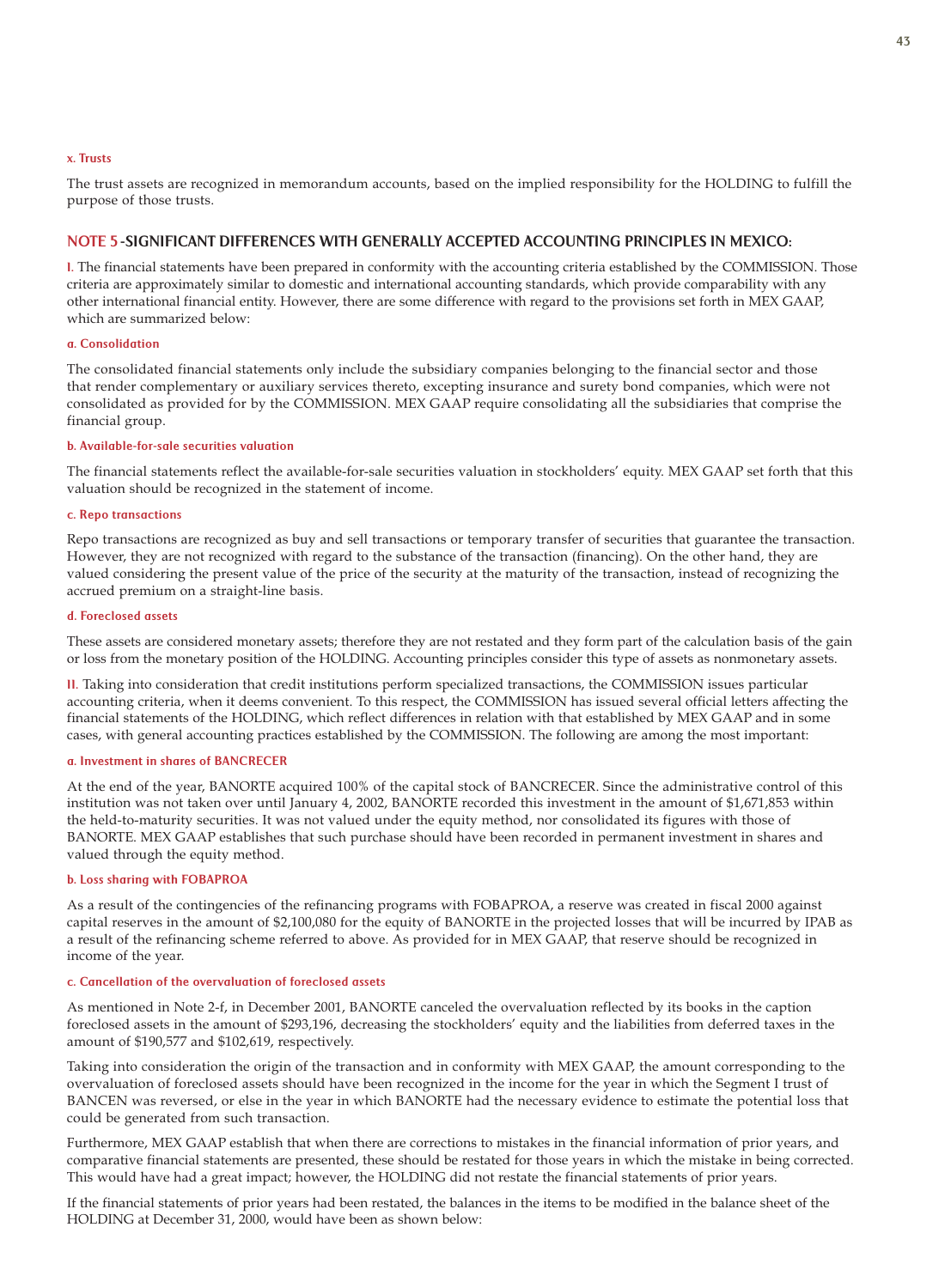|                                             |                         | 2000        |                         |
|---------------------------------------------|-------------------------|-------------|-------------------------|
| ltem                                        | <b>Original balance</b> | Adjustment  | <b>Restated balance</b> |
|                                             |                         |             |                         |
| Foreclosed assets                           | \$1,586,554             | (\$293,196) | \$1,293,358             |
| Deferred taxes, net                         | 652,399                 | 102.619     | 755,018                 |
| Gain (loss) from holding nonmonetary assets | 2,212,135               | 190,577     | 2,402,712               |

#### d. Property, furniture and equipment

In July 2000, property was restated by an appraisal performed by independent experts. In addition, furniture and equipment were restated by an appraisal performed by independent experts in March 2000. Effective the months in which the appraisals were recognized, those fixed assets are restated for inflation based on the UDI factor. MEX GAAP sets forth that this restatement should be recognized through the application of inflation factors.

## NOTE 6 - CONSOLIDATION OF FINANCIAL STATEMENTS:

The financial statements include the assets, liabilities and income of those consolidated subsidiaries. All significant intercompany balances and transactions have been eliminated in the consolidation.

At December 31, 2001 and 2000, the entities that consolidated with the HOLDING were the following:

|                                               | <b>Equity percentage</b> |
|-----------------------------------------------|--------------------------|
| <b>Subsidiary</b><br>2001                     | 2000                     |
|                                               |                          |
| 96.11%<br>Banco Mercantil del Norte, S.A.     | 95.79%                   |
| 99.99%<br>Banco del Centro, S.A.              | 99.99%                   |
| 99.99%<br>Casa de Bolsa Banorte, S.A. de C.V. | 99.99%                   |
| 99.99%<br>Arrendadora Banorte, S.A. de C.V.   | 99.99%                   |
| 99.99%<br>Factor Banorte, S.A. de C.V.        | 99.99%                   |
| 99.99%<br>Almacenadora Banorte, S.A. de C.V.  | 99.99%                   |

The amounts of the balance sheets of consolidated subsidiaries are summarized below:

|                                     |               | 2000         |             |               |               |  |
|-------------------------------------|---------------|--------------|-------------|---------------|---------------|--|
|                                     |               |              | Income of   | Stockholders' | Stockholders' |  |
|                                     | Assets        | Liabilities  | the year    | equity        | equity        |  |
| Banco Mercantil del Norte, S.A.     | \$99,265,013  | \$92,856,900 | \$474,615   | \$6,408,113   | \$5,841,333   |  |
| Banco del Centro, S.A.              | 6,225,175     | 3,694,142    | 904,002     | 2,531,033     | 1,874,723     |  |
| Casa de Bolsa Banorte, S.A. de C.V. | 420,329       | 182,311      | 31,328      | 238,018       | 150,383       |  |
| Arrendadora Banorte, S.A. de C.V.   | 735,069       | 608.794      | 26,174      | 126,275       | 120,241       |  |
| Factor Banorte, S.A. de C.V.        | 2,249,927     | 2,117,606    | 27,606      | 132,321       | 169,451       |  |
| Almacenadora Banorte, S.A. de C.V.  | 218,098       | 158,322      | 8.713       | 59,776        | 52,599        |  |
| <b>Total</b>                        | \$109.113.611 | \$99.618.075 | \$1.472.438 | \$9.495.536   | \$8.208.730   |  |

## NOTE 7 – CASH AND CASH EQUIVALENTS:

As of December 31, 2001 and 2000, cash and cash equivalents were summarized as shown below:

|                                     | 2001        | 2000                     |  |
|-------------------------------------|-------------|--------------------------|--|
|                                     |             |                          |  |
| Cash                                | \$2,058,924 | \$1,562,843              |  |
| Deposits in BANXICO                 | 3,411,934   | 3,051,153                |  |
| Domestic and foreign banks          | 1,921,958   | 5,291,738                |  |
| Call money                          | 193,312     | $\overline{\phantom{a}}$ |  |
| Other deposits and cash equivalents | 90,742      | 91.018                   |  |
|                                     | \$7,676,870 | \$9,996,752              |  |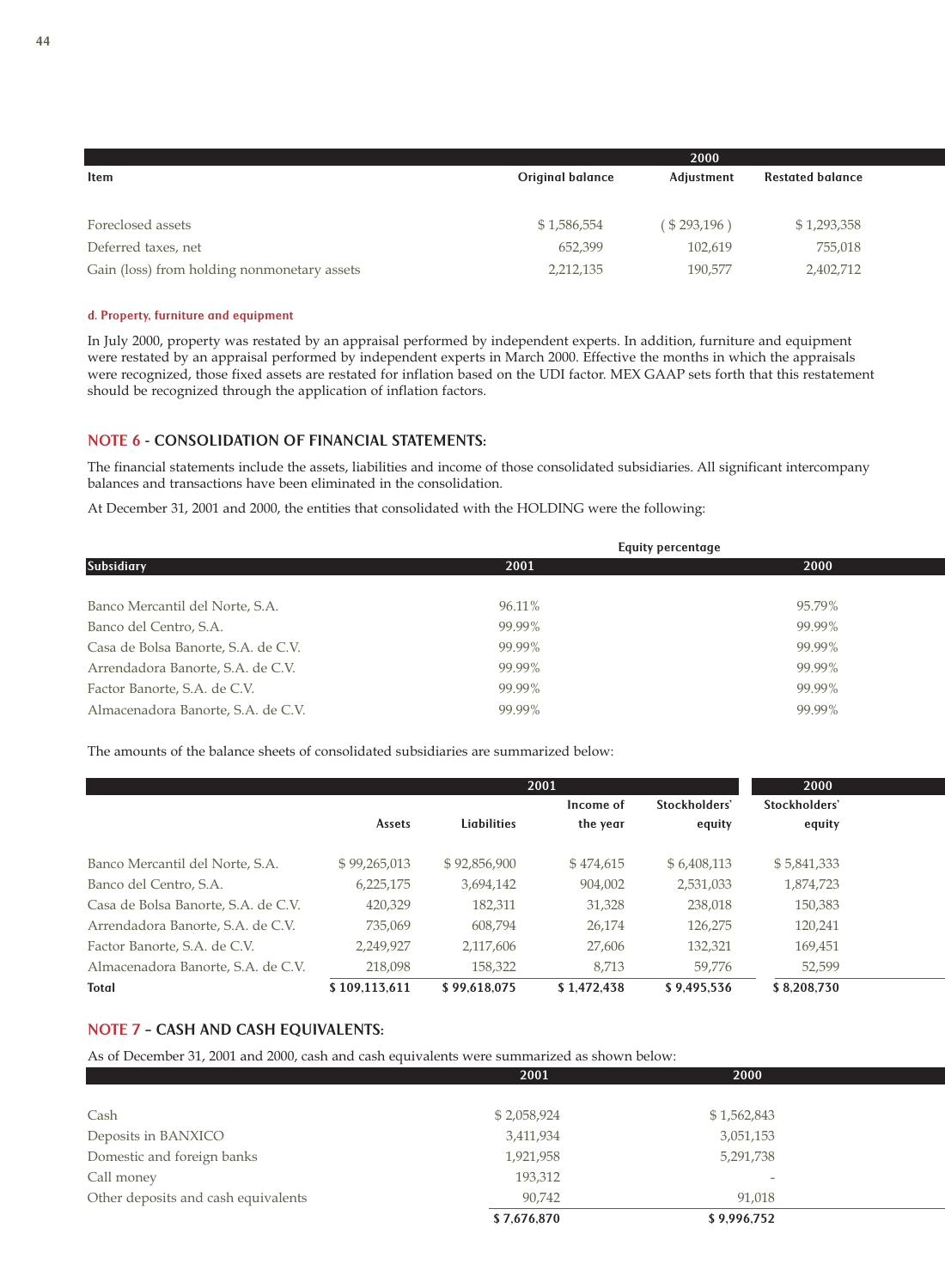The balance of cash and cash equivalents as of December 31, 2001 comprises US\$120,652 (US\$524,598 in 2000) and \$6,570,553 in Mexican pesos (\$4,702,267 in 2000).

## NOTE 8 - INVESTMENT SECURITIES:

These investments are subject to several types of risks. The main risks that can be associated with investment securities are related to the market in which they are traded, interest rates associated with the term, exchange rates and inherent credit and market liquidity risks.

Risk management policies, as well as the analysis on risks that the HOLDING is exposed to, are discussed in Note 34.

The investment securities position is summarized as shown below:

#### a. Trading securities

|                                      |                   |               | 2001        |                 |                          | 2000        |
|--------------------------------------|-------------------|---------------|-------------|-----------------|--------------------------|-------------|
|                                      |                   | <b>Market</b> | Cost of     |                 | Unrealized gain or       | Market      |
| Instrument                           | <b>Securities</b> | value         | acquisitión | Interest        | (unrealized loss)        | value       |
| Commercial paper                     | 149,865,000       | \$1,371,933   | \$1,372,566 | $\mathcal{S}$ - | \$633)                   | \$201,009   |
| <b>Federal Treasury Certificates</b> | 8,510,416         | 81,855        | 80,420      | 1,252           | 183                      | 3,951       |
| <b>Bank securities</b>               | 806,700,165       | 719,709       | 537,456     | 132,454         | 49.799                   | 4,778       |
| Bank bonds                           | 21,735            | 37,241        | 37,287      | $\overline{a}$  | 46)                      | 652,327     |
| Cedes                                |                   |               |             |                 | $\overline{\phantom{a}}$ | 2,227,140   |
| <b>Bondes</b>                        | 386,739           | 40,104        | 40,111      | $\overline{a}$  | (7)                      | 22,401      |
| <b>Stock</b>                         | 221,262           | 2,459         | 2,646       | $\overline{a}$  | (187)                    | 45,319      |
| Others                               | 895,100           | 142,779       | 140,599     | 2,417           | 237)                     | 1,194,461   |
| Total                                |                   | \$2,396,080   | \$2,211,085 | \$136,123       | \$48.872                 | \$4,351,386 |

In May 2001, BANORTE transferred its own position in fixed interest securities to BANCEN, with the objective of concentrating risk transactions in that institution.

### b. Available-for-sale securities

|              |                   |                          | 2001                     |                          |                                         | 2000                   |
|--------------|-------------------|--------------------------|--------------------------|--------------------------|-----------------------------------------|------------------------|
| Instrument   | <b>Securities</b> | <b>Market</b><br>value   | Cost of<br>acquisition   | Interest                 | Unrealized gain or<br>(unrealized loss) | <b>Market</b><br>value |
| Eurobonds    | 160,000,000       | \$939,194                | \$1,473,338              | \$46,566                 | $5580,710$ )                            | \$1,823,187            |
| <b>Stock</b> | 22,732,300        | 116.638                  | 127,937                  | $\overline{\phantom{a}}$ | (11,299)                                | 129,063                |
| LBondes      |                   | $\overline{\phantom{a}}$ | $\overline{\phantom{a}}$ | $\overline{\phantom{a}}$ | $\overline{\phantom{a}}$                | 49,027                 |
| <b>Total</b> |                   | \$1,055,832              | \$1.601.275              | \$46.566                 | (S592.009)                              | \$2,001,277            |

BANORTE is authorized by the COMMISSION to reclassify its portfolio of "EUROBONDS" from the category of "Held-tomaturity securities" to "Available-for-sale securities". At December 31, 2001, these securities are composed of US\$102,426,000 and an unrealized loss of US\$63,331,000.

As mentioned in Note 4, and by virtue of the aforementioned, the EUROBOND position in these financial statements at December 31, 2000, was reclassified for a better presentation, decreasing the caption "Held-to maturity securities" and increasing the caption "Available-for-sale securities". Such transfer had the objective of making the amounts in the financial statements of both years comparable.

BANORTE holds US\$60,000,000 of EUROBONDS issued by AHMSA that fall due in 2002 and 2004. An estimated loss reserve was created as of December 31, 2001 in the amount of US\$53,914,000 (US\$39,800,000 in 2000). The effect of that valuation is recognized in stockholders' equity. By legal provision of the COMMISSION, effective May 1999 interest ceased being accrued on those securities.

At December 31, 2001, the AHMSA securities were valued at their fair value, based on the expected cash flows, which amounted to \$55,017,000 (US\$6,000,000). At that same date, the market value of these securities was \$110,034,000 (US\$12,000,000).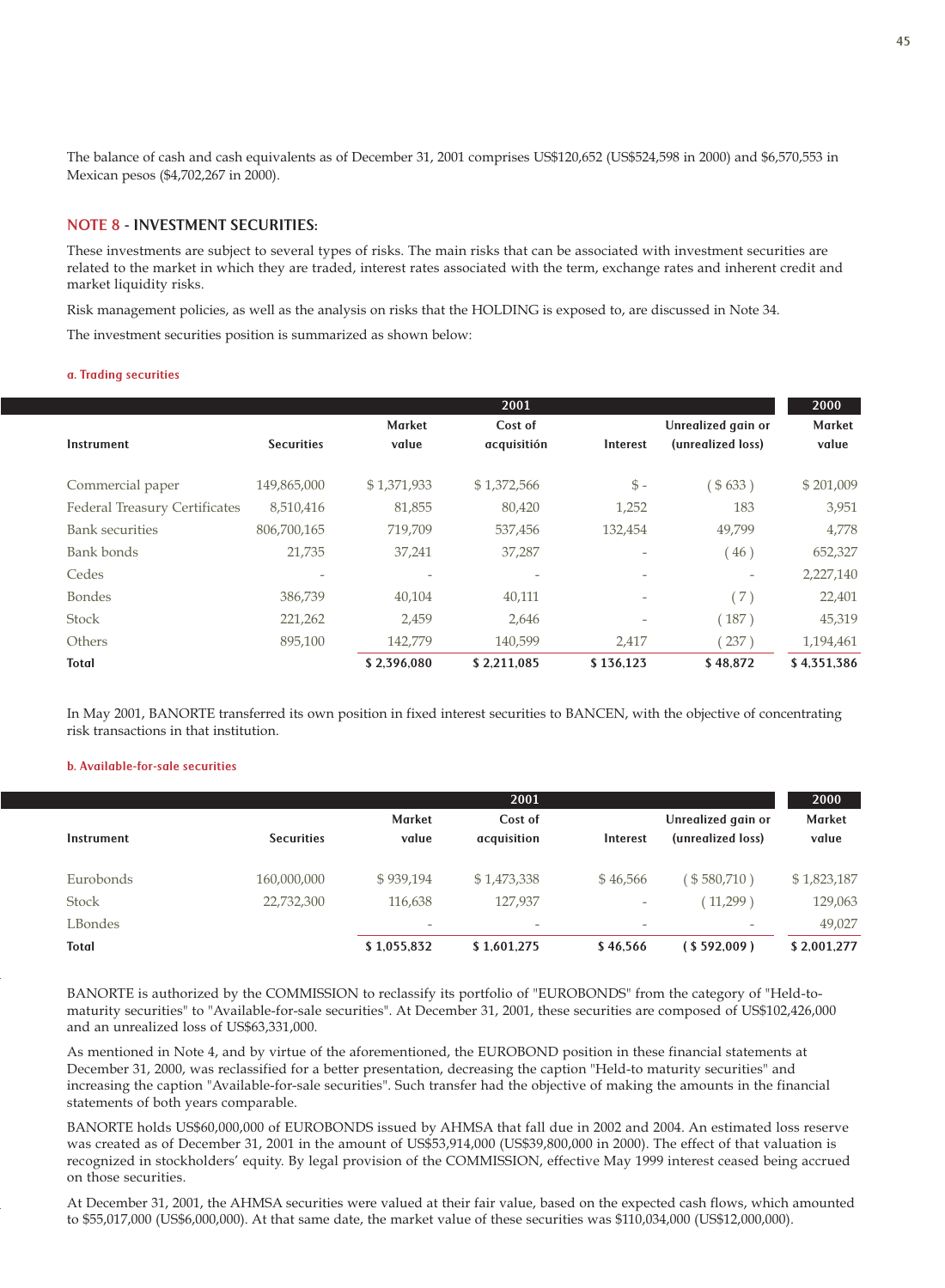### c. Held-to-maturity securities

|                                       |             | 2001                     |             | 2000                     |  |
|---------------------------------------|-------------|--------------------------|-------------|--------------------------|--|
|                                       | Cost of     | <b>Accrued</b>           | <b>Net</b>  | <b>Net</b>               |  |
| Instrument                            | acquisition | interest                 | value       | value                    |  |
|                                       |             |                          |             |                          |  |
| Special Federal Treasury Certificates | \$1,439,759 | \$2,342,999              | \$3,782,758 | \$5,163,816              |  |
| Shares of Bancrecer                   | 1,671,853   |                          | 1,671,853   | $\overline{\phantom{a}}$ |  |
| Clearing Master Trust (Note 33)       | 86,745      | $\overline{\phantom{a}}$ | 86,745      | 62,400                   |  |
| Trust rights                          | 27,689      | $\overline{\phantom{a}}$ | 27,689      |                          |  |
| <b>UDI</b> Trust Bonds                | (2,531,171) | $\overline{\phantom{a}}$ | (2,531,171) | (3,971,695)              |  |
| <b>Total</b>                          | \$694,875   | \$2,342,999              | \$3,037,874 | \$1,254,521              |  |

As mentioned in Note 2-a, BANORTE is authorized by the COMMISSION to record its investment in BANCRECER shares within this category of investment securities at December 31, 2001.

## NOTE 9 - SECURITIES AND DERIVATIVES TRADING:

#### a. Repo transactions

The repo transactions that the HOLDING has carried out are summarized as shown below:

## Selling entity (sale)

|                         |                                 | 2001                              |                   |                                 | 2000                              |                   |  |
|-------------------------|---------------------------------|-----------------------------------|-------------------|---------------------------------|-----------------------------------|-------------------|--|
| Instrument              | <b>Securities</b><br>receivable | Payables under<br>repo agreements | <b>Difference</b> | <b>Securities</b><br>receivable | Payables under<br>repo agreements | <b>Difference</b> |  |
| Cetes $(+)$             | \$14,498,851                    | \$14,470,519                      | \$28,332          | \$3,304,528                     | \$3,304,907                       | (\$379)           |  |
| Udibonds                | 4,095,111                       | 4,016,680                         | 78,431            |                                 |                                   |                   |  |
| <b>Bondes</b>           | 55,369                          | 55,333                            | 36                | 23,177,390                      | 23, 147, 451                      | 29,939            |  |
| <b>Brems</b>            | 31,611,081                      | 31,651,362                        | (40,281)          | 8,687,835                       | 8,781,570                         | (93,735)          |  |
| Tribondes               | 1,972,374                       | 1,979,420                         | (7,046)           | 14,893,029                      | 14,918,495                        | (25, 466)         |  |
| Bankers' acceptances    |                                 |                                   |                   | 2,090,846                       | 2,091,122                         | (276)             |  |
| PRLV $(*)$              | 8,419,141                       | 8,419,273                         | (132)             | 4,322,890                       | 4,323,872                         | (982)             |  |
| <b>Bank</b> bonds       | 8,664,849                       | 8,665,799                         | (950)             | 12,517,700                      | 12,466,494                        | 51,206            |  |
| <b>IPB IPBPAS Bonds</b> | 44,312,072                      | 44,275,447                        | 36,625            | 20,342,745                      | 20,329,331                        | 13,414            |  |
| Bondes 182              |                                 |                                   |                   | 200,166                         | 200,792                           | (626)             |  |
| Cedes                   | 21,366,392                      | 21,361,793                        | 4,599             | 730,390                         | 730,414                           | (24)              |  |
| Bondes 91               | 6,438,132                       | 6,422,777                         | 15,355            | 5,557,699                       | 5,570,133                         | (12, 434)         |  |
| Bond                    | 3,253,312                       | 3,216,016                         | 37,296            |                                 |                                   |                   |  |
| <b>Total</b>            | \$144,686,684                   | \$144,534,419                     | \$152,265         | \$95,825,218                    | \$95,864,581                      | (S39,363)         |  |

(+) Federal Treasury Certificates

(\*) Promissory Notes with yield payable on maturity

With the HOLDING as the selling entity, the accrued premiums charged to income amount to \$14,385,899 (\$9,177,991 in 2000).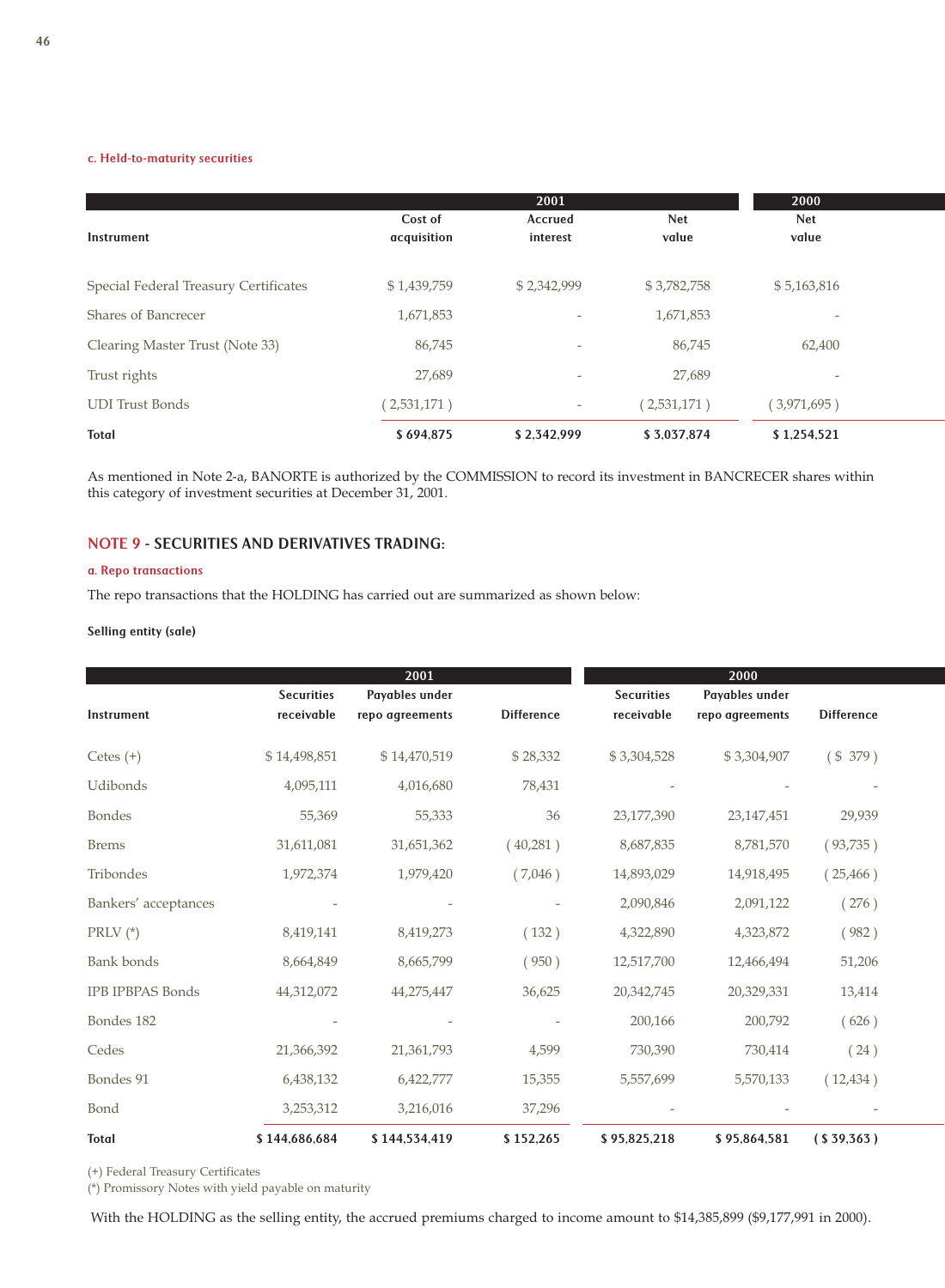|                         |                                             | 2001                         |                   |                                      | 2000                         |                   |
|-------------------------|---------------------------------------------|------------------------------|-------------------|--------------------------------------|------------------------------|-------------------|
| Instrument              | <b>Receivables under</b><br>repo agreements | <b>Securities</b><br>payable | <b>Difference</b> | Receivables under<br>repo agreements | <b>Securities</b><br>payable | <b>Difference</b> |
| Cetes $(+)$             | \$10,378,366                                | \$10,398,439                 | (\$20,073)        | \$2,369,489                          | \$2,370,067                  | ( \$ 578 )        |
| Udibonos                | 4,019,323                                   | 4,095,111                    | (75,788)          |                                      |                              |                   |
| <b>Bondes</b>           | 27,601                                      | 27,625                       | (24)              | 15,984,030                           | 15,997,858                   | (13,828)          |
| <b>Brems</b>            | 22,329,593                                  | 22,283,686                   | 45,907            | 4,836,112                            | 4,790,943                    | 45,169            |
| Tribonds                | 1,375,303                                   | 1,369,135                    | 6,168             | 8,190,096                            | 8,157,861                    | 32,235            |
| Bankers' acceptances    |                                             |                              |                   | 1,556,859                            | 1,556,716                    | 143               |
| PRLV $(*)$              | 4,566,448                                   | 4,566,397                    | 51                | 1,664,890                            | 1,664,057                    | 833               |
| <b>Bank</b> bonds       | 4,083,119                                   | 4,081,969                    | 1,150             | 5,915,141                            | 5,956,962                    | (41,821)          |
| <b>IPB IPBPAS Bonds</b> | 27,806,633                                  | 27,822,357                   | (15,724)          | 10,417,149                           | 10,412,592                   | 4,557             |
| Bondes 182              |                                             |                              |                   | 200,840                              | 200,166                      | 674               |
| Cedes                   | 10,831,043                                  | 10,833,188                   | (2, 145)          | 730,413                              | 730,390                      | 23                |
| Bondes 91               | 4,720,507                                   | 4,731,264                    | (10,757)          | 5,572,137                            | 5,554,846                    | 17,291            |
| Bond                    | 2,265,034                                   | 2,295,039                    | (30,005)          |                                      |                              |                   |
| <b>Total</b>            | \$92,402,970                                | \$92,504,210                 | ( \$101,240 )     | \$57,437,156                         | \$57,392,458                 | \$44,698          |
| Net lending position    |                                             |                              | \$51,025          |                                      |                              | \$5,335           |

(+) Federal Treasury Certificates

(\*) Promissory Notes with yield payable on maturity

The breakdown of positions in the balance sheet of the HOLDING from holding repo agreements is shown below:

|                                   | 2001      | 2000      |
|-----------------------------------|-----------|-----------|
|                                   |           |           |
| Receivables under repo agreements | \$157,793 | \$134,089 |
| Payables under repo agreements    | 106,768   | 128,754   |
| Net lending position              | \$51,025  | \$5,335   |

With the HOLDING as the buying entity, the accrued premiums recognized in income amount to \$9,445,486 (\$4,788,180 in 2000).

As from the second quarter of 2001, the HOLDING modified the accounting criteria for the reccognition of revenues and expenses from interest earned from repo transactions when BANORTE is the buying entity. The interest earned generated by repo securities are shown in the statement of income, net of interest expense generated by the deliverable securities position.

As a result of the aforementioned, revenues and expenses from interest were reclassified for a better presentation in the financial statements at December 31, 2000, decreasing the captions of revenues and expenses from interest in the amount of \$3,774,943, consequently making the amounts in the financial statements for both years comparable.

#### b. Derivative financial instrument trading

The HOLDING trades the following derivative financial instruments: forwards, futures, swaps, warrants and options.

The HOLDING's management follows the policy of trading derivative instruments to hedge its own position. It further trades on the money market, by hedging money market risk positions, anticipating changes in interest rates and taking maximum care of the shareholders' and customers' capital (see Note 34).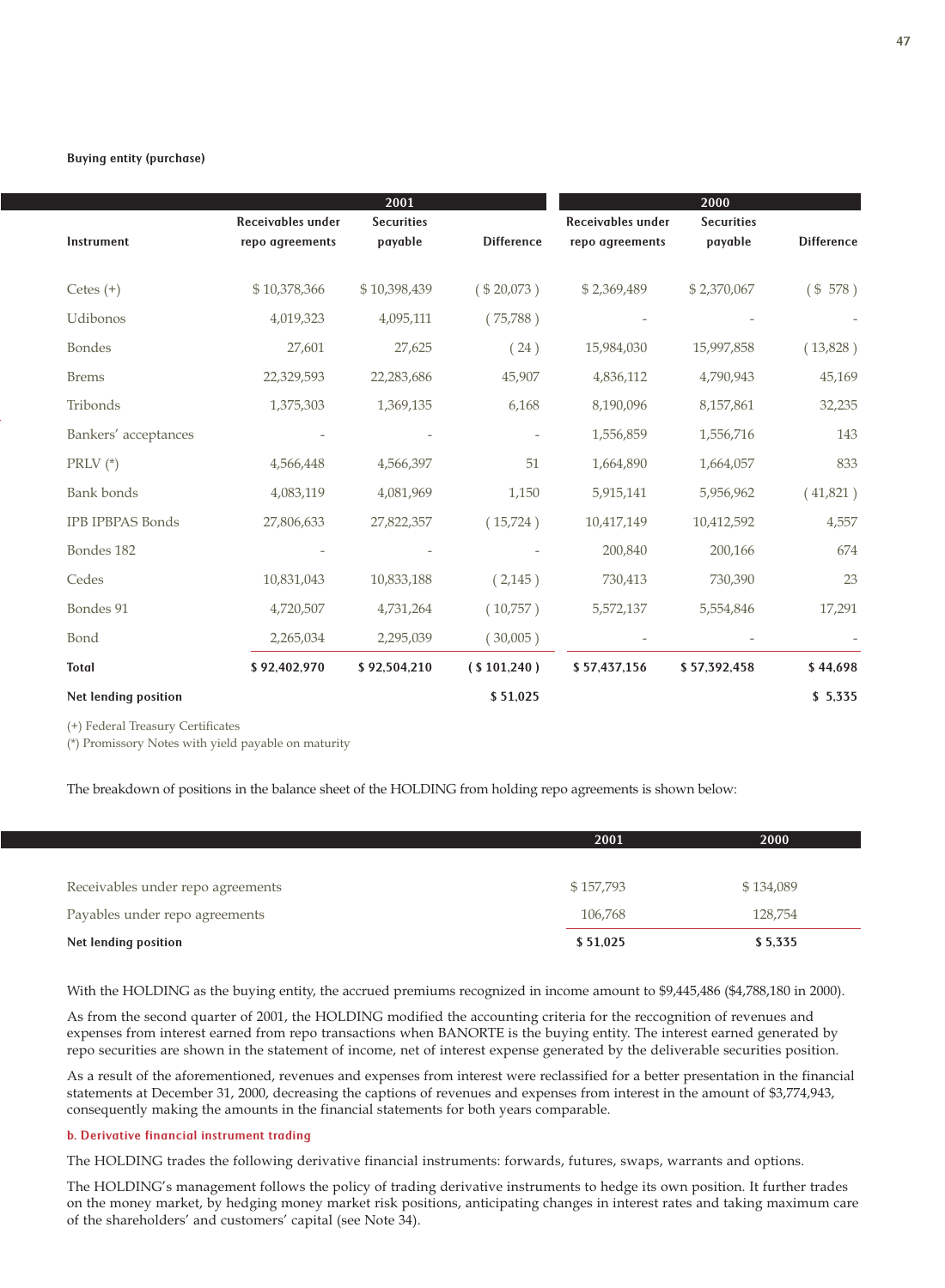As of December 31, 2001 and 2000, derivative financial instrument positions are summarized as shown below:

|                            |                        | 2001                  |                  |  |
|----------------------------|------------------------|-----------------------|------------------|--|
| Instrument                 |                        |                       |                  |  |
|                            | Flow receivable        | Flow payable          | Net flows        |  |
| Swap                       |                        |                       |                  |  |
| Cross Currency             | \$1,175,228            | \$1,147,870           | \$27,358         |  |
| Interest rate              | 25,541                 | 37,622                | (12,081)         |  |
|                            | \$1,200,769            | \$1,185,492           | \$15,277         |  |
| Net lending position       |                        |                       | \$15,277         |  |
|                            | Buy                    | Sell                  | Net              |  |
| Foreign currency forwards: |                        |                       |                  |  |
| Market value               | \$943,514              | $(*567,536)$          | \$375,978        |  |
| Agreed price               | (955, 384)             | 569,737               | (385, 647)       |  |
|                            | $(*11,870)$            | \$2,201               | (\$9,669)        |  |
|                            |                        |                       |                  |  |
|                            | <b>Opening premium</b> | <b>Valued premium</b> | Valuation        |  |
| Foreign currency options:  |                        | \$284                 |                  |  |
| Premium paid (collected)   | (\$347)                |                       | ( \$63)          |  |
| <b>Warrants:</b>           |                        |                       |                  |  |
| Hedging and trading        |                        |                       | (113)            |  |
|                            |                        |                       |                  |  |
| Net borrowing position     |                        |                       | (S9, 845)        |  |
|                            |                        | 2000                  |                  |  |
| Instrument                 |                        |                       |                  |  |
|                            | Buy                    | Sell                  | Net              |  |
| Foreign currency futures:  |                        |                       |                  |  |
| Market value               | \$180,639              | $(* 180, 639)$        | $$ -$            |  |
| Agreed price               | (180, 639)             | 182,433               | 1,794            |  |
|                            | $\mathbb{S}$ -         | \$1,794               | \$1,794          |  |
| Foreign currency forwards: |                        |                       |                  |  |
| Market value               | \$521,088              | $(* 516, 181)$        | \$4,907          |  |
| Agreed price               | 514,749)               | 514,580               | (169)            |  |
|                            | \$6,339                | (\$1,601)             | \$4,738          |  |
|                            |                        |                       |                  |  |
|                            | Number of contracts    |                       | Reference amount |  |
| <b>IPC Futures:</b>        |                        |                       |                  |  |
| Buy                        | 44                     | 6,700,000             | \$6,380          |  |
| Sell                       | 42                     | 5,500,000             | (\$6,300)        |  |
|                            |                        |                       | 80               |  |
| Net lending position       |                        |                       | \$6,612          |  |
|                            | Flow payable           | Flow receivable       | Net flows        |  |
| Swap                       |                        |                       |                  |  |
| Cross Currency             | \$1,518,148            | \$1,484,397           | $(*33,751)$      |  |
| Interest rate              | 1,514                  | 1,712                 | 198              |  |
|                            | \$1,519,662            | \$1,486,109           | $(* 33, 553)$    |  |
|                            |                        |                       |                  |  |
|                            | <b>Opening premium</b> | <b>Valued premium</b> | Valuation        |  |
| Foreign currency options:  |                        |                       |                  |  |
| Premium paid (collected)   | (\$730)                | \$177                 | (\$553)          |  |
| <b>Warrants:</b>           |                        |                       |                  |  |
| Hedging and trading        |                        |                       | (4,324)          |  |
|                            |                        |                       |                  |  |
| Net borrowing position     |                        |                       | ( \$38,430)      |  |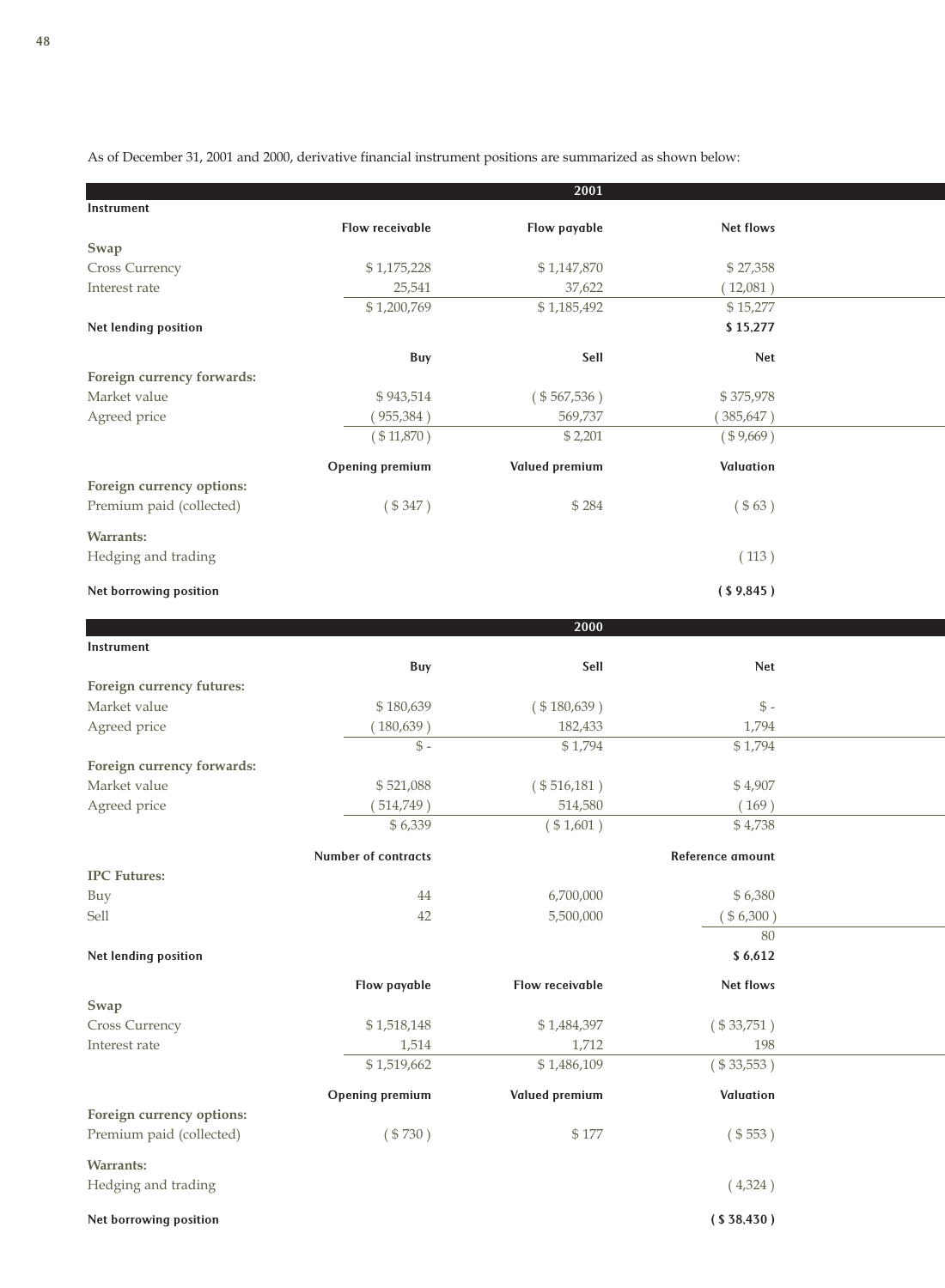HOLDING's transactions for hedging purposes constitute foreign currency and interest rate swaps. Foreign currency swaps fall due in 2003. Resources were destined to support customers involved in foreign trade activities.

Interest rate swaps fall due between 2002 and 2007, in order to offset the financial risk of long-term loans offered by the HOLDING at a fixed rate.

The HOLDING's transactions for trading purposes are intended to provide a service to the customer who needs to have a hedge.

## NOTE 10 - LOAN PORTFOLIO:

The loan management process is based on internal manuals drawn up by the HOLDING. Compliance with that manual is general, hence, control over loan portfolio management is exercised in three central areas: the Branches (under the Commercial Banking Division), Operations Division and Risk Management Division.

The manual sets forth the policies and procedures established to determine concentrations of credit risks.

The process structure comprising credit management is divided into the following stages:

- a. Promotion
- b. Evaluation
- c. Formalization
- d. Operation
- e. Management
- f. Recovery

There are scheduled procedures which assure that the amounts applicable to past due portfolio are transferred and recorded in the accounting at the proper time and commercial loans with recovery problems are identified.

### a. As of December 31, 2001 and 2000, the current loan portfolio of the HOLDING is summarized as shown below:

|                                   |              | 2001                       |                                   | 2000                       |
|-----------------------------------|--------------|----------------------------|-----------------------------------|----------------------------|
| Type of credit                    | Principal    | <b>Accrued</b><br>interest | <b>Total</b><br>current portfolio | Total<br>current portfolio |
| Commercial portfolio              | \$22,656,842 | \$474,793                  | \$23,131,635                      | \$22,513,393               |
| Loans to financial intermediaries | 82,218       | 6,565                      | 88,783                            | 171,790                    |
| Consumer loans                    | 2,346,820    | 19,431                     | 2,366,251                         | 654,377                    |
| Mortgage loans                    | 4,679,868    | 13,218                     | 4,693,086                         | 4,271,341                  |
| Loans to government entities      | 38,912,949   | 139,185                    | 39,052,134                        | 39,669,762                 |
| Loans to FOBAPROA or IPAB         | 9,852,937    | $\overline{\phantom{a}}$   | 9,852,937                         | 12,473,420                 |
| Total current loan portfolio      | \$78,531,634 | \$653,192                  | \$79.184.826                      | \$79.754.083               |

The loans to government entities include a straight loan in the amount of \$35,382,508, granted to IPAB in November 2000 (\$37,304,904 in 2000). This loan is for a 10-year term (4 promissory notes issued that fall due in November 2010, repayable in six-monthly installments commencing in month number 58.

The interest accrued on that loan will be liquidated monthly effective when the loan is granted, at the TIIE rate plus 0.85 percentage points. This transaction was carried out simultaneously with the settlement of the promissory notes signed by IPAB in favor of BANCEN and BANPAÍS.

Likewise, the item of loans to government entities includes benefits granted to debtors in the amount of \$529,083 (\$1,004,407 in 2000). The Federal Government granted these benefits, through the implementation of various Support to Bank Debtors' Programs.

During 2001, BANORTE recognized extraordinary revenues in the amount of \$212,000 directly in income, corresponding to interest received from the Federal Government from conditioned support of the corporate program.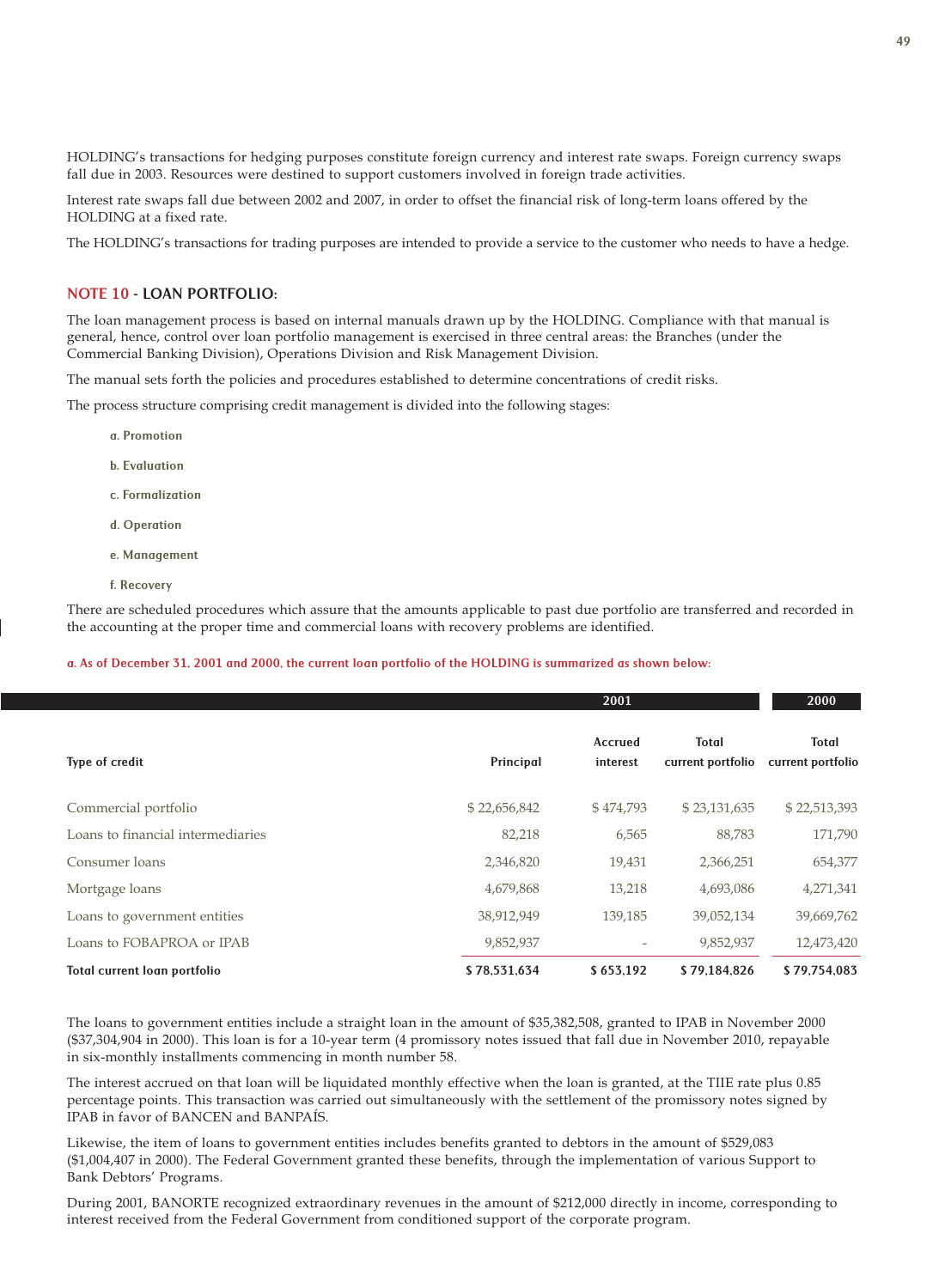### b. The past due loan portfolio and relative interest are summarized as shown below:

|                               |                      | 2001            |                                    | 2000                        |  |
|-------------------------------|----------------------|-----------------|------------------------------------|-----------------------------|--|
| Type of credit                | Principal<br>sum due | Interest<br>due | <b>Total past due</b><br>portfolio | Total past due<br>portfolio |  |
| Commercial portfolio          | \$2,321,898          | \$169,860       | \$2,491,758                        | \$1,836,679                 |  |
| Consumer loans                | 285,836              | 39,715          | 325,551                            | 624,523                     |  |
| Mortgage loans                | 1,479,069            | 221,959         | 1,701,028                          | 1,893,405                   |  |
| Total past due loan portfolio | \$4,086,803          | \$431.534       | \$4,518,337                        | \$4,354,607                 |  |

#### c. The rating of the portfolio and provisions created by the HOLDING as of December 31, 2001 and 2000 are summarized as shown below:

|                                    |          | Rated loan portfolio |          |              | <b>Allowance for loans losses</b> |             |  |  |
|------------------------------------|----------|----------------------|----------|--------------|-----------------------------------|-------------|--|--|
|                                    |          | 2001                 |          | 2000(1)      | 2001                              | 2000        |  |  |
| <b>Risk</b>                        | %        | Amount               | %        | Amount       | Amount                            | Amount      |  |  |
| A                                  | 75.49%   | \$25,676,484         | 68.53%   | \$21,680,395 | \$190,464                         | \$16,205    |  |  |
| B                                  | 9.27%    | 3,152,120            | 13.56%   | 4,289,669    | 327,553                           | 118,857     |  |  |
| $\mathcal{C}$                      | 4.54%    | 1,543,706            | 6.57%    | 2,078,913    | 541,080                           | 538,238     |  |  |
| D                                  | $4.62\%$ | 1,572,680            | 8.78%    | 2,776,796    | 1,104,950                         | 1,814,745   |  |  |
| E                                  | $6.08\%$ | 2,066,503            | $2.56\%$ | 809,098      | 2,039,583                         | 808,724     |  |  |
|                                    | 100.00%  | \$34,011,493         | 100.00%  | \$31,634,871 | \$4,203,630                       | \$3,296,769 |  |  |
| Portfolio:                         |          |                      |          |              |                                   |             |  |  |
| Unrated                            |          | 636,058              |          | 365,472      |                                   |             |  |  |
| Excepted                           |          | 48, 434, 733         |          | 55,494,674   |                                   |             |  |  |
| <b>Total</b>                       |          | \$83,082,284         |          | \$87,495,017 |                                   |             |  |  |
| Allowance for loan losses recorded |          |                      |          |              | 4,493,896                         | 4,393,272   |  |  |

#### Allowance for loan losses created in excess  $$ 1,096,503$

(1) With regard to the commercial portfolio, the allowance for loan losses created by the HOLDING at December 31, 2000, is based on the rating and portfolio balances at September 30, 2000.

The allowance for loan losses constituted by the HOLDING at December 31, 2001 includes \$82,983 corresponding to the supplement to create a reserve for 100% of interest due as of year end (\$175,436 in 2000).

In conformity with the rules for rating the loan portfolio issued by the SHCP and the COMMISSION, the HOLDING determined the allowance for loan losses by taking into account the capacity of debtors to pay. The commercial loans at December 31, 2001 were rated as of September 30, 2000; the mortgage portfolio and consumer portfolio, based on the provisions of the COMMISSION, are rated monthly based on the number of past due installments.

#### d. The changes in the allowance for loan losses are summarized below:

|                                                                            | 2001        | 2000        |
|----------------------------------------------------------------------------|-------------|-------------|
| Balance at beginning of year                                               | \$4,393,272 | \$3,575,301 |
| Increase in the allowance charged to income (1)                            | 977,560     | 687,063     |
| Benefits and reductions granted to UDI loan programs                       | (96,670)    | (253, 164)  |
| Created with a charge to stockholders' equity                              |             | 210,045     |
| Transfer of reserves due to purchase of segmented portfolio                | 164,960     | (157,991)   |
| Restatement effects                                                        | (230, 125)  | (361,958)   |
| Reductions and benefits to mortgage debtors                                | (128, 528)  | (265,719)   |
| Losses and write-offs                                                      | (619, 431)  | (307, 128)  |
| Appreciation of account entries denominated in foreign currencies and UDIs | 30,908      | 113,319     |
| Benefits to FOPYME and FINAPE programs                                     | (11,212)    | (69,205)    |
| Maturity of Segment I trust (Banpaís)                                      | 19,712      |             |
| Transfer of reserves due to merger and spin-off                            |             | 1,504,347   |
| Withdrawal of reserves due to surplus in UDI trusts                        |             | (172,008)   |
| <b>Others</b>                                                              | (6,550)     | (109,630)   |
| <b>Balance at end of year</b>                                              | \$4,493,896 | \$4,393,272 |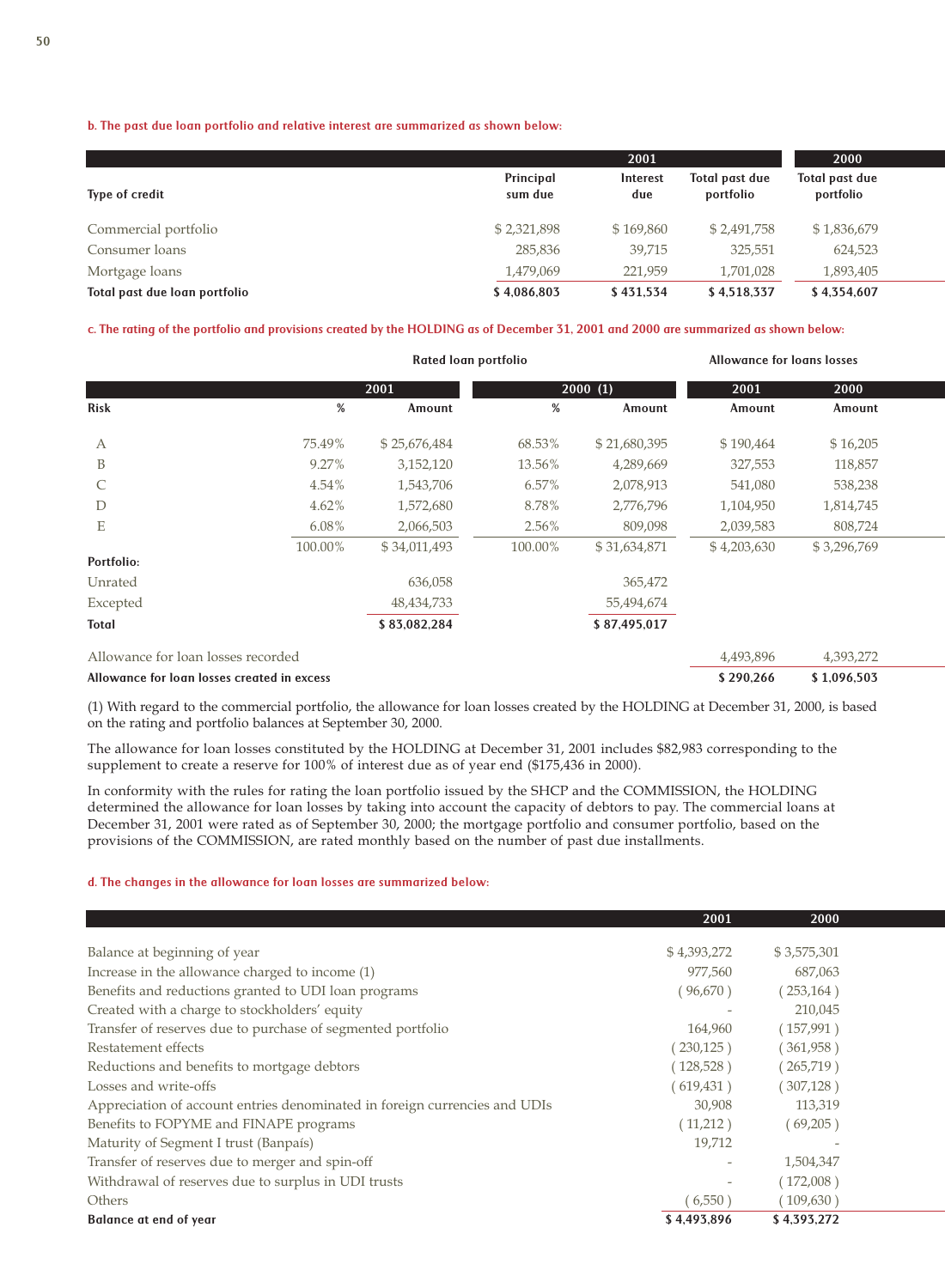(1) The allowance for loan losses created in the year amounted to \$1,147,188 (\$861,078 in 2000). This amount comprises \$977,560 (\$687,063 in 2000), charged directly to the corresponding provision and \$169,628 (\$174,015 in 2000), corresponding to the recognition of the loss shared with the IPAB, derived from the financial rescue program. This last amount is presented in the balance sheet under the caption "Loans to FOBAPROA or IPAB".

## NOTE 11 - IPAB:

As part of the measures adopted to face the economic crisis that arose at the end of 1994, in December 1998, the Mexican Congress enacted the Bank Savings Protection Law, which went into effect on January 20, 1999. Under that law, the "Instituto para la Protección al Ahorro Bancario" (IPAB), was also created. The latter replaced FOBAPROA. That IPAB remains in operation for the sole purpose of administering the transactions of the program known as "capitalization and purchase of loan portfolio".

The purpose of the IPAB is to apply a series of preventive measures geared toward avoiding financial problems that can be faced by credit institutions, as well as to assure performance by these institutions with regard to depositors.

In exchange for the loan portfolio sold to FOBAPROA, BANORTE received promissory notes payable by FOBAPROA, which mature in 8 to 10 years, counted from the date of the transaction. BANORTE retained the obligation of sharing 29% and 25% of the loss suffered by FOBAPROA on the transferred portfolio. In the event any gains were generated on that portfolio, those gains would apply completely to BANORTE.

The loan swaps carried out by BANORTE and FOBAPROA will be assumed by the IPAB. At the date of the financial statements, no swaps have been carried out.

Payments made by BANORTE to the IPAB during 2001 and for quotas amounted to \$357,219 (\$376,012 in 2000).

The item denominated "Loans to FOBAPROA or IPAB" in the balance sheet at December 2001 and 2000, comprises the following promissory notes:

|                           |                          | 2001                     |             | 2000         |
|---------------------------|--------------------------|--------------------------|-------------|--------------|
| <b>Trust</b>              | Capital                  | Interest                 | Total       | Total        |
|                           |                          |                          |             |              |
| 477 Tranche I             | \$161,101                | \$1,320,807              | \$1,481,908 | \$1,396,094  |
| 477 Tranche II            | 430,547                  | 882,155                  | 1,312,702   | 1,237,555    |
| 477 Tranche III           | 336,885                  | 836,907                  | 1,173,792   | 1,105,820    |
| 490                       | 2,036,121                | 3,909,398                | 5,945,519   | 5,628,779    |
| 508                       | 467,073                  | 762,066                  | 1,229,139   | 1,160,913    |
| 504                       | $\overline{\phantom{a}}$ | $\overline{a}$           |             | 456,697      |
| 19001                     | 1,574,711                | 7,216                    | 1,581,927   | 2,077,463    |
| 19000                     | 3,283,616                | 15,046                   | 3,298,662   | 4,285,975    |
| 19003                     | $\overline{a}$           | $\overline{a}$           |             | 334,924      |
| Loss shared with FOBAPROA | $\overline{\phantom{0}}$ | -                        | (2,370,006) | (2,346,078)  |
| FOBAPROA current account  | $\overline{a}$           | $\overline{\phantom{a}}$ | (3,800,706) | (2,864,722)  |
|                           | \$8,290,054              | \$7,733,595              | \$9,852,937 | \$12,473,420 |

Special promissory note 19003 of the trust matured on April 30, 2001, and the assets were transferred from the trust to BANORTE, as shown below:

| <b>Item</b>                                    | Charge  | <b>Credit</b> |
|------------------------------------------------|---------|---------------|
| Special promissory note                        | \$      | \$332,185     |
| FOBAPROA current account                       | 289,612 |               |
| Current portfolio                              | 5,521   |               |
| Past due portfolio                             | 31,265  |               |
| Allowance for loan losses                      |         | 19,733        |
| Allowance for fall in value of promissory note | 25,520  |               |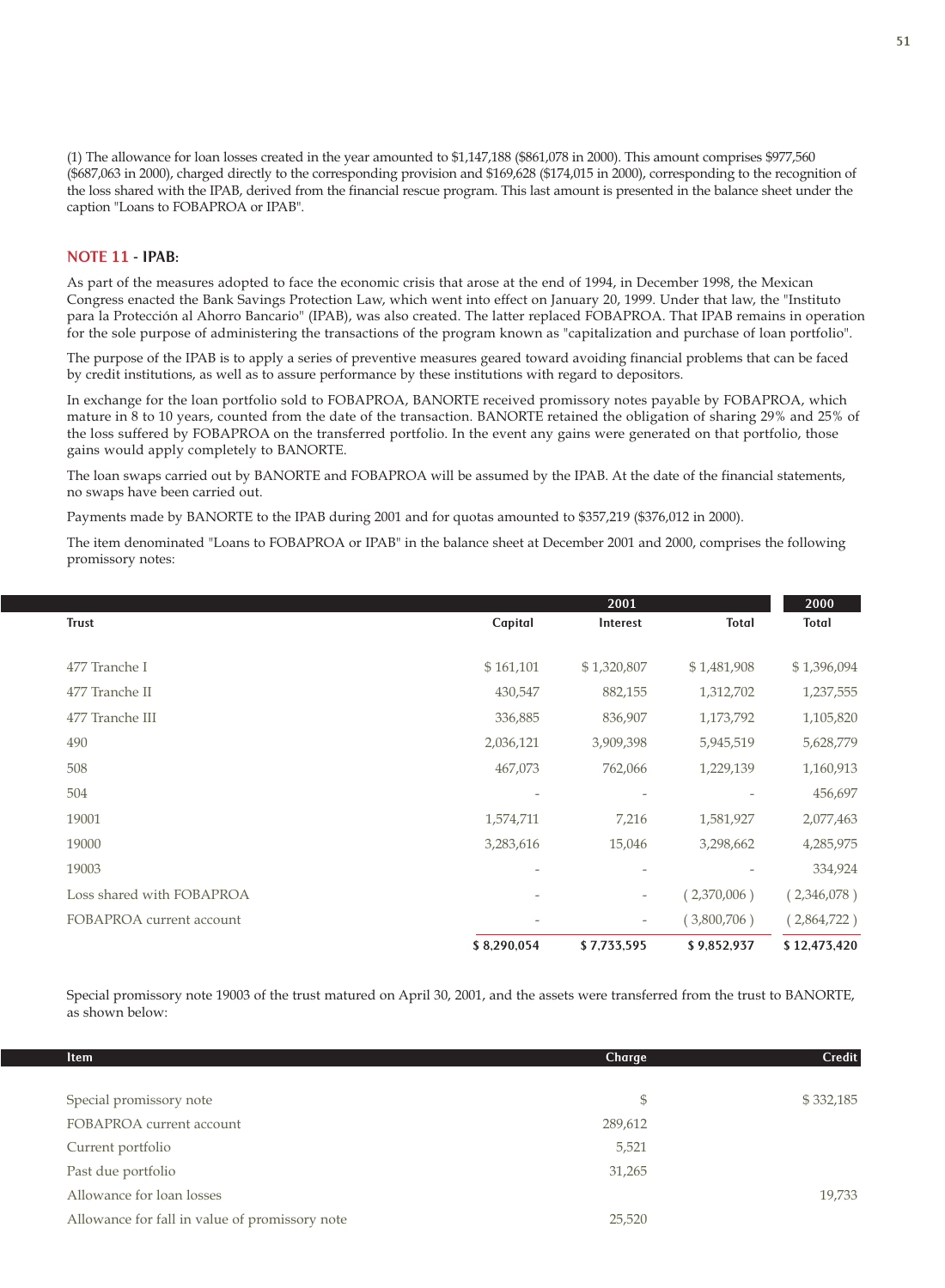In accordance with the program "bases for the sale of assets foreclosed or received in payment", on September 30, 2001 the promissory note corresponding to trust 504 matured.

Therefore, BANORTE received the property that had not disposed of during the duration of the program, with the following results:

| Item                                           | Charge  | <b>Credit</b> |
|------------------------------------------------|---------|---------------|
|                                                |         |               |
| Promissory note                                |         | \$976,979     |
| Foreclosed assets                              | 225,101 |               |
| FOBAPROA current account                       | 243,054 |               |
| Allowance for fall in value of promissory note | 508,824 |               |

## NOTE 12 - CONSOLIDATION OF TRUSTS FOR RESTRUCTURED LOANS DENOMINATED IN UDIs:

The rules of the COMMISSION require consolidating the trusts of restructured loans denominated in UDIs with the HOLDING, in order to reflect the operating fund, which is presented similarly to an interest rate swap with the Federal Government.

## a. The balances of the items applicable to the balances of the trusts as of December 31, 2001 and 2000 are summarized as shown below:

| <b>Item</b>               | 2001        | 2000           |
|---------------------------|-------------|----------------|
|                           |             |                |
| <b>Banks</b>              | \$101,944   | \$322,571      |
| Government securities     | 7,195       |                |
| Loan portfolio            | 2,792,919   | 3,981,077      |
| Past due portfolio        | 822,760     | 902,909        |
| Interest accrued on loans | 9,142       | 19,317         |
| Past due interest         | 46,467      | 54,086         |
| Allowance for loan losses | (1,136,230) | (1,272,392)    |
| <b>Total assets</b>       | \$2,644,197 | \$4,007,568    |
|                           |             |                |
| Trust bonds               | \$2,531,171 | \$3,971,695    |
| Other accounts payable    |             | 28,597         |
| Deferred taxes            | 107,443     | $\overline{a}$ |
| Income of the year        | 5,583       | 7,276          |
| <b>Total liabilities</b>  | \$2,644,197 | \$4,007,568    |

b. The amount of eliminations for items, carried out in the consolidation of the trusts, is summarized below:

| Recording of the trusts debit (credit) balance  | 2001        | 2000           |
|-------------------------------------------------|-------------|----------------|
|                                                 |             |                |
| <b>Banks</b>                                    | (\$60,148)  | \$111,873      |
| Trust bonds                                     | 2,531,171   | 3,971,695      |
| Administrative expenses recovered               | (96,087)    | (123, 598)     |
| Interest paid                                   | (131,837)   | (209, 198)     |
| Recording of the HOLDING debit (credit) balance | 2001        | 2000           |
| Sundry creditors                                | \$60,148    | ( \$ 111,873 ) |
| Held-to-maturity securities                     | (2,531,171) | (3,971,695)    |
| Fees collected                                  | 96,087      | 123,598        |
| Interest earned                                 | 131,837     | 209,198        |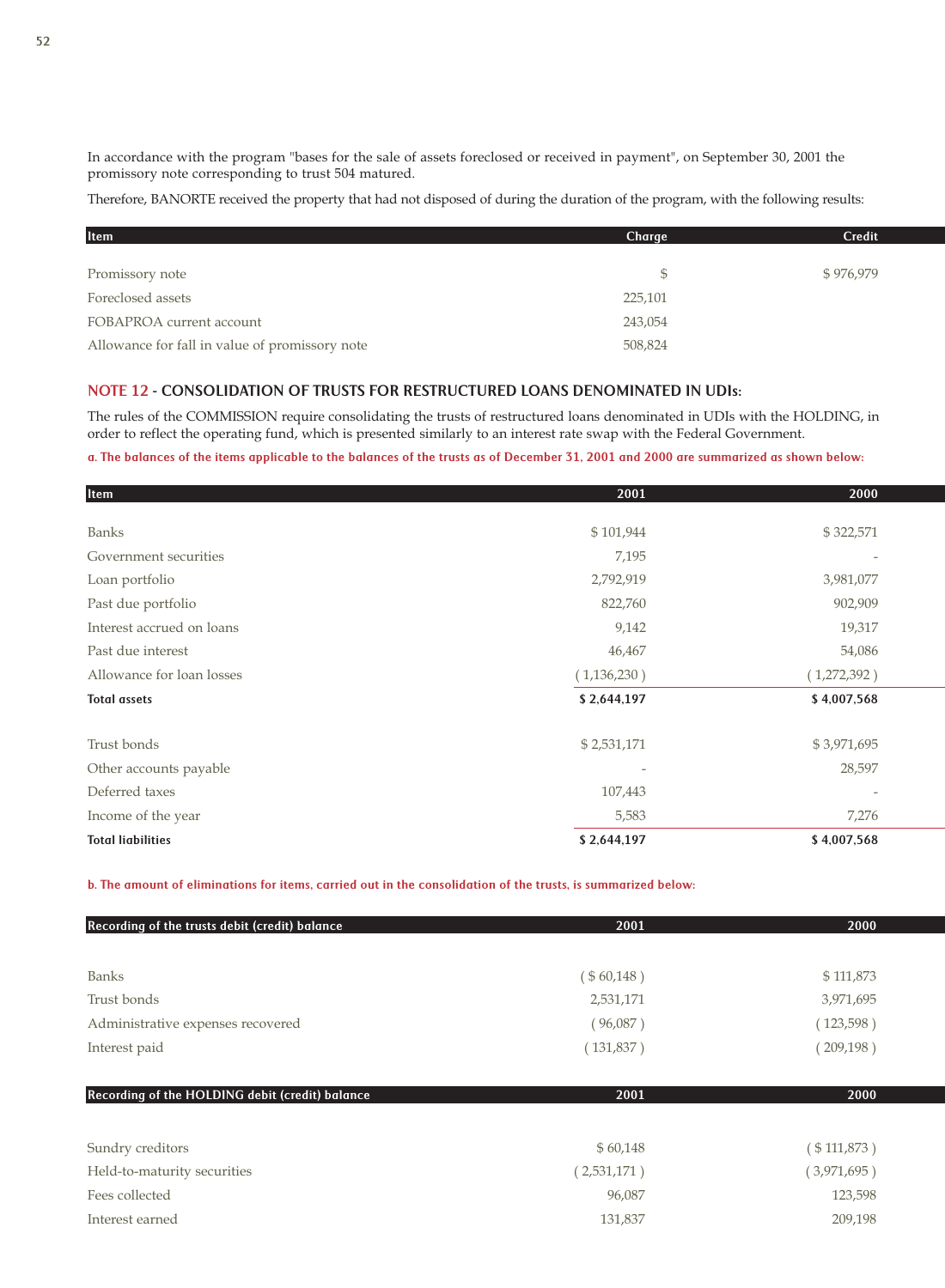c. The amount of the total loan restructured in UDIs program as of December 31, 2001 and 2000 is summarized as shown below:

|                    |                          |             | 2001              |              | 2000         |
|--------------------|--------------------------|-------------|-------------------|--------------|--------------|
|                    | States and               |             | <b>Industrial</b> |              |              |
| <b>Item</b>        | municipalities           | Mortgage    | sector            | <b>Total</b> | <b>Total</b> |
| Current portfolio  | \$1,215,016              | \$1,368,858 | \$209,045         | \$2,792,919  | \$3,981,077  |
| Current interest   | 1,461                    | 7,285       | 396               | 9,142        | 19,317       |
| Past due portfolio | $\overline{\phantom{a}}$ | 484,201     | 338,559           | 822,760      | 902,909      |
| Interest due       | $\overline{\phantom{a}}$ | 23,320      | 23,147            | 46,467       | 54,086       |
| Total              | \$1,216,477              | \$1,883,664 | \$571.147         | \$3,671,288  | \$4,957,389  |

d. During fiscal 2001, an allowance for loan losses was created with a profit margin of the trusts amounting to \$76,126 (\$250,627 in 2000).

## NOTE 13 - CREDIT ASSETS PORTFOLIO:

At December 31, 2001 and 2000, the balance of credit assets portfolio of the HOLDING, corresponding to the rights paid, is shown as follows:

|                                        | 2001        | 2000                     |
|----------------------------------------|-------------|--------------------------|
|                                        |             |                          |
| Project Serfín (Trust 025174-2 Bancen) | \$1,152,908 | \$1,551,079              |
| Project Meseta                         | 576,614     |                          |
| Project Bancrecer I                    | 557,858     | $\overline{\phantom{a}}$ |
| Goldman Sachs                          | 266,270     |                          |
| Total credit assets portfolio          | \$2,553,650 | \$1,551,079              |

As mentioned in Note 4-j, this item is represented by the amount effectively paid by BANCEN from obtaining the rights over the flows generated by the credit assets packages acquired, and decreasing the amortized cost at December 31, 2001 and 2000.

At December 31, 2001 and 2000, the balance of the portfolio associated with the rights purchased by BANCEN, was integrated as follows:

|                                        | 2001         | 2000                     |
|----------------------------------------|--------------|--------------------------|
|                                        |              |                          |
| Project Serfín (Trust 025174-2 Bancen) | \$9,921,200  | \$13,078,238             |
| Project Meseta                         | 2,640,300    | $\overline{\phantom{a}}$ |
| Project Bancrecer I                    | 2,024,600    | $\overline{\phantom{a}}$ |
| Goldman Sachs                          | 1,376,300    | $\overline{\phantom{a}}$ |
| Total                                  | \$15,962,400 | \$13,078,238             |

## PROJECT SERFÍN

At October 27, 1999, in compliance with the public tender bases and in accordance with instructions from IPAB, the trust division of Banca Serfín (SERFÍN) selected BANORTE to supervise the management, recovery and collection of the loans and assets included in commercial portfolio Tranches I and II and mortgage portfolio Tranche III. Furthermore, said bases establish that BANORTE may propose a third party to enter into the corresponding agreement; therefore, on February 28, 2000, SERFÍN signed such agreement with BANCEN, where such institution and its trust division transfer BANCEN the rights over the flows of portfolio Tranches I, II and III, in the net amount of \$20,872,500. The price paid for these flows was \$ 2,474,465. Such agreement also establishes main issues, the way in which cash flows will be distributed when generated, from the management and collection activities performed by BANCEN:

a. 100% for BANCEN, up to the recovery of 50% of the investment.

b. 80% for BANCEN, up to recovery of 100% of the investment and the remaining 20% for SERFÍN.

c. 70% for BANCEN, until obtaining a 10% tasa interna de retorno (internal yield rate or TIR) on the investment and the remaining

30% for SERFÍN.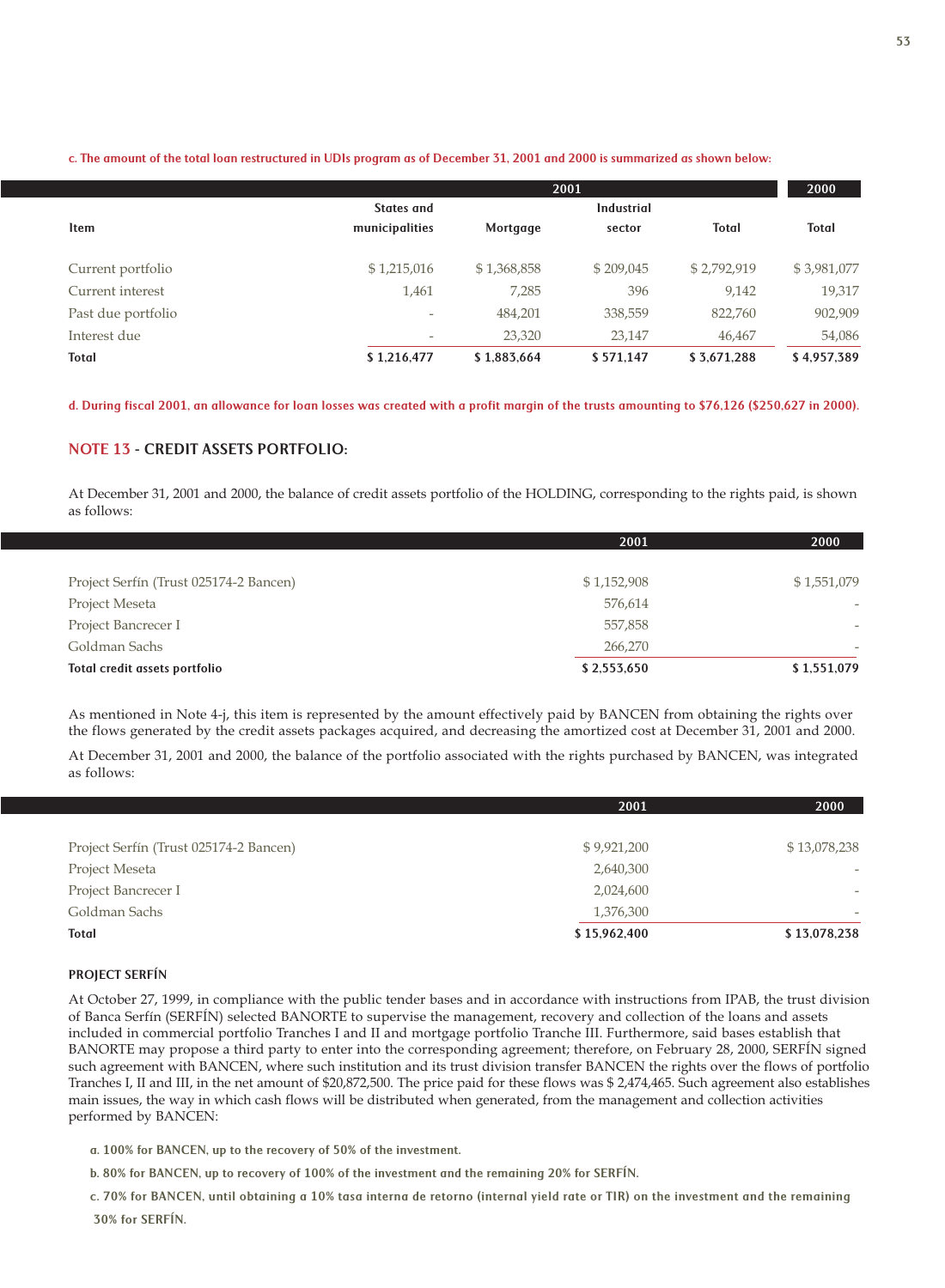d. 60% for BANCEN, until obtaining a 20% TIR on the investment and the remaining 40% for SERFÍN.

- e. 40% for BANCEN, until obtaining a 30% TIR on investment and the remaining 60% for SERFÍN.
- f. 40% of the remaining flows for BANCEN, once the previous scenarios have been complied with. The hypothesis corresponding to this
- paragraph, will apply up to the date of termination of the agreement.

The agreement is effective for 4 years, as from the date of its signing, or up to the date in which BANCEN enters into a breach of the agreement, which result in an adverse effect on SERFÍN's rights.

## MESETA, BANCRECER I AND GOLDMAN SACHS PROJECTS

The rights over the flows generated by portfolio packages "Meseta", "Bancrecer I" and "Goldman Sachs" were acquired initially by an affiliate of the HOLDING, denominated "Sólida Administradora de Portafolios, S.A. de C.V.", which in turn, transferred such rights to BANCEN.

The agreements entered into by "Sólida Administradora de Portafolios, S.A. de C. V.", for the transfer of rights with regard to the flows generated by these portfolio packages, do not establish any limitation as to the participation of flows, so that upon the signing of the respective agreements, BANCEN acquires the right over all the cash flows generated by such portfolios.

## NOTE 14 - FORECLOSED ASSETS:

The amount of foreclosed assets as of December 31, 2001 and 2000 is summarized as shown below:

| ltem                           | 2001        | 2000        |
|--------------------------------|-------------|-------------|
|                                |             |             |
| Personal property              | \$337,708   | \$376,802   |
| Real property                  | 866,935     | 895,802     |
| Promised-for-sale assets       | 249,998     | 390,356     |
|                                | \$1,454,641 | \$1,662,960 |
| Allowance for asset write-off  | (98, 524)   | (76, 406)   |
| <b>Total foreclosed assets</b> | \$1,356,117 | \$1,586,554 |

In accordance with the program "bases for the sale of foreclosed assets or assets received in payment", on September 30, 2001 the real property of BANORTE that were not sold during the duration of the program, was reviewed. This real property amounted to \$225,101 (see Note 11).

Through official letter 60-II-105587, the COMMISSION authorized BANORTE to cancel the overvaluation of its foreclosed assets at the end of the year, consequently affecting the item of income from prior years, originated in December 1999 from the Segment I trust. These resulted in a decrease in the items of foreclosed assets and retained earnings in the amount of \$293,196 and \$190,577, respectively. Furthermore, deferred tax assets were increased in the amount of \$102,619, inasmuch as the item from which they arise, has been materialized.

## NOTE 15 - PROPERTY, FURNITURE AND EQUIPMENT:

Property, furniture and equipment as of December 31, 2001 and 2000 is summarized as shown below:

| <b>Item</b>                                  | 2001        | 2000                     |
|----------------------------------------------|-------------|--------------------------|
|                                              |             |                          |
| Buildings and constructions                  | \$2,029,961 | \$2,081,108              |
| Electronic computer equipment                | 759,760     | 608,785                  |
| Furniture and office equipment               | 520,273     | 603,535                  |
| Transportation equipment                     | 245,036     | 63,875                   |
| Installations and improvements               | 953,976     | 739,904                  |
| Other equipment                              | 21,929      | $\overline{\phantom{a}}$ |
|                                              | \$4,530,935 | \$4,097,207              |
| Accumulated depreciation                     | (906, 957)  | (628,968)                |
| Total property, furniture and equipment, net | \$3,623,978 | \$3,468,239              |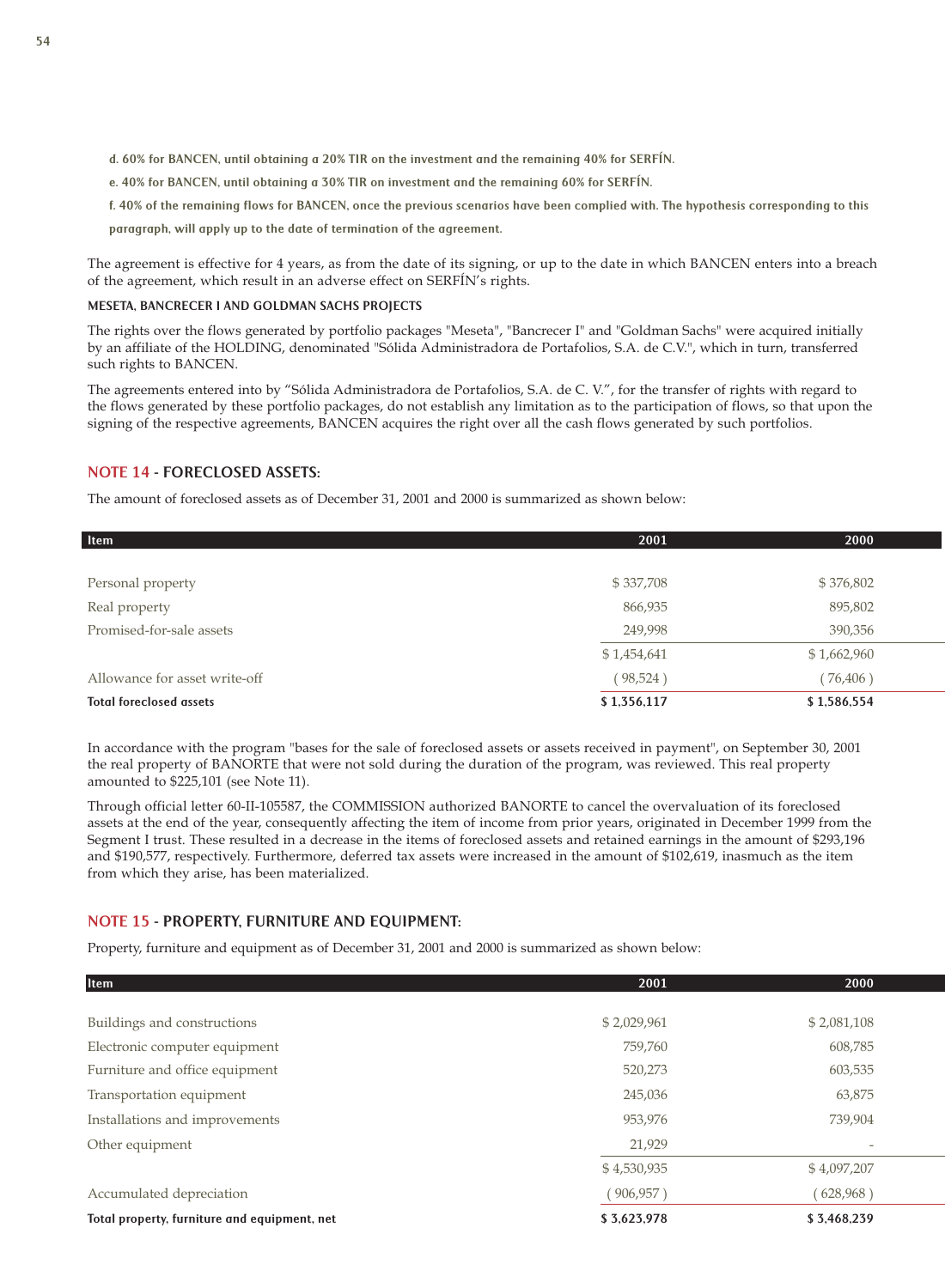## NOTA 16 - PERMANENT STOCK INVESTMENTS:

The HOLDING maintains permanent stock investments in associated and subsidiary companies not consolidated. These were valued under the equity method at December 31, 2001 and 2000 as shown below:

|                                                    |                        | 2001                    |              | 2000         |
|----------------------------------------------------|------------------------|-------------------------|--------------|--------------|
| Entity                                             | Cost of<br>acquisition | Surplus or<br>(deficit) | <b>Total</b> | <b>Total</b> |
| Sólida Banorte Generali, S.A. de C.V. SIEFORE      | \$252,502              | \$110,783               | \$363,285    | \$342,454    |
| Servicio Panamericano de Protección, S.A. de C.V.  | 47,942                 | 149,721                 | 197,663      | 190,794      |
| Sólida Administradora de Portafolios, S.A. de C.V. | 65,050                 | 4,884                   | 69,934       | 24,386       |
| Fianzas Banorte, S.A. de C.V.                      | 28,680                 | 41,998                  | 70,678       | 58,420       |
| Seguros Banorte Generali, S.A. de C.V.             | 44,639                 | 25,349                  | 69,988       | 59,400       |
| Controladora Prosa, S.A. de C.V.                   | 44,610                 | (7,147)                 | 37,463       | 63,370       |
| Pensiones Banorte Generali, S.A. de C.V.           | 39,066                 | 21,959                  | 61,025       | 54,057       |
| Corporativo Edinbur, S.A. de C.V.                  | 17,798                 | (3, 148)                | 14,650       | 19,136       |
| S.D. Indeval, S.A. de C.V.                         | 2,000                  | 7,762                   | 9,762        | 13,968       |
| Procesar, S.A. de C.V.                             | 4,684                  | (1,143)                 | 3,541        | 5,860        |
| Sociedades de Inversión Bancen                     | 11,719                 | 294                     | 12,013       |              |
| Sociedades de Inversión Banorte                    | 35,795                 | 12,007                  | 47,802       | 46,927       |
| Sociedades de Inversión Casa de Bolsa              | 8                      | $\mathbf{1}$            | 9            | 6,616        |
| Bolsa Mexicana de Valores, S.A. de C.V.            | 400                    | 15,282                  | 15,682       | 15,078       |
| S.D. Indeval, S.A. de C.V.                         | 111                    | 4,850                   | 4,961        | 4,894        |
| Others                                             | 11,034                 | 1,032                   | 12,066       | (13,265)     |
|                                                    | \$606,038              | \$384,484               | \$990,522    | \$892,095    |

## NOTE 17 - DEFERRED TAXES:

The tax assessed on the HOLDING only reflects the taxable income of the year, measured in accordance with currently enacted tax legislation. However, due to the temporary differences in recognizing revenues and expenses for accounting and tax purposes, as well as the differences in balance sheet accounts between book and tax balances, the HOLDING has recognized a net deferred tax asset amounting to \$710,802 (\$652,399 in 2000), as shown below:

|                                                       | 2001             |             |                          |                          | 2000            |            |
|-------------------------------------------------------|------------------|-------------|--------------------------|--------------------------|-----------------|------------|
|                                                       | <b>Temporary</b> |             | <b>Deferred</b>          |                          | <b>Deferred</b> |            |
| <b>Item</b>                                           | differences      | Income tax  | <b>PTU</b>               | differences              | Income tax      | <b>PTU</b> |
| Allowance for loan losses (not deducted)              | \$597,665        | \$209,183   | $\mathcal{S}$ -          | \$1,455,147              | \$509,301       | \$145,515  |
| Tax loss carryforwards                                | 3,816,071        | 1,335,625   | $\overline{\phantom{a}}$ | 1,610,043                | 563,515         |            |
| Inflationary component of past due portfolio          | 539              | 189         | $\overline{\phantom{a}}$ |                          |                 |            |
| Deficit from valuation of securities                  | 580,710          | 203,249     | 58,071                   | 538,857                  | 188,600         | 53,886     |
| Loss sharing with FOBAPROA                            | 2,030,702        | 710,746     | $\overline{\phantom{a}}$ | 2,356,598                | 824,810         |            |
| Asset tax recoverable                                 |                  | 533         |                          | $\overline{\phantom{a}}$ | 26,491          |            |
| Excess of tax over book value of<br>foreclosed assets | 123,937          | 43,378      | $\overline{\phantom{a}}$ | 219,071                  | 76,675          |            |
| Loss on sale of stock                                 | 50,721           | 17,752      | 5,080                    | 96,321                   | 33,712          | 9,401      |
| Others                                                | 8,916            | 3,120       | $\overline{\phantom{a}}$ | 7,017                    | 2,456           | 3,024      |
| <b>Total defferred assets</b>                         | \$7,209,261      | \$2,523,775 | \$63,151                 | \$6,283,054              | \$2,225,560     | \$211,826  |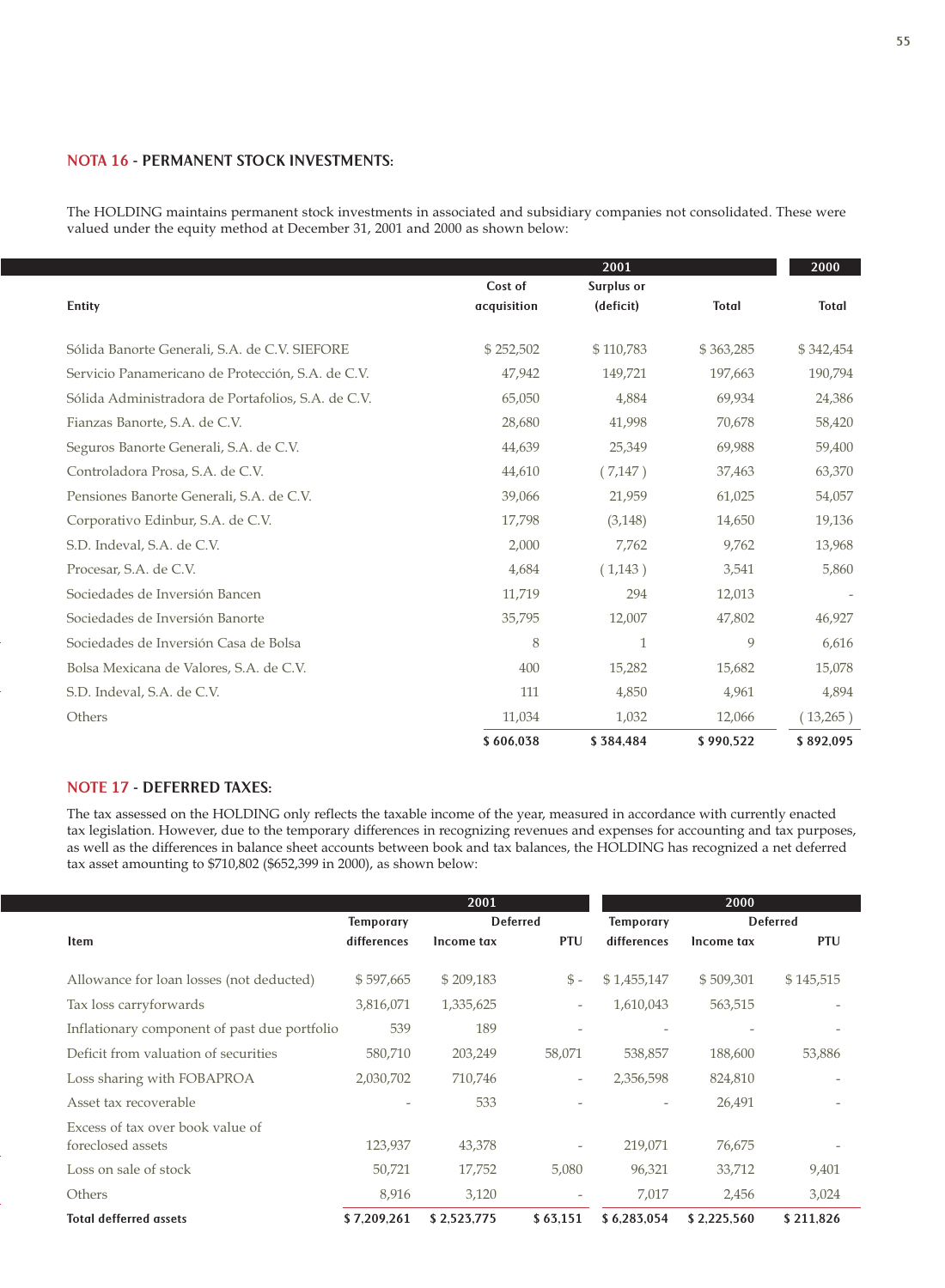|                                                                                 |                  | 2001        |                          |                  | 2000            |                 |
|---------------------------------------------------------------------------------|------------------|-------------|--------------------------|------------------|-----------------|-----------------|
|                                                                                 | <b>Temporary</b> |             | <b>Deferred</b>          | <b>Temporary</b> | <b>Deferred</b> |                 |
| <b>Item</b>                                                                     | differences      | Income tax  | PTU                      | differences      | Income tax      | <b>PTU</b>      |
| Accrued interest and inflationary component<br>of transactions with FOBAPROA    | \$2,849,607      | \$997,362   | $S -$                    | \$2,715,344      | \$950,371       | $\mathcal{S}$ - |
| Excess of book over tax value of<br>fixed assets and prepaid expenses           | 1,778,279        | 622,398     | 42,320                   | 1,537,208        | 538,022         | 22,869          |
| Accrued interest and inflationary component<br>of Special Treasury Certificates |                  |             |                          | 11,707           | 4,097           | 216,368         |
| Gain (loss) on market valuation                                                 |                  |             | $\overline{\phantom{a}}$ | (10,820)         | (3,787)         | (1,082)         |
| Labor obligations                                                               |                  |             |                          | 47,449           | 16,607          |                 |
| Deduction of inventories                                                        | 159,470          | 55,815      |                          | 28,356           | 9,925           | 2,836           |
| Unrealized surplus on investment<br>in SIEFORE                                  | 110,783          | 38,774      |                          |                  |                 |                 |
| Income tax payable from UDI trusts                                              |                  | 107,443     |                          |                  |                 |                 |
| Others                                                                          | 34,320           | 12,012      |                          | 71,889           | 25,161          | 3,600           |
| <b>Total defferred liabilities</b>                                              | \$4,932,459      | \$1,833,804 | \$42,320                 | \$4,401,133      | \$1,540,396     | \$244,591       |
| Net difference                                                                  | \$2,276,802      | \$689,971   | \$20,831                 | \$1,881,921      | \$685,164       | (S32,765)       |
| Defferred tax asset                                                             |                  |             | \$710,802                |                  |                 | \$652,399       |

The deferred tax effect of the year was an increase in the deferred tax asset in the amount of \$58,403, as well as in stockholders' equity in the amount of \$115,363, and reduce the income for the year in the amount of \$123,193, respectively. Furthermore, the HOLDING paid PTU of prior years in the amount of \$66,233, which was recorded in deferred liabilities, inasmuch as the accounting balance that originated it has been materialized.

The increase in income for the year in the amount of \$123,193 comprised a charge in the amount of \$196,356 shown in the statement of income in the item denominated "Deferred income tax" and a credit in the amount of \$73,163 included in the gain (loss) from monetary position of the year.

As a result of the amendments to the Income Tax Law, published on January 1, 2002, the tax rate (35%) will be reduced annually as from 2003, until it reaches 32% in 2005. Consequently, this decrease in the tax rate will reduce, in 2002, the deferred tax asset by \$59,094, decreasing the income for the year and the stockholders' equity in the amount of \$42,703 and \$16,391, respectively.

Management has drawn up financial and tax projections, based on economic forecasts estimated to be conservative. These allow management to be confident in recovering the deferred tax asset with future taxable income in the normal course of the operations of the HOLDING.

## NOTE 18 - OTHER ASSETS:

The following items recorded as of December 31, 2001 and 2000 are summarized as shown below:

| Item                                             | 2001        | 2000        |
|--------------------------------------------------|-------------|-------------|
| Investments of provisions for personnel pensions | \$431,414   | \$470,756   |
| Provision for labor obligations                  | (431, 414)  | 470,452)    |
| Other unamortized expenses                       | 1,016,299   | 812,329     |
| Accumulated amortization of other expenses       | (186, 173)  | (92,908)    |
| Goodwill                                         | 14,194      |             |
| Organization expenses (net)                      | 317,834     | 403,366     |
| Investments of the contingency reserves          | 3,209       | 3,357       |
| Provision for the contingency reserve            | (3,209)     | (3,357)     |
| Other assets                                     | 195,277     | 217,715     |
| <b>Total</b>                                     | \$1,357,431 | \$1.340.806 |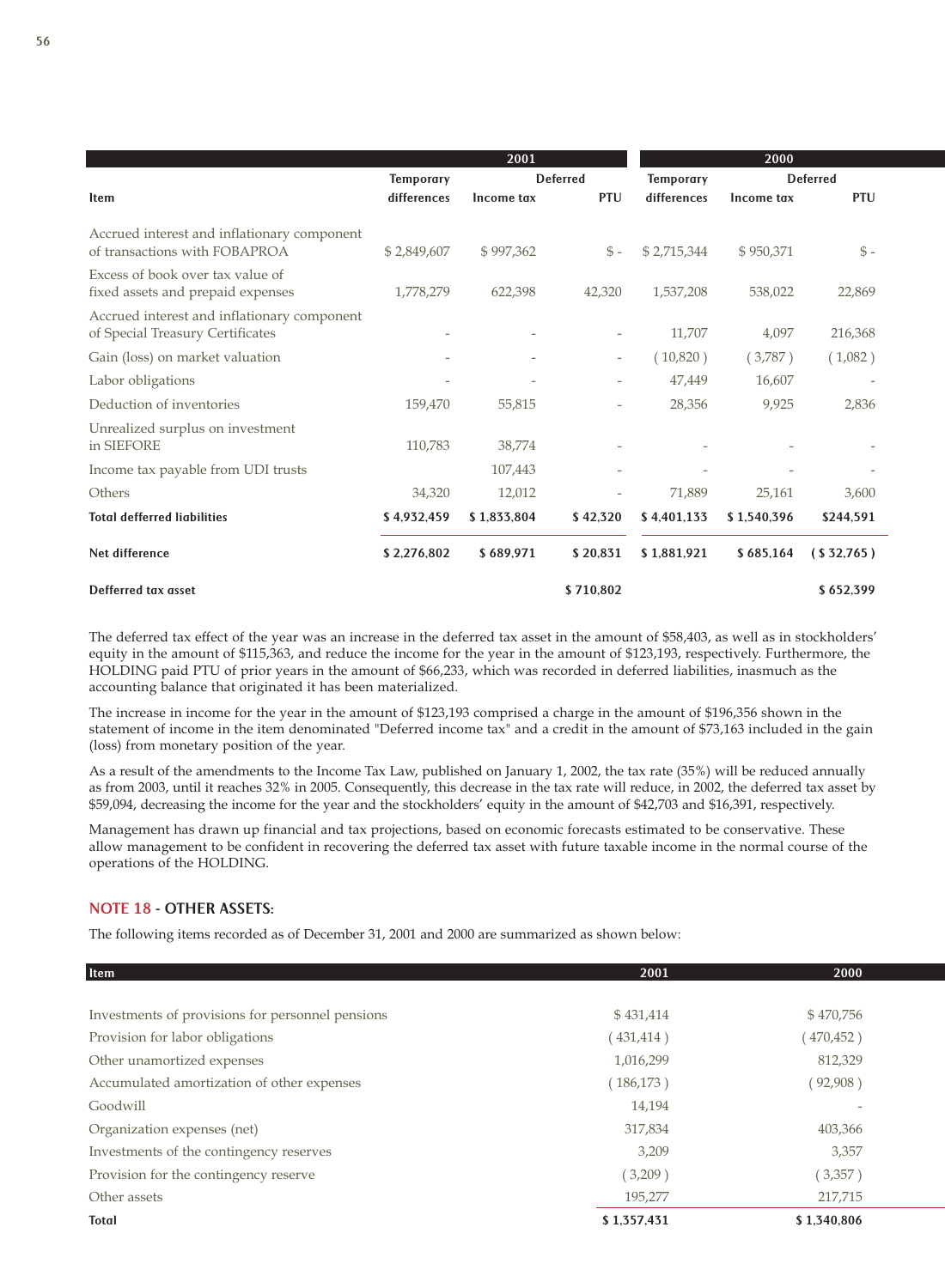## NOTE 19 - DEMAND DEPOSITS:

The balance of this item as of December 31, 2001 and 2000 is summarized as shown below:

| <b>Item</b>                                              | 2001         | 2000         |
|----------------------------------------------------------|--------------|--------------|
|                                                          |              |              |
| Checking accounts                                        | \$23,341,938 | \$21,067,671 |
| US dollar denominated checking accounts                  | 3,152,408    | 3,354,203    |
| Demand deposits in current account                       | 2,970,432    | 2,749,982    |
| Deposits in savings accounts                             | 36,071       | 48,883       |
| Demand deposits in US dollar denominated current account | 88           | 21,292       |
| Total                                                    | \$29,500,937 | \$27,242,031 |

These liabilities accrue interest at an interest rate that fluctuates between 0.95% and 8.76% annual (3.00% and 13.19% in 2000), depending on the type of instrument and the average balance maintained in investments.

## NOTE 20 - TERM DEPOSITS:

The balance of this item as of December 31, 2001 and 2000 is summarized as shown below:

| <b>Item</b>                                  | 2001         | 2000         |
|----------------------------------------------|--------------|--------------|
|                                              |              |              |
| Promissory notes with yield at maturity      | \$39,531,404 | \$36,667,710 |
| US dollar denominated fixed term deposits    | 4,419,374    | 4,720,154    |
| Fixed term deposits                          | 278,054      | 41,220       |
| Deposits withdrawable on preestablished days | 276,344      | 718,334      |
| Accrued interest payable                     | 247,341      | 302,558      |
| <b>Total</b>                                 | \$44,752,517 | \$42,449,976 |

These deposits accrue interest at annual rates ranging from 1.00% up to 15.54% annual for 2001 (2.00% to 15.85% in 2000), depending on the balances and yields.

## NOTE 21 - OUTSTANDING BANK BONDS:

As of December 31, 2001 and 2000, the HOLDING had the following bonds outstanding:

|                                                         | 2001        | 2000        |
|---------------------------------------------------------|-------------|-------------|
|                                                         |             |             |
| BANORTE 100 issue of 10,000,000 bonds with a face       |             |             |
| value of one hundred pesos each, due on May 1, 2003,    |             |             |
| with interest payable every 189 days at a 15.59% annual |             |             |
| fixed rate.                                             | \$1,000,000 | \$1,050,226 |
|                                                         |             |             |
| BANORTE 200 issue of 2,500,000 bonds with a face value  |             |             |
| of one hundred pesos each, due on September 4, 2003,    |             |             |
| with interest payable every 189 days at a 16.00% annual |             |             |
| fixed rate.                                             | 250,000     | 262,557     |
|                                                         |             |             |
| Accrued interest payable                                | 51,622      | 61,644      |
| <b>Total</b>                                            | \$1,301,622 | \$1,374,427 |

The total interest expense in these bonds was \$198,621 (\$147,602 in 2000).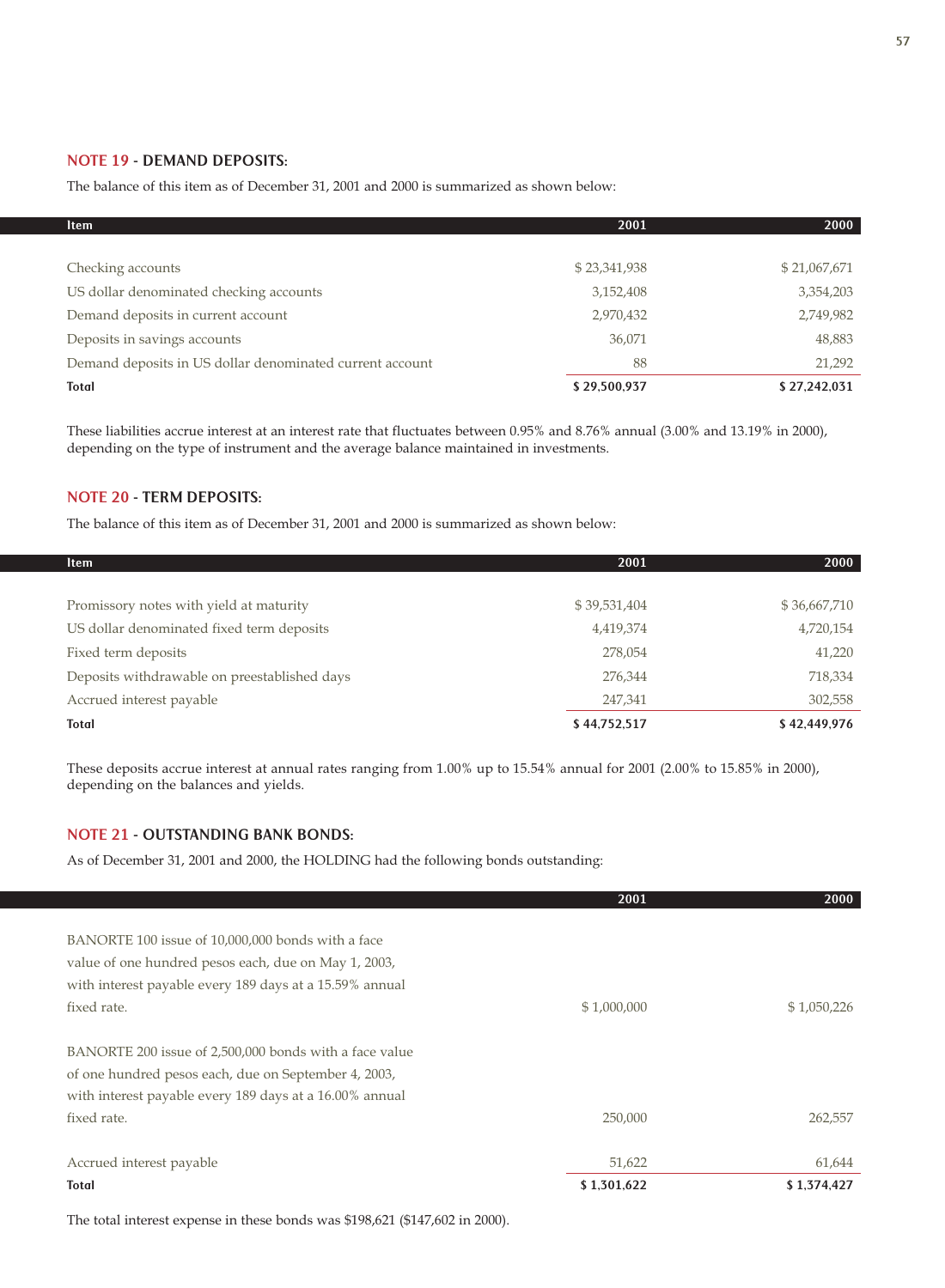## NOTE 22 - INTERBANK AND OTHER ENTITY LOANS:

The balance of this item as of December 31, 2001 and 2000 is summarized as shown below:

| <b>Item</b>                           | 2001         | 2000         |
|---------------------------------------|--------------|--------------|
|                                       |              |              |
| Deposits and bank loans               | \$5,855,460  | \$10,102,157 |
| Deposits and loans from foreign banks | 1,574,276    | 2,661,051    |
| Loans on rediscounted portfolio       | 4,430,029    | 5,462,019    |
| CPO's issued (see Note 33)            | 2,392,437    | 3,281,704    |
| Call money                            | 300,251      | 1,957,621    |
| FOVI rediscounts                      | 1,573,862    | 1,805,080    |
| Provisions for interest               | 32,405       | 132,575      |
| Total                                 | \$16,158,720 | \$25,402,207 |

The balance as of December 31, 2001 of interbank loans amounts to US\$666,156,000 (US\$990,328,000 in 2000).

## NOTE 23 - LABOR LIABILITIES:

The HOLDING recognizes liabilities for pension plans and seniority premiums, by using the "Projected Unit Credit Method" method of financing. This system considers the accrued benefits at the date of valuation, as well as the benefits generated during the year of the plan.

The amount of actuarial present value of benefit obligations and projected benefits as of December 31, 2001 and 2000, determined by independent appraisers, is summarized as shown below:

|                                                                |                          | 2001                     | 2000                     |           |
|----------------------------------------------------------------|--------------------------|--------------------------|--------------------------|-----------|
|                                                                | Personnel                | Seniority                | Personnel                | Seniority |
| Item                                                           | pensions                 | premiums                 | pensions                 | premiums  |
| Projected benefit obligations (PBO)                            | \$256,384                | \$66,237                 | \$596,614                | \$53,228  |
| Unamortized transition liability (asset)                       | 119,037                  | $33,049$ )               | 312,935                  | (40, 417) |
| Prior service and amendments of plans, unamortized             | 99,071)                  | (4,752)                  | (189,789)                | (5,978)   |
| Assumption changes and adjustments for experience, unamortized | 50,197                   | 20,895                   | 90,325                   | (39, 923) |
| Loss (gain) on assumption changes                              |                          |                          | 242                      | (19)      |
| Unrecognized actuarial (gain) loss                             | 19,476                   | 6,511                    | 13,396                   | 7,407     |
| Plan assets at market value                                    | 196,518                  | 75,273                   | 453,027                  | 143,289   |
| Projected net liability (asset)                                | 29,773)                  | 1,359                    | 83,522)                  | (11,131)  |
| Obligations from present benefits (OPB)                        | 107,680                  | 46,765                   | 321,640                  | (1,347)   |
| Current net cost                                               | $\overline{\phantom{a}}$ | $\overline{\phantom{a}}$ | 162                      | (1)       |
| Current net liability                                          |                          | (9,906)                  | $\overline{\phantom{a}}$ | (12, 123) |
| Additional liability                                           |                          | (8,548)                  | $\overline{\phantom{a}}$ | (14,609)  |
| Intangible assets                                              |                          | 7,226                    |                          | 10,092    |

Indemnifications and direct labor costs are expensed in the year they are paid.

At the beginning of 2001, the HOLDING implemented an optional defined contribution pension plan, which replaces the defined benefit pension plan. Employees participating in this new plan register voluntarily; therefore, there are also employees that decided to stay in the original plan.

Amounts of labor obligations for pension plans presented in this Note, correspond to the defined benefit pension plan (prior plan), of the personnel that decided to stay in this plan.

Labor obligations from the defined contribution pension plan do not require an actuarial valuation in accordance with Statement D-3 of the IMPC, inasmuch as the cost of this plan is equal to the contributions made in favor of the participants.

Employees that decided to register in the defined contribution pension plan, have the right to receive a benefit on prior services, assigning 50% of it immediately and the remaining 50% over a 10-year period (receiving the first installment at the date of implementation of the new plan).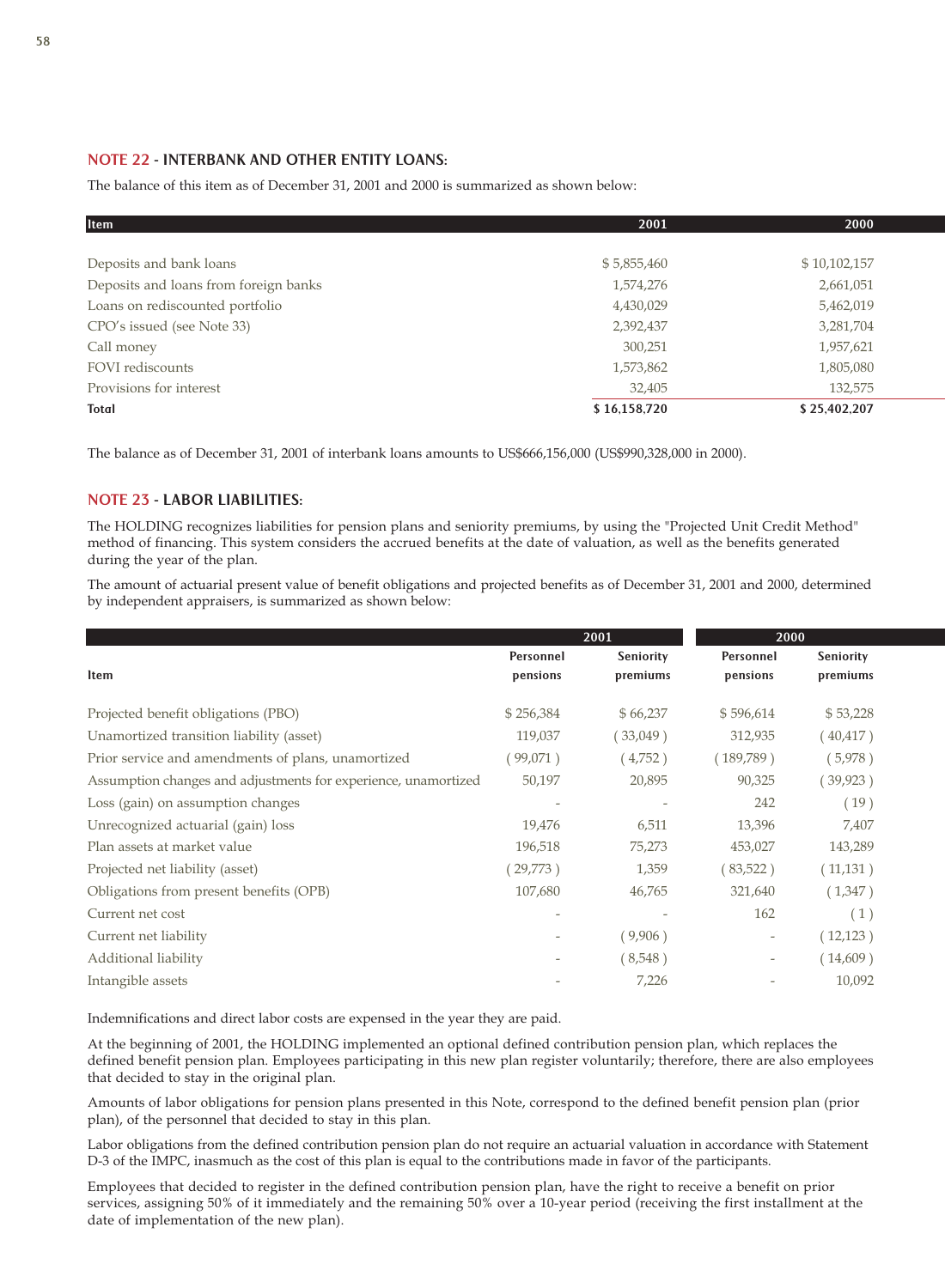The initial assignment of the benefit on prior services was financed by the defined benefit fund associated to the advance liquidation of obligations, recognized under the guidelines of Statement D-3 of the IMCP.

At 1999 year-end, the HOLDING purchased annuities, transferring liabilities and assets associated with its retired personnel to a company specializing in life annuities. Said company then assumes the risk of the payment of benefits to the retired persons as from that date. The amount of transferred assets of the plan at that date amounted to \$329,173.

At December 31, 2001, the HOLDING has not recognized, in its financial statements, the amount of labor obligations corresponding to other benefits after retirement, in accordance with Statement D-3 of the IMCP. Such is the case of the liabilities for medical and hospital expenses, not recognized for the benefit of its retired personnel.

Due to the acquisition of BANCRECER, and in conformity with the strategy implemented by the HOLDING, consisting of merging said institution with the HOLDING during the first quarter of 2002, there will be a significant decrease in personnel and, consequently, an expiration of labor obligations associated with retirement. The HOLDING's management estimates that there will be a surplus in the assets corresponding to pension plan and seniority premiums, which will in turn minimize the future impact of the cost that the HOLDING must recognize for other post-retirement labor obligations currently not recognized.

## NOTE 24 - OUTSTANDING SUBORDINATED DEBENTURES:

On June 21, 2001, BANORTE issued, through a public offering, all its outstanding subordinated debentures amounting to 436,000 UDIs and equal to \$1,301,000 over an 8-year term. These debentures accrue interest at an 8% annual real interest rate, which will be fixed during the term of the issue, with six-monthly interest payments and repayment of principal at the end of the 8-year term. The summary and main characteristics of the foregoing are described below:

Debentures issued maturing June 2009 and interest at an annual 8.00% net real interest, which will be fixed during the term of the issuance.  $$ 1,332,099$ 

|                                                      | \$1,335,355 |  |
|------------------------------------------------------|-------------|--|
| Accrued interest payable                             | 3,256       |  |
| which will be fixed during the term of the issuance. | \$1,332,099 |  |

As of December 31, 2001, interest charged to the statement of income amounts to \$56,753.

## NOTE 25 - CONTINGENCIES AND COMMITMENTS:

As of December 31, 2001 and 2000, the HOLDING has the following contingent obligations and commitments:

a. The HOLDING has commitments due to the opening of irrevocable letters of credit, authorized signed guarantees and other contingent obligations applicable mainly to BANORTE and BANCEN, in the amount of \$12,522,184 and \$21,462,319 as of December 31, 2001 and 2000, respectively, which are recorded in memorandum accounts.

b. Indemnifications in favor of personnel in case of an unjustified lay-offs or death, under certain circumstances provided for in the Labor Law.

c. Due to tax differences that could result from an eventual review of the tax returns filed by the HOLDING and the different criteria in interpreting legal provisions between the HOLDING and the tax authorities.

d. Due to suits filed against the HOLDING in civil and commercial courts. In the opinion of the lawyers of the HOLDING, the suits filed are considered inadmissible and any unfavorable ruling handed down would not affect the financial position of the HOLDING.

e. There are transactions during the year between subsidiary companies and the HOLDING, and also transactions between the same subsidiary companies, in which tax authorities have the faculty to determine if they are stated at market value or at the value that will be fixed with independent parties in comparable transactions.

## NOTE 26 - ASSETS AND LIABILITIES DENOMINATED IN FOREIGN CURRENCY AND UDIs:

#### **Foreign currency transactions**

The amounts shown in this Note are stated in thousands of US dollars, inasmuch as it is the preponderant foreign currency for the HOLDING.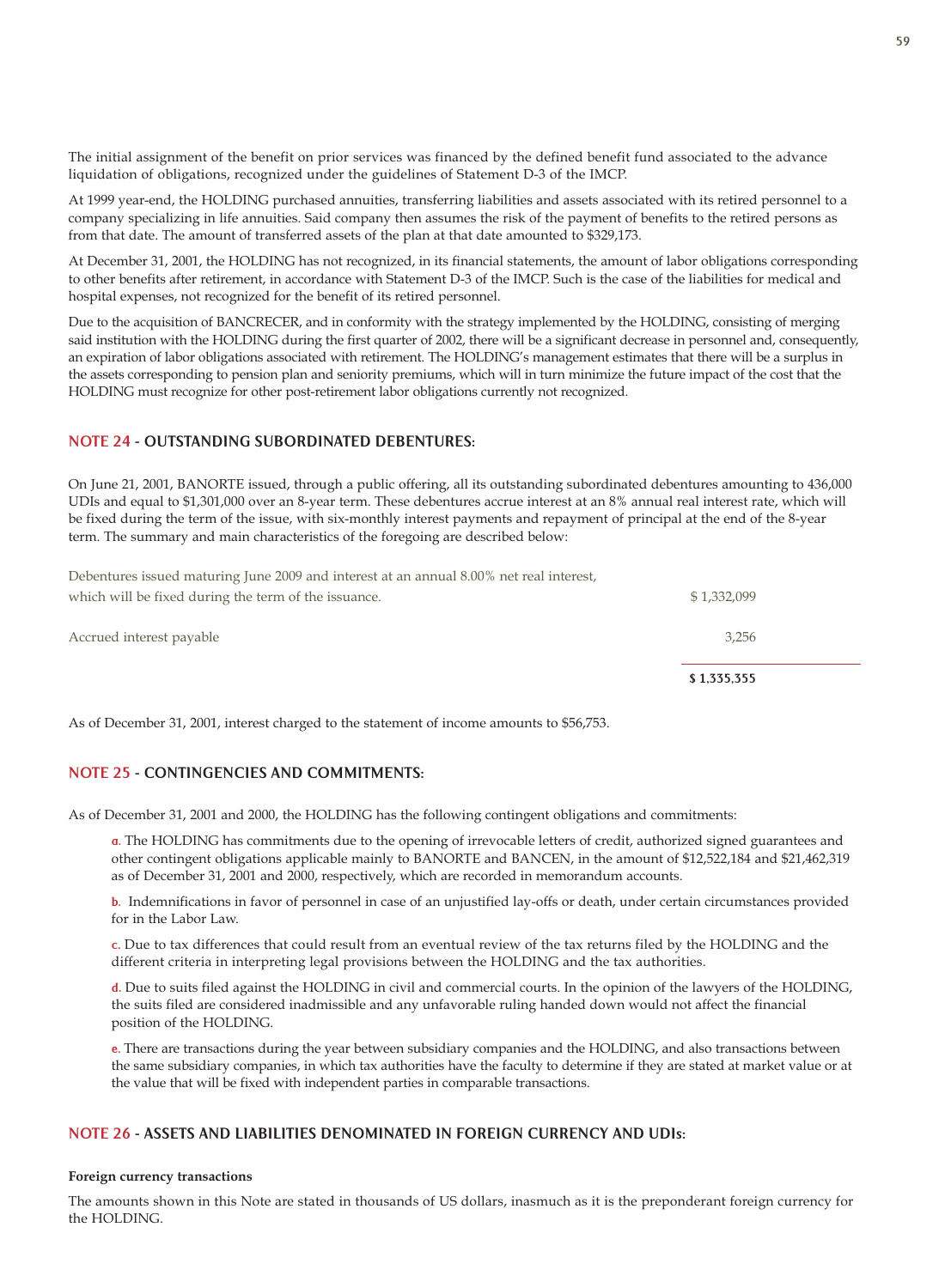The regulations of BANXICO set forth the following standards and limits for purposes of foreign currency transactions:

a. The (short or long) position in US dollars should be equivalent to a maximum of 15% of the HOLDING's net capital.

b. Permitted foreign currency denominated liabilities should not exceed 183% of the basic capital of the HOLDING.

c. The rules governing foreign currency transactions requires maintaining a minimum level of liquid assets, in accordance with a calculation mechanism established by BANXICO, based on the maturity date of foreign currency transactions.

As of December 31, 2001 and 2000, the HOLDING had a foreign currency position denominated in US dollars, as summarized below:

|                | <b>Thousands of US dollars</b> |           |  |
|----------------|--------------------------------|-----------|--|
|                | 2001                           |           |  |
|                |                                |           |  |
| Assets         | 1,479,989                      | 2,044,281 |  |
| Liabilities    | 1,560,806                      | 2,055,979 |  |
| Short position | 80,817                         | 11,698    |  |

As of December 31, 2001, the exchange rate set by BANXICO for the valuation of liabilities was \$9.1695 per US dollar (\$9.6098 in 2000).

### **Transactions denominated in UDIs**

As of December 31, 2001, the value of the UDI determined by BANXICO and used by the HOLDING to value its assets and liabilities denominated in UDIs was \$3.055273 (\$2.909158 in 2000). At those same dates, the HOLDING has assets and liabilities, as shown below:

|                | <b>Thousands of UDIs</b> |         |  |
|----------------|--------------------------|---------|--|
|                | 2000<br>2001             |         |  |
|                |                          |         |  |
| Assets         | 460,113                  | 26,393  |  |
| Liabilities    | 798,275                  | 216,306 |  |
| Short position | 338,162                  | 189,913 |  |

## NOTE 27 - STOCKHOLDERS' EQUITY:

As of December 31, 2001, the fixed and variable capital stock of the HOLDING is represented by 500,122,224 common series "O" shares, with a par value of three pesos and fifty centavos each one, fully subscribed for and paid. That capital stock is summarized as shown below:

|                           | <b>Number of shares</b> |               |             | Amount      |
|---------------------------|-------------------------|---------------|-------------|-------------|
| <b>Description</b>        | 2001                    | 2000          | 2001        | 2000        |
|                           |                         |               |             |             |
| Fixed capital stock       | 252, 157, 233           | 252, 157, 233 | \$882,550   | \$882,550   |
| Variable capital stock    | 247,964,991             | 241,016,654   | 867,878     | 843,559     |
| Increase from restatement |                         |               | 3,093,426   | 3,092,850   |
| <b>Total</b>              |                         |               | \$4,843,854 | \$4,818,959 |

The HOLDING should create a legal reserve fund, by appropriating 5% of its earnings of each fiscal year until that fund is equivalent to 20% of its capital stock.

Dividends paid by companies to legal entities resident in Mexico will be tax-free if they are paid out of the Cuenta de Utilidad Fiscal Neta (Net Taxable Income Account or "CUFIN"). Dividends paid out of the CUFIN in excess of the balance thereof are subject to 35% income tax on the result derived from multiplying the dividend paid by a 1.5385 factor. The resulting tax will by payable by the HOLDING.

In addition to the foregoing, dividends paid to individuals or foreign residents are subject to a 5% withholding payable by the stockholder, on the result of multiplying those dividends by the 1.5385 factor (1.515 if the dividends are paid to individuals resident in Mexico if those dividends are paid out of the CUFIN at December 31, 1998).

When dividends are paid to residents in countries with which treaties have been entered into to avoid double taxation, the withholding will be made in accordance with the terms set forth in the applicable treaty.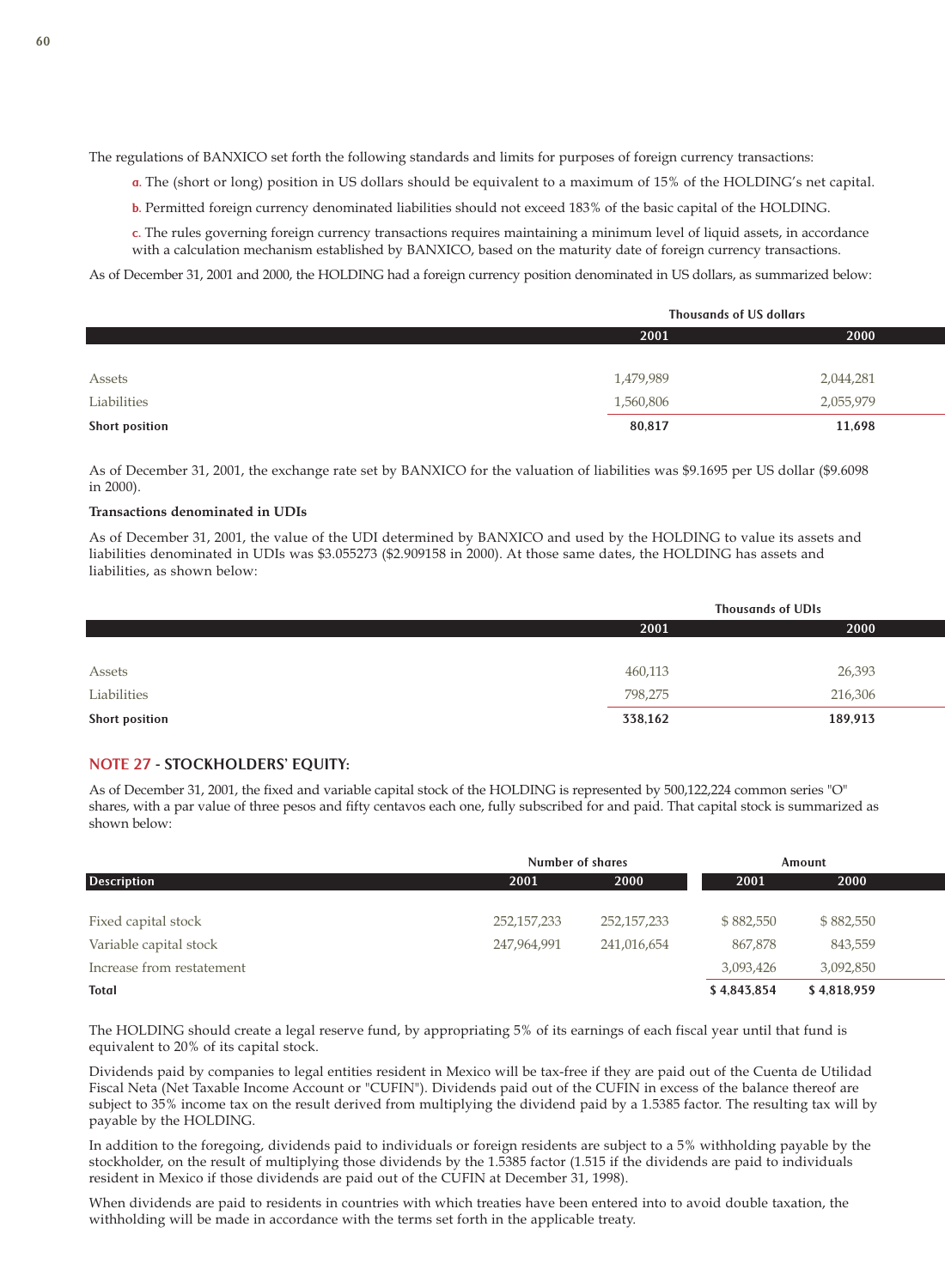## NOTE 28 – CAPITALIZATION:

The new standards set forth by BANXICO to calculate the capitalization index adjust weighted assets in accordance with the credit and market risk.

The capitalization indexes of the Bank subsidiaries are summarized as shown below:

### a. BANORTE

By considering only the credit risk, the capitalization index determined by BANORTE at December 2001 reached 12.57% (12.84% in 2000), with a basic capital of 8.24% (11.67% in 2000). By including market risks in the determination of assets weighted by risk, the total capitalization index of BANORTE reached 10.97% (11.23% in 2000), with a basic capital of 7.20% (10.21% in 2000). Both cases were well above regulatory requirements.

The issuance of non-convertible debentures and other relevant events discussed in Note 2 affected the determination of net capital of BANORTE.

|                               | 2001        |                   | 2000              |              |  |
|-------------------------------|-------------|-------------------|-------------------|--------------|--|
|                               |             | <b>Credit and</b> | <b>Credit and</b> |              |  |
| % of assets subject to risk   | Credit risk | market risk       | Credit risk       | market risk  |  |
| Basic capital                 | 8.24%       | 7.20%             | 11.67%            | 10.21%       |  |
| Supplementary capital         | 4.33%       | $3.77\%$          | 1.17%             | $1.02\%$     |  |
| Net capital                   | 12.57%      | 10.97%            | 12.84%            | 11.23%       |  |
| Assets subject to credit risk |             | \$41,640,399      |                   | \$40,860,556 |  |
| Assets subject to market risk |             | 6,054,588         |                   | 5,855,092    |  |
| Total assets subject to risk  |             | \$47,694,987      |                   | \$46,715,648 |  |

## b. BANCEN

By considering only the credit risk, the capitalization index determined by BANCEN as of December 2001 reached 17.96% (24.90% in 2000), with a basic capital of 17.96% (24.90% in 2000). By aggregating market risk, the total capitalization index of the BANCEN reached 14.10% (21.09% in 2000), with a basic capital of 14.10% (21.09% in 2000). Both cases were well above regulatory requirements.

Relevant events discussed in Note 2 and the transfer of fixed rent securities from BANORTE to BANCEN, affected the calculation of risk assets of BANCEN.

|                               | 2001                     |                   | 2000        |                   |
|-------------------------------|--------------------------|-------------------|-------------|-------------------|
|                               |                          | <b>Credit and</b> |             | <b>Credit and</b> |
| % of assets subject to risk   | Credit risk              | market risk       | Credit risk | market risk       |
| Basic capital                 | 17.96%                   | 14.10%            | 24.90%      | 21.09%            |
| Supplementary capital         | $\overline{\phantom{a}}$ | -                 |             |                   |
| Net capital                   | 17.96%                   | 14.10%            | 24.90%      | 21.09%            |
| Assets subject to credit risk |                          | \$7,813,341       |             | \$3,211,395       |
| Assets subject to market risk |                          | 2,134,250         |             | 579,003           |
| Total assets subject to risk  |                          | \$9,947,591       |             | \$3,790,398       |

## NOTE 29 - COMPREHENSIVE INCOME:

As provided for in the rules of Statement B-4 issued by the IMCP, the comprehensive income for the years ended December 31, 2001 and 2000 is summarized as shown below:

|                                                             | 2001        | 2000        |
|-------------------------------------------------------------|-------------|-------------|
|                                                             |             |             |
| Comprehensive income, as shown in statement of income       | \$1,503,957 | \$1,761,594 |
| Goodwill cancellation                                       |             | (311, 454)  |
| Interest on subordinated debentures converted to capital    |             | (5,706)     |
| Surplus or deficit from restatement of stockholders' equity |             | 54,894      |
| Loss from holding nonmonetary assets                        | (490,580)   | (2,212,135) |
| Comprehensive income (loss) for the year                    | \$1,013,377 | (S712,807)  |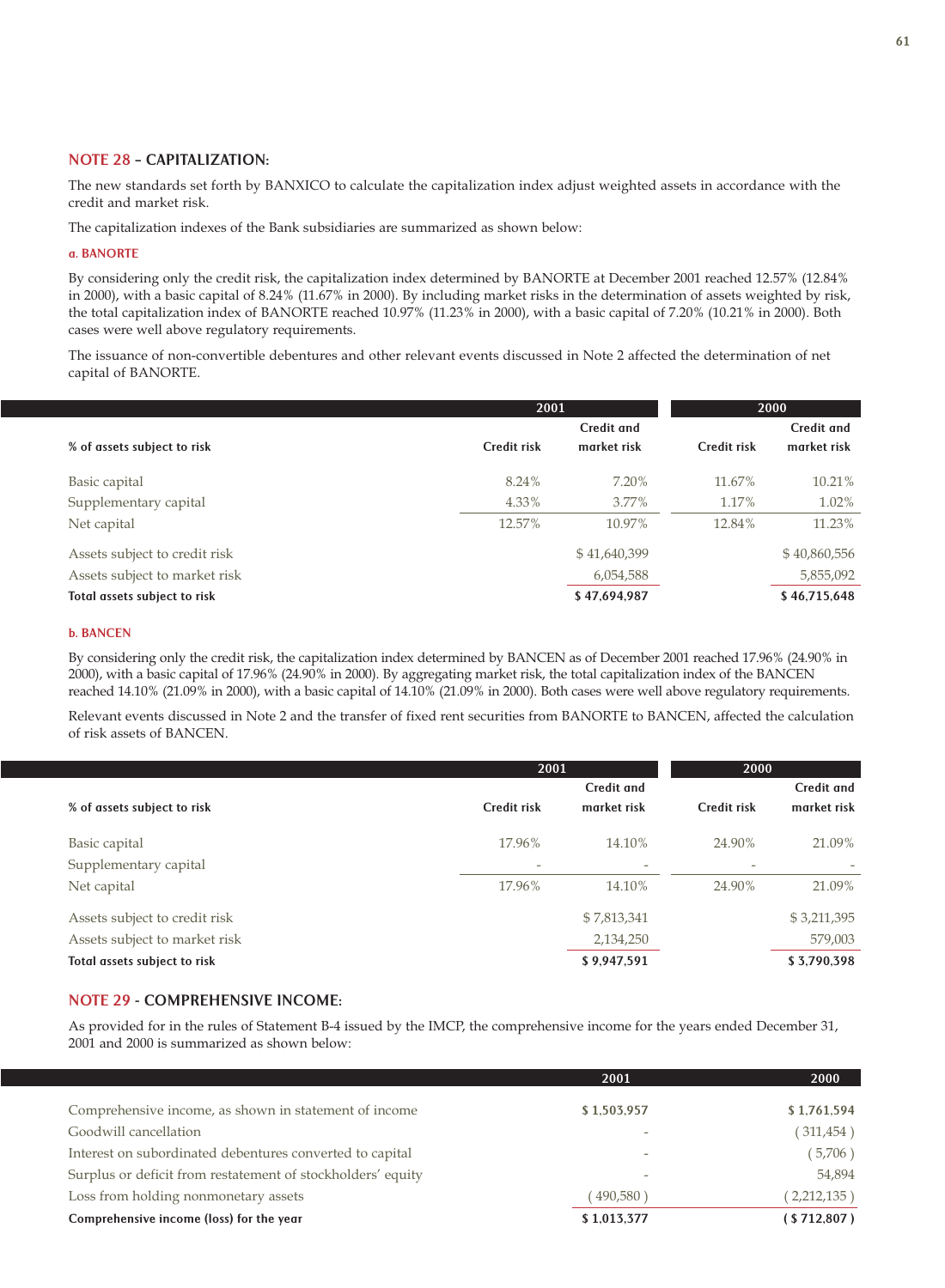## NOTE 30 - NET EARNINGS PER SHARE:

As provided for in the rules of disclosure of Statement B-14 Earnings per share, issued under MEX GAAP, the following is disclosed:

Net earnings per share are the result of dividing the net earnings by the weighted average shares outstanding of the HOLDING.

Diluted earnings per share represent an adjustment to net earnings and the amount of outstanding shares, by considering the effect of future capitalizations of obligatorily convertible subordinated debentures into outstanding capital stock.

Net earnings are adjusted by adding the integral cost of financing thereto (interest paid less the monetary gain) of the debentures. Earnings adjusted as aforementioned are divided by the weighted average outstanding shares, including those applicable to future capitalizations of outstanding debentures.

Prior earnings, as well as the effects on income from continuing operations, are shown below:

|                                                                        |                          | 2001                          |                              | 2000                         |
|------------------------------------------------------------------------|--------------------------|-------------------------------|------------------------------|------------------------------|
| <b>Item</b>                                                            | <b>Earnings</b>          | Weighted average<br>of shares | <b>Earnings</b><br>per share | <b>Earnings</b><br>per share |
| Earnings from continuing operations<br>attributable to paid-in capital | \$1,503,957              | 497,178,737                   | \$3.0250                     | \$3.7534                     |
| Net earnings per share                                                 | 1,503,957                | 497,178,737                   | 3.0250                       | 3.7534                       |
| Earnings per diluted share                                             | $\overline{\phantom{a}}$ |                               |                              | 3.0644                       |

## NOTE 31 - INCOME TAX (ISR), EMPLOYEES' PROFIT SHARING (PTU) AND ASSET TAX (IMPAC):

#### INCOME TAX (ISR)

The HOLDING and its subsidiaries are subject to income tax that is calculated by considering certain impacts of inflation as taxable or deductible. Those impacts involve depreciation calculated on values in constant pesos, which allow for deducting current costs. Furthermore, the impact of inflation on certain assets and monetary assets and liabilities is accumulated or deducted, by using the inflationary component. The income tax rate in effect is 35% on the taxable income. The HOLDING is further under obligation to pay 30% income tax every year and the remainder at the time earnings are distributed. That remainder is recorded as a long-term liability.

The HOLDING and its consolidated subsidiaries have tax loss carryforwards for ISR purposes that will be indexed in the fiscal year in which they are realized. Those tax loss carryforwards can be realized against taxable income in a period not exceeding 10 years. The restated amount of those tax loss carryforwards at the date of the financial statements of the HOLDING and subsidiaries are the following:

| <b>Entity</b>                      | <b>Tax loss carryforwards</b> |
|------------------------------------|-------------------------------|
|                                    |                               |
| Banco del Centro, S.A.             | \$5,116,445                   |
| Banco Mercantil del Norte, S.A.    | 3,683,495                     |
| Arrendadora Banorte, S.A. de C.V.  | 901,026                       |
| Almacenadora Banorte, S.A. de C.V. | 125,790                       |
|                                    | \$9,826,756                   |

### ASSET TAX (IMPAC)

The HOLDING and its subsidiaries are subject to paying Asset Tax or "IMPAC", which is calculated by applying a 1.8% rate to the average of fixed assets and deferred charges, reduced by the average of the debts incurred to acquire those assets. The amount paid during the year by the subsidiaries of the HOLDING was immaterial.

## EMPLOYEES' PROFIT SHARING (PTU)

Employees' profit sharing is calculated in accordance with taxable income, considering tax depreciation at historical values, therefore the inflationary component is not considered.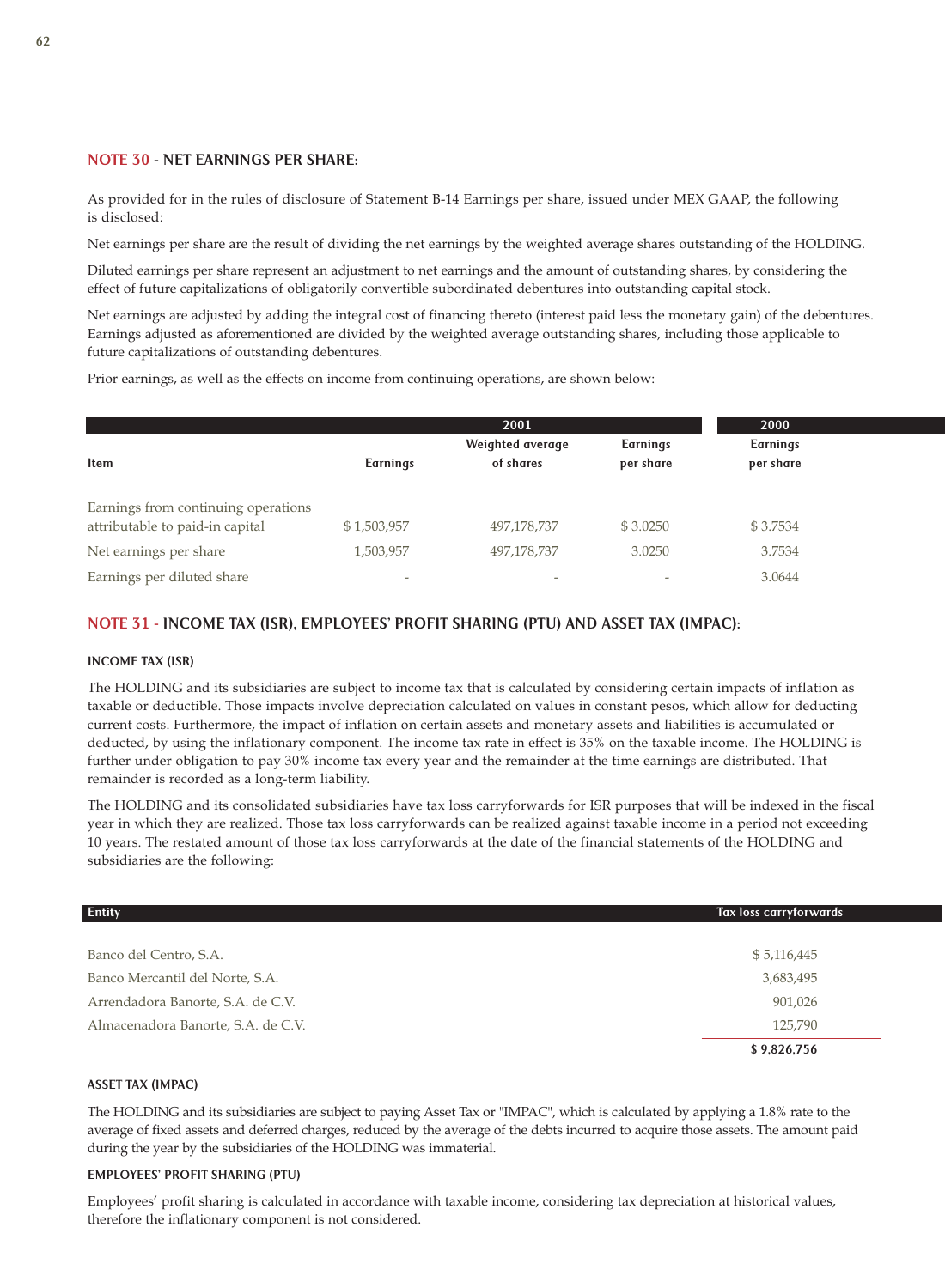## NOTE 32 - MEMORANDUM ACCOUNTS:

The balance of this item is summarized as shown below:

|                                                                   | 2001          | 2000          |
|-------------------------------------------------------------------|---------------|---------------|
| Transactions for account of third parties                         |               |               |
|                                                                   | \$2,975       | \$2,576       |
| Customer banks (current accounts)                                 |               |               |
| Liquidation of customer transactions                              | 14,267,930    | 3,726,656     |
| Securities of customers received in custody                       | 94,696,857    | 62,913,825    |
| Securities and notes received in guarantee                        | 23,122        | 500           |
| Customer repo transactions                                        | 25,545,836    | 25,504,456    |
| Purchase transaction (option price)                               | 36,542        | 353,204       |
| Administrative trusts                                             | 987,268       | 995,357       |
|                                                                   | \$135,560,530 | \$93,496,574  |
| <b>Transactions for own account</b>                               |               |               |
| Authorized signed guarantees                                      | \$2,980       | \$3,280       |
| Other contingent liabilities                                      | 10,253,941    | 20,937,694    |
| Opening of irrevocable credits                                    | 519,263       | 521,345       |
| Amounts committed in transactions with FOBAPROA                   | 4,725,349     | 3,785,862     |
| Outstanding deposit certificates                                  |               | 450,294       |
| Asset deposits                                                    | 91,484        |               |
| Securities of the company delivered in custody                    | 107,332       | 30,221        |
| Government securities of the company in custody                   | 86,196        | 25,427        |
| Assets in trust or mandate                                        | 39,792,204    | 38,019,157    |
| Assets in custody or administration                               | 79,464,751    | 76,948,649    |
| Investments of the funds of the retirement savings system         | 2,303,522     | 2,270,698     |
| Investment banking transactions for account of third parties, net | 103,204,067   | 72,824,775    |
| Amounts contracted in derivative instruments                      | 3,285,093     | 2,782,748     |
| Other memorandum accounts                                         | 178,382,946   | 215,105,182   |
|                                                                   | \$422,219,128 | \$433,705,332 |
| <b>Repo transactions</b>                                          |               |               |
| Securities receivable under repo agreements                       | \$144,686,684 | \$95,825,217  |
| Payables under repo agreements                                    | 144,534,419   | 95,864,581    |
|                                                                   | \$152,265     | (S39,364)     |
| Receivables under repo agreements                                 | \$92,402,970  | \$57,437,155  |
| Securities payable under repo agreements                          | 92,504,210    | 57,392,457    |
|                                                                   | ( \$101,240 ) | \$44,698      |

## NOTE 33 – SECURITIZATION:

As part of the policies established by the general management and treasury of BANORTE, there are various operations at fiscal year-end whereby assets have been transferred to a trust in order for that trust to issue bonds to be placed among the investing public. The foregoing results in the right to the yields or proceeds of the sale of the assets traded (securitization), which is found within the investment securities item (see Note 8) as a restricted asset.

The main trading characteristics are:

Certificates of BANORTE have been successfully placed on the international financial market among foreign investors, through foreign financial entities. At year-end, the balances thereof amount to \$2,392,437 (\$3,124,760 in 2000), equivalent to 260,913 (325,164 in 2000) thousands of US dollars. This transaction allowed for obtaining long-term financing in US dollars, in reliance on the cash flows from the US dollar remittances documents acquired from our customers through the branch network.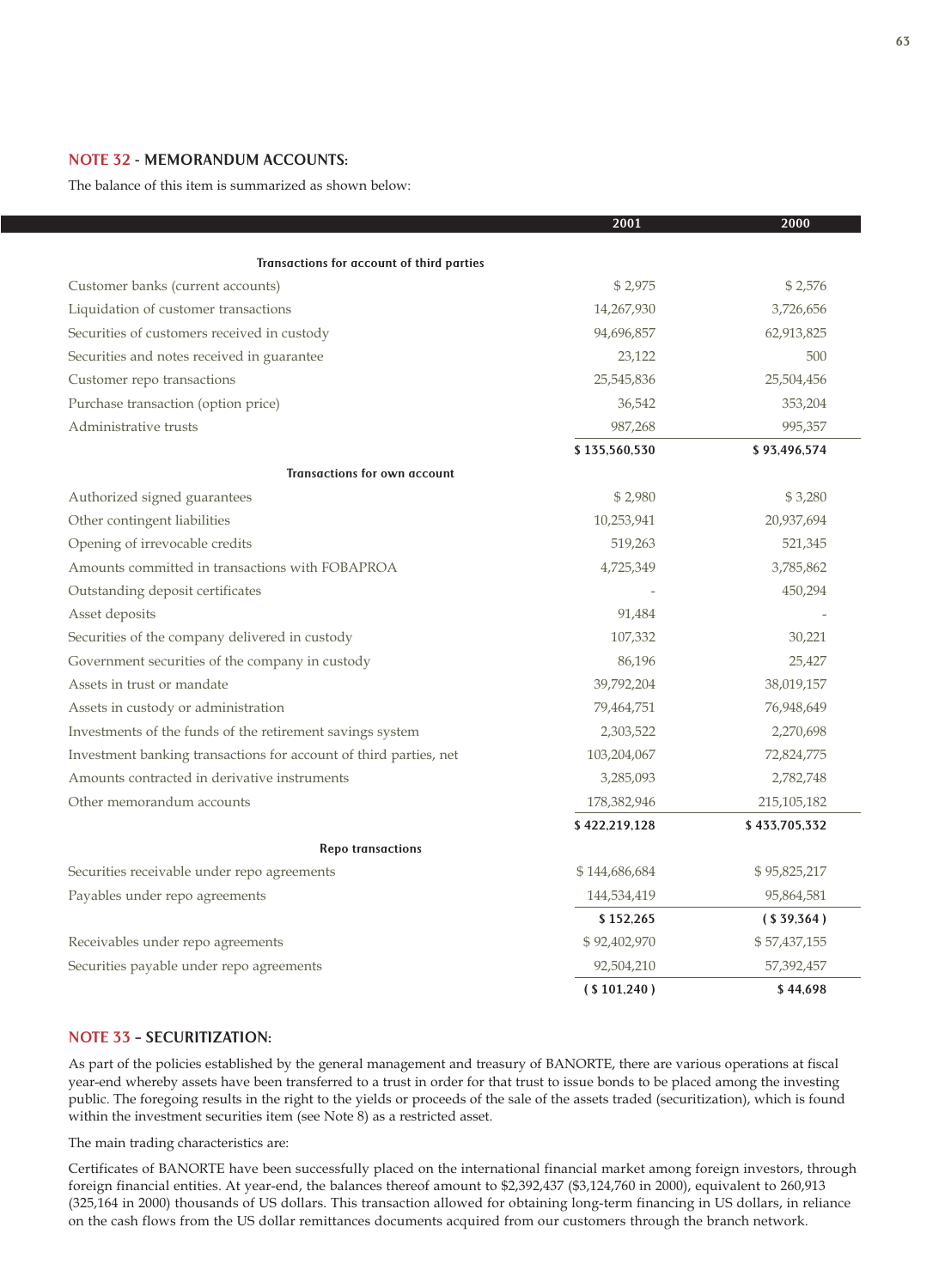The US dollar remittances documents and cash flows derived therefrom belong to a trust established in New York, in favor of foreign investors. The terms of the securitized remittances do not mature until the year 2006. They may be up to seven years and monthly amortizations are made on capital. However, there are some events; such as the coverage multiple of remittance deposits, which should not fall under a 5 to 1 ratio for more than 3 months in a given year. In the event this should occur, it could result in the advance cancellation of the financing.

The main characteristics of that placement are summarized as shown below:

|                                                                                                                                                                                                                                                   | 2001        | 2000        |
|---------------------------------------------------------------------------------------------------------------------------------------------------------------------------------------------------------------------------------------------------|-------------|-------------|
| CPO <sub>s</sub> - Series 1999-1 that cover 800 certificates with a face value<br>amounting to US 250,000 dollars each (\$200,000,000 dollars)<br>payable in a 7-year term at a variable interest rate equivalent<br>to the LIBOR rate plus 1.15% | \$1,702,204 | \$2,018,492 |
| CPO <sub>s</sub> - Series 1999-2A that cover 300 certificates with a face value<br>amounting to US 250,000 dollars each (\$75,000,000 dollars)<br>payable in a 5-year term at a fixed interest rate of 8.94%                                      | 471,618     | 690,063     |
| CPOs - Series 1999-2B that cover 100 certificates with a face value<br>amounting to US 250,000 dollars each (\$25,000,000 dollars)<br>payable in a 7-year term at a fixed interest rate of 9.49%                                                  | 213,996     | 252,312     |
| CPOs - Series 2000-1 that cover 140 certificates with a face value<br>amounting to US 250,000 dollars each (\$35,000,000 dollars)<br>payable in a 5-year term at a variable interest rate equivalent to the<br>LIBOR rate plus 2.375%             |             | 308,971     |
| Accrued interest payable                                                                                                                                                                                                                          | 4,619       | 11,866      |
|                                                                                                                                                                                                                                                   | \$2,392,437 | \$3,281,704 |

During August 2001, the HOLDING repaid Series 2000-1 certificates in advance.

In 2001, the HOLDING recognized interest derived from this issue in income in the amount of \$181,588 (\$265,675 in 2000).

## NOTE 34 - RISK MANAGEMENT:

The Chief Risk Office is responsible for the function of identifying, measuring, monitoring and reporting the various types of risk to which the Institution is exposed.

The Chief Risk Office reports to the Chief Executive Officer of the HOLDING, thereby complying with the provisions of Circular 1423, with regard to the independence of the Business Areas.

In order to maintain appropriate Risk Management, the HOLDING has Corporate Bodies that set forth risk policies and strategies and that follow-up thereon by properly overseeing their performance.

The Risk Policy Committee was established within those Corporate Bodies. In turn, the Institution has the following approval committees:

- Credit Committees
- Recovery Committees
- Treasury Committee
- Asset and Liability Committee
- Product Committee
- Operation Committee
- Technology Committee
- Communication and Control Committee

The Chief Risk Office channels the Risk Management efforts of the following management offices:

■ Credit Risk control and standards;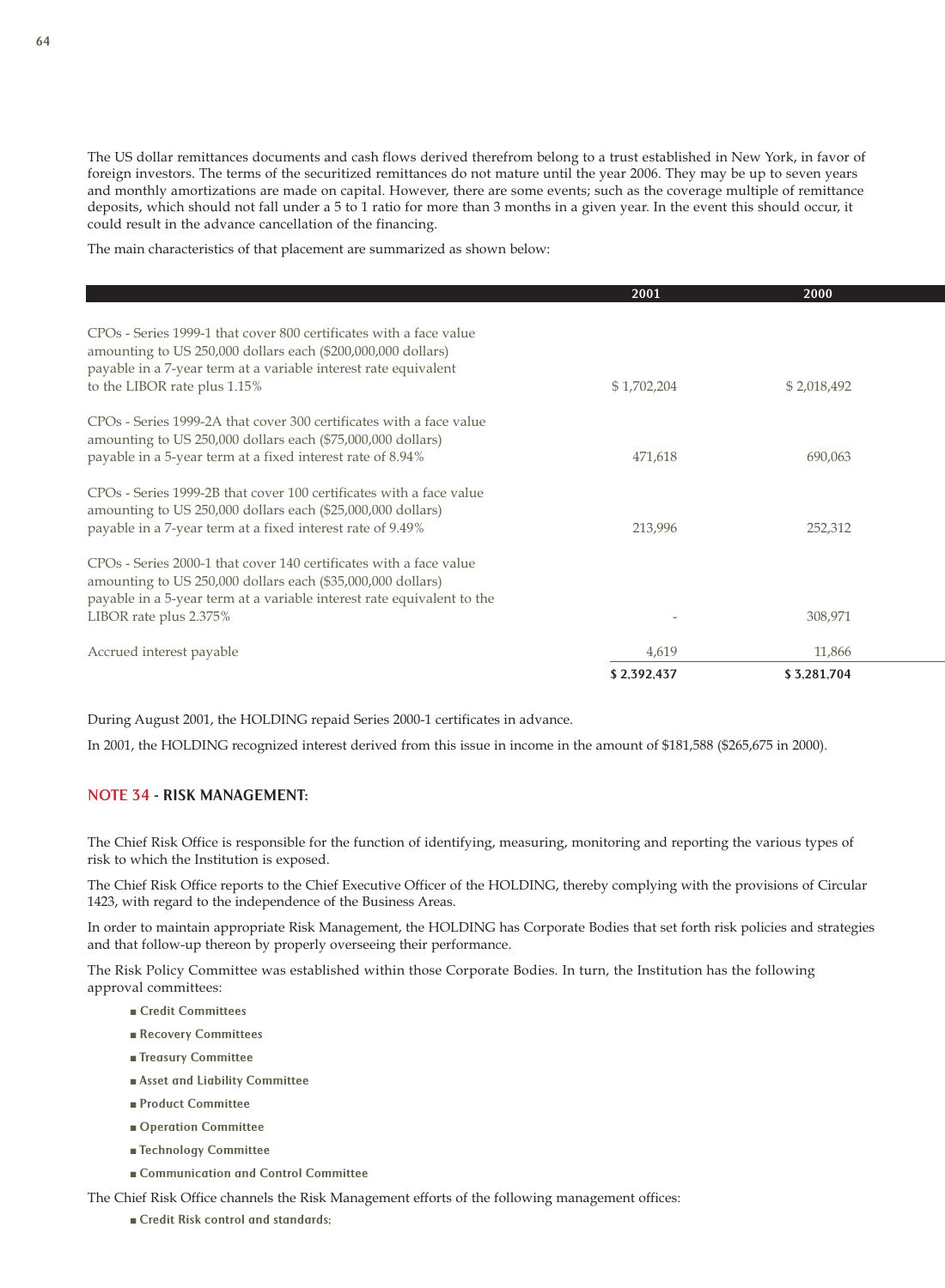- Financial Risk control and standards;
- Loan Portfolio Risk control;
- Review of Assets subject to Risk;

At present, the HOLDING has methodologies for risk management in its various areas such as credit, legal, liquidity, market and operations.

The main objectives of the Chief Risk Office are summarized below:

- Standardize risk control and measurement;

- Protect the institution's capital against unexpected losses from market transactions; credit bankruptcies and operation risks;

- Develop valuation models for the different type of risks;
- Establish procedures to optimize the loan portfolio management;
- Make a diagnosis based on Risk Management, availability and quality of risk information.

The HOLDING has divided risk evaluation and management as follows:

1. Credit risk: Volatility of income due to potential loan losses from unpaid balances of creditors or counterparties.

2. Market risk: Volatility of income due to changes in the market which influence the valuation of positions on asset and liability operations or those resulting in contingent liabilities, such as: interest rates, exchange rates, price indexes, etc.

3. Operation risk: The potential loss due to failures or deficiencies in information systems, in internal controls or due to mistakes in the processing of operations.

4. Liquidity risk: The potential loss due to the impossibility to renew liabilities or to contract others in normal conditions for the HOLDING, on the advanced or forced sale of assets at unusual discounts in order to face its obligations.

5. Legal risk: The potential loss due non-compliance with applicable legal and administrative rules, the issuance of unfavorable administrative and judicial resolutions and the application of fines, in relation with the HOLDING's operations.

In December 2000, the HOLDING concluded the implementation of the regulations established in Circular 1423 issued by the COMMISSION. The Board of Directors approved, in turn, the corresponding Risk Policies Manual.

The HOLDING has continued updating and improving the policies and procedures for risk management in accordance with the objectives established and with the participation of all involved areas, continuously maintaining the diffusion of the manual, through presentations via satellite, organizational communications and the continuous updating of the HOLDING's Intranet.

## MARKET RISK

The implementation of the market risk module in the risk measurement system denominated RiskWatch (from the Algorithmics firm), was concluded. These measurements allowed for the standardization of the methodology used in the calculation of such risk for all the HOLDING's portfolio.

In order to use the same methodology for the calculation of market risks, for the establishment and control of internal limits, as well as for their corresponding disclosure to the investing public and corresponding authorities; the Board of Directors approved the use of Value Risk through historical simulation as the methodology to be applied. Consequently, the maximum risk limits for the different financial instruments operated by the HOLDING were updated using the same methodology.

The Value Risk methodology through historical simulation (VaR) is applied in the HOLDING through the simulation of the effect of the last 500 historical scenarios on current portfolios of the HOLDING exposed to variations of risk factors directly affecting their valuation (local interest rates, foreign interest rates, exchange rates, among others), using a 99% confidence level and a 10-day period for holding portfolios.

The quarterly average of the VaR of the financial instrument portfolio of the HOLDING (banking and brokerage sector) including bonds, shares, money market transactions, interest rate swaps, forwards, futures, and other derivatives in and out of the balance sheet, was as follows:

|            | 4O00      | <b>1001</b> | 2001      | 3001      | 4001      |
|------------|-----------|-------------|-----------|-----------|-----------|
|            |           |             |           |           |           |
| 10-day VaR | \$371,000 | \$301,000   | \$553,000 | \$319,000 | \$225,000 |

The Value Risk for the fourth quarter of 2001 calculated under the foregoing premises is comprised of the Institution, Banking Sector and Group, as follows: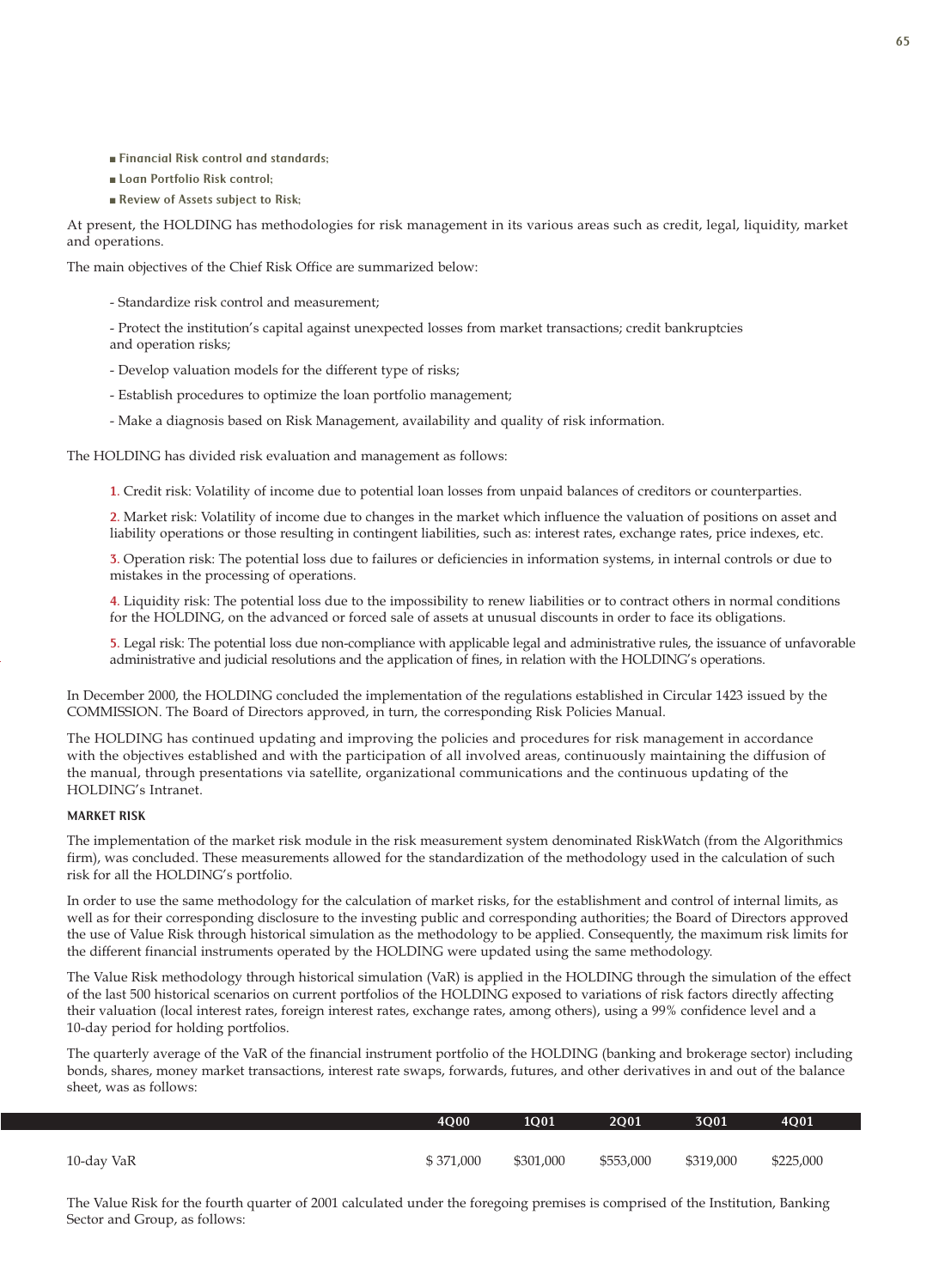|                             | 10-day VaR |
|-----------------------------|------------|
|                             |            |
| Banorte                     | \$98,000   |
| Bancen                      | 212,000    |
| Consolidated Banking Sector | 225,000    |
| Stock exchange              | 1,000      |
| Consolidated Group          | 225,000    |

The consolidated Value Risk for the Banking Sector as well as for the HOLDING considers the correlations of all the risk factors that influence the valuation of portfolios; therefore, the arithmetical sum of the Value Risk per Institution may not coincide.

Furthermore, the Value Risk per risk factor of the instrument portfolio described for the overall HOLDING, is as follows:

|                       | <b>Total</b> |
|-----------------------|--------------|
|                       |              |
| Local interest rate   | \$200,000    |
| Foreign interest rate | 6,000        |
| Exchange rate         | 43,000       |
| Capital               | 23,000       |
| Eurobond prices       | 64,000       |

### LIQUIDITY RISK

The Chief Risk Office has continued with the processes related to the updating and improvement of policies and procedures for risk management, especially in the case o liquidity risks. It has done this through the application of additional methodologies for the calculation of gaps, a wider and deeper analysis of the composition of assets and liabilities in the balance sheet, complemented with the calculation of financial ratios. These measures are intended to monitor the liquidity risk.

### CREDIT RISK

The Banking Sector of the HOLDING has credit risk methodologies that include the best and most up-to-date international practices with regard to the identification, measurement, control and follow-up of this type of risk.

These methodologies permit determination of the current value of the portfolio loans, this is, the credit exposure. The calculation of credit exposure entails the generation of the cash flow of each of the credits, principal as well as interest and subsequently discounting it. This exposure is sensitive to changes in the market, making the calculation under different economic scenarios, easier.

The calculations of the probability of non-compliance are also considered, the severity of the loss and the modeling of borrowers to calculate credit risk measures. The probability of non-compliance is the probability that borrowers will not comply with their debt obligation with BANORTE in accordance with the terms and conditions originally agreed upon. The probability of non-compliance is based in transition matrixes calculated as from the migration of the borrowers in the different levels of risk rating. The severity of the loss is the percentage of total exposure estimated to be lost in case the borrower does not comply. The modeling of borrowers is focused on associating the future behavior of the borrower in relation to credit and market factors.

Among the significant results obtained from the foregoing are the expected and unexpected loss in a time horizon of a year, as well as the analysis of credit concentration and quality. The expected loss is the mean of loss distribution of the loan portfolio. The unexpected loss is the maximum loss, given the loss distribution at a specific confidence level.

The expected loss from credit risk for the Banking Sector in December 2001, with a time horizon of a year was 8.1% (\$3,296 million pesos), with respect to the exposure of the portfolio at that same date (\$40,583 million pesos).

With respect to the rating methodology, in 2001 the HOLDING obtained the certification of its internal methodology (Internal Risk Rating - CIR) from the COMMISSION. Through this methodology it is possible to obtain the debtors ratings from the customers with a balance equal to or greater than seven hundred investment units.

### OPERATION AND LEGAL RISK

Policies and procedures have been defined in order to identify, measure and calculate the operation risk of the HOLDING. The analysis of the operation risk includes the possible contingencies from operations with lending, borrowing, credit and debit cards, ATMs, and general cash operations as well as operation centers.

The operation risk of the Electronic media sub-direction, lending operations, borrowing operations, Operating support and Banking services is analyzed considering the following items: Internal control, process control, liquidation and custody.

Likewise, policies and procedure have been defined to manage and control the legal risk, for their measurement and analysis. Legal risk reports include the expected loss in lawsuits in process and a reserve is set up to cover contingencies.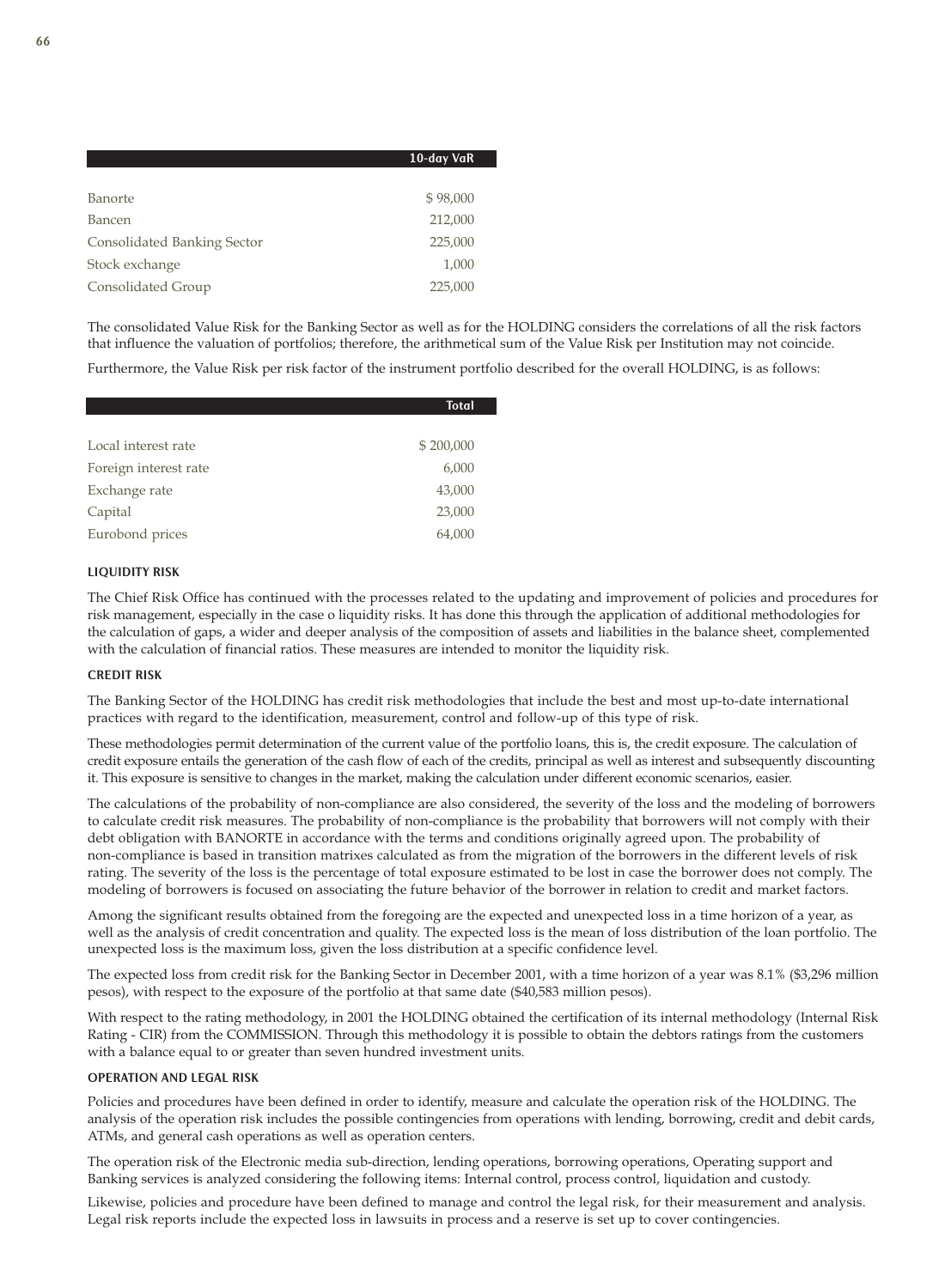## NOTE 35 - RELATED PARTIES:

The HOLDING follows the practice of identifying those balances and transactions carried out with parent, subsidiary and associated companies which were eliminated for purposes of presentation of the consolidated financial statements, as well as for those companies that do not consolidate. The amounts thereof are immaterial.

## NOTE 36 - SEGMENT INFORMATION:

In order to analyze the financial information of the HOLDING, the most significant information is presented as of December 31, 2001.

a. The amounts by service sector of the HOLDING is summarized as shown below:

|                                                | 2001        |
|------------------------------------------------|-------------|
| <b>BANKING SECTOR:</b>                         |             |
| Net income                                     | \$1,378,618 |
| Stockholders' equity                           | 8,393,531   |
| Total portfolio                                | 81,454,543  |
| Past due portfolio                             | 4,471,674   |
| Allowance for loan losses                      | 4,472,259   |
| Net total assets                               | 101,560,491 |
| <b>BROKERAGE SECTOR:</b>                       |             |
| Net income                                     | \$31,328    |
| Stockholders' equity                           | 238,017     |
| Portfolio in custody                           | 95,999,687  |
| Net total assets                               | 420,329     |
| <b>LONG-TERM SAVINGS SECTOR:</b>               |             |
| Net income                                     | \$176,013   |
| Stockholders' equity                           | 1,370,387   |
| Net total assets                               | 6,379,701   |
| <b>AUXILIARY CREDIT ORGANIZATIONS SECTOR::</b> |             |
| Net income                                     | \$69,429    |
| Stockholders' equity                           | 389,052     |
| Total portfolio                                | 2,833,223   |
| Past due portfolio                             | 46,664      |
| Allowance for loan losses                      | 21,637      |
| Net total assets                               | 3,348,153   |

## b. The current loan portfolio grouped by economic sector and geographic area is the following:

| 2001<br>Geographic Area           |              |                    |             |                  |                  |           |                        |
|-----------------------------------|--------------|--------------------|-------------|------------------|------------------|-----------|------------------------|
| <b>Economic Sector</b>            | Monterrey    | <b>Mexico City</b> | West        | <b>Northwest</b> | <b>Northeast</b> | Southeast | <b>Total</b>           |
| Agriculture                       | \$178,889    | \$3,594            | \$170,839   | \$160,346        | \$115,928        | \$21,473  | \$651,069              |
| Mining                            | 209,496      | 27,612             | 332,917     | 1,506            | 41,162           | 3,248     | 615,941                |
| Manufacturing                     | 4,339,273    | 1,576,308          | 1,178,101   | 128,369          | 659,509          | 67,592    | 7,949,152              |
| Construction                      | 479,094      | 619,638            | 227,385     | 199,326          | 36,584           | 25,822    | 1,587,849              |
| Commerce, restaurants and hotels  | 2,281,260    | 1,363,540          | 995,628     | 353,605          | 697,239          | 470,375   | 6,161,647              |
| Transportation and communications | 899,687      | 120,065            | 86,461      | 50,235           | 50,435           | 35,751    | 1,242,634              |
| Financial services                | 1,621,690    | 2,225,262          | 86,896      | 59,979           | 27,442           | 155,358   | 4,176,627              |
| Community, social and             |              |                    |             |                  |                  |           |                        |
| personal services                 | 737,106      | 625,888            | 240,916     | 105,846          | 167,408          | 127,236   | 2,004,400              |
| Public administration services    | 962,066      | 1,453,580          | 13,060      | 193,077          | 540,160          | 6,889     | 3,168,832              |
| Others                            | 20,700       | 68,996             | 5,195       | 4,410            | 2,507            | 1,086     | 102,894                |
| Subtotal current loan portfolio   | 11,729,261   | 8,084,483          | 3,337,398   | 1,256,699        | 2,338,374        | 914,830   | 27,661,045             |
| Credit card                       |              |                    |             |                  |                  |           | 817,597                |
| Mortgage loans                    |              |                    |             |                  |                  |           | 4,693,086              |
| Loans to FOBAPROA or to the       |              |                    |             |                  |                  |           |                        |
| IPAB, ADE, FOPYME and FINAPE      |              |                    |             |                  |                  |           | 46,013,098             |
| Total current loan portfolio      | \$11,729,261 | \$8,084,483        | \$3,337,398 | \$1,256,699      | \$2,338,374      |           | \$914,830 \$79,184,826 |